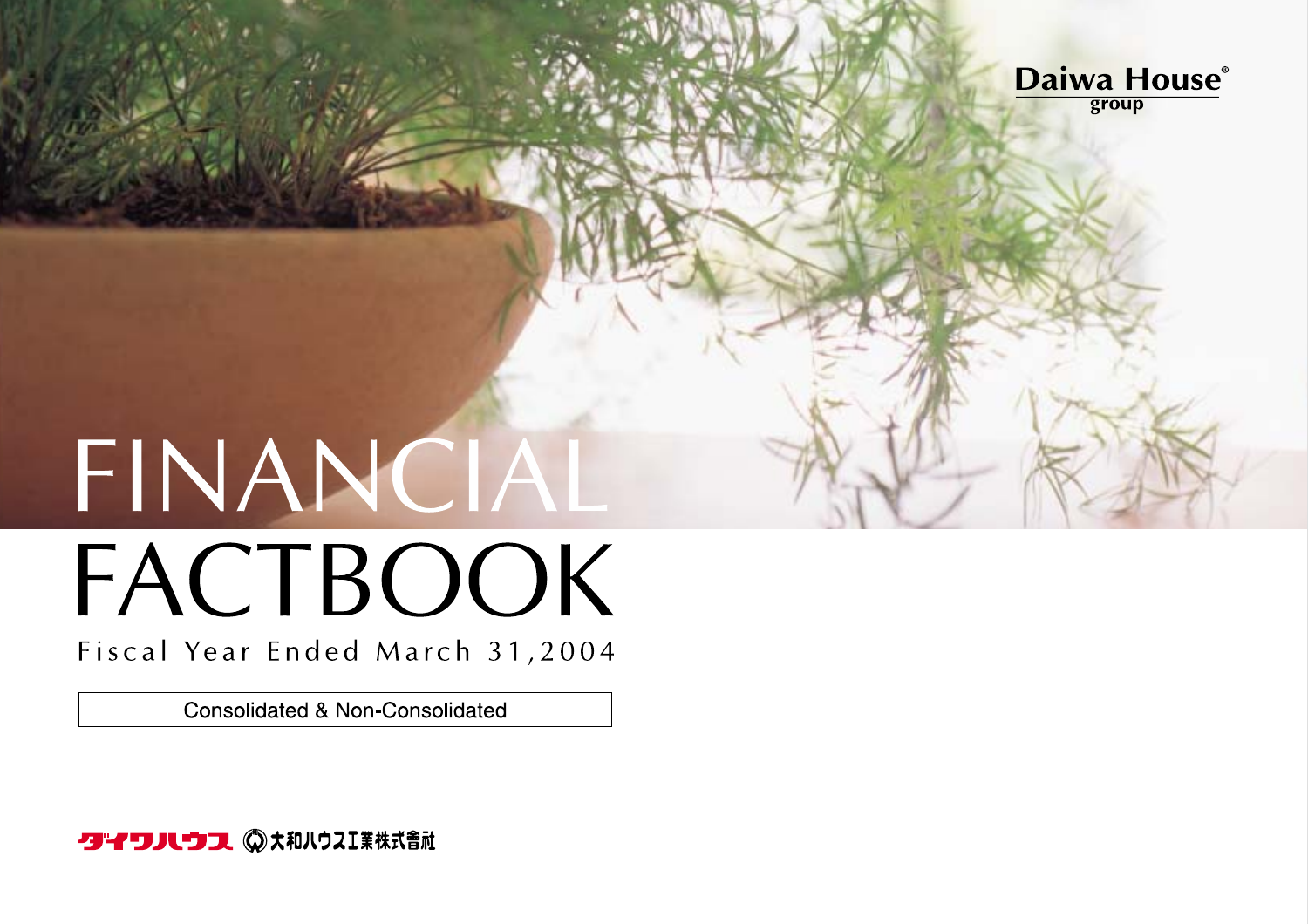# F I N A N C I A L F A C T B O O K

#### I N D E X

| $\mathbf{r}$<br><i><b>HOUS</b></i> |  |
|------------------------------------|--|
| $\sim$<br>.<br>Οò                  |  |

連結(CONSOLIDATED)

| <b>ANALYSIS OF OPERATIONS</b>                                                          |        |           |                 |
|----------------------------------------------------------------------------------------|--------|-----------|-----------------|
| <b>Net Sales</b><br><b>Operating Income</b><br><b>Ordinary Income</b> Net Income(Loss) |        |           | 3               |
| Sales by Segment Operating Income (Loss) by Segment                                    |        |           | 4               |
| <b>ANALYSIS OF FINANCIAL POSITION</b>                                                  |        |           |                 |
| <b>Shareholders' Equity/Total Assets</b><br>Other Ratios                               |        |           | 5               |
| Return on Equity Per Share Data                                                        |        |           | 6               |
| <b>OTHERS</b>                                                                          |        |           |                 |
| <b>Capital Expenditures</b>                                                            |        |           |                 |
| <b>FINANCIAL STATEMENTS</b>                                                            |        |           |                 |
| <b>Consolidated Balance Sheets</b>                                                     |        |           | $\overline{8}$  |
| <b>Consolidated Statements of Income</b>                                               |        |           | $\overline{9}$  |
| <b>Consolidated Statements of Shareholders' Equity</b>                                 |        |           | 10              |
| <b>Consolidated Statements of Cash Flows</b>                                           |        |           | $\overline{11}$ |
| <b>REFERENCE MATERIALS</b>                                                             |        |           |                 |
| <b>Housing</b>                                                                         |        |           | 12              |
| <b>Commercial Construction</b>                                                         |        |           | 13              |
| <b>Resort Hotels(Golf Courses)</b>                                                     |        |           | 14.15           |
| <b>Home Center</b>                                                                     |        |           | $\overline{16}$ |
| <b>Others-City-Center Hotels</b>                                                       |        |           | $\overline{17}$ |
| Comparisons of P/L(Between Fiscal 2003 and Fiscal 2004)                                | 2003 3 | 2004 3    | 18<br>PL        |
| Comparisons of P/L(Between the Plan and the Result of 2004)                            | 2004 3 | 2004<br>3 | 19<br>PL        |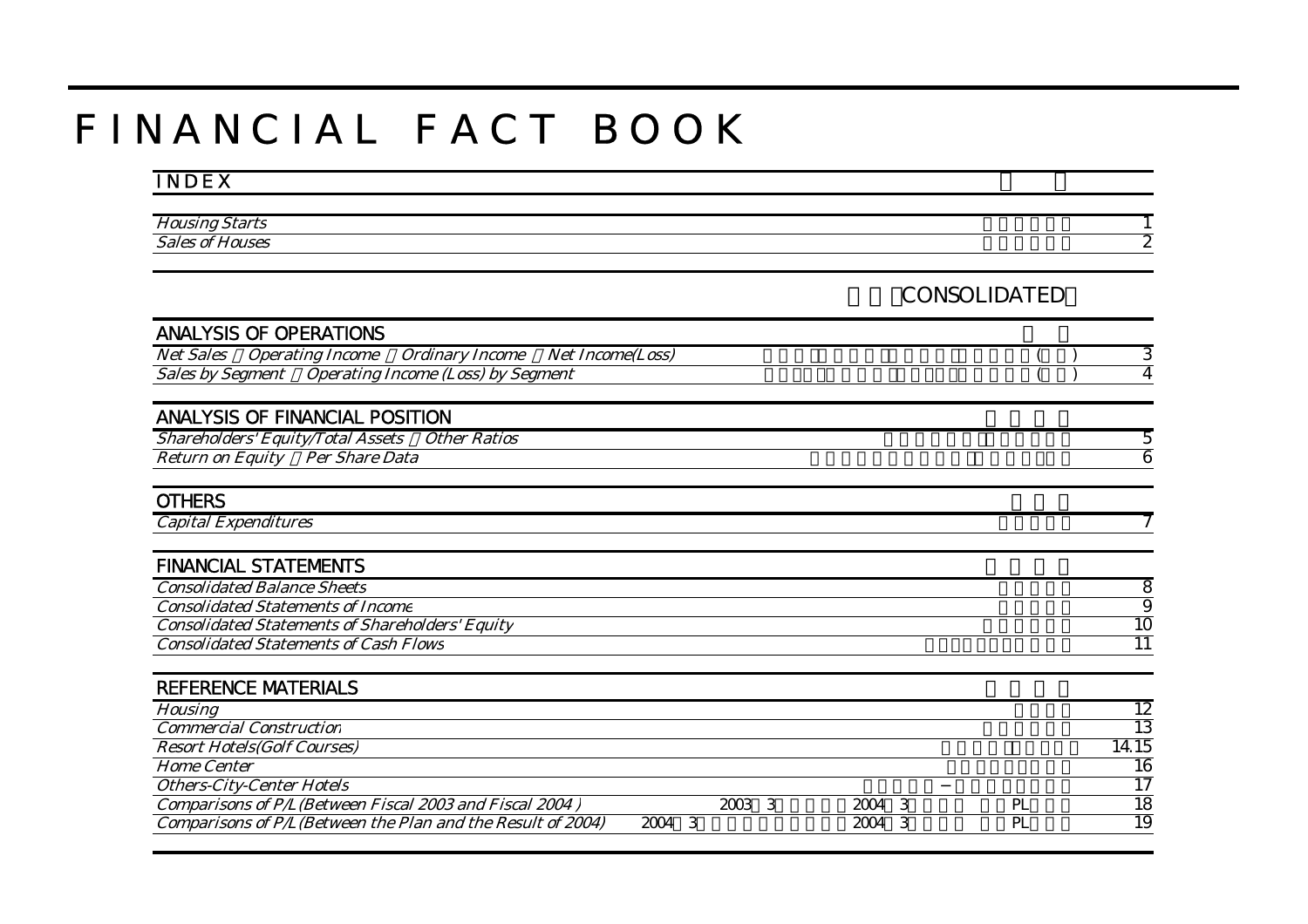# F I N A N C I A L F A C T B O O K

#### NON-CONSOLIDATED

| <b>ANALYSIS OF OPERATIONS</b>                                         |                         |        |    |       |
|-----------------------------------------------------------------------|-------------------------|--------|----|-------|
| <b>Operating Income</b><br><b>Net Sales</b><br><b>Ordinary Income</b> | <b>Net Income(Loss)</b> |        |    | 20    |
| <b>Sales by Segment-Changes in Sales Mix</b>                          |                         |        |    | 21    |
| <b>Gross Profit Ratio by Segment</b>                                  |                         |        |    | 22    |
| <b>ANALYSIS OF FINANCIAL POSITION</b>                                 |                         |        |    |       |
| <b>Shareholders' Equity/Total Assets</b><br><b>Other Ratios</b>       |                         |        |    | 23    |
| <b>Return on Equity</b><br><b>Per Share Data</b>                      |                         |        |    | 24    |
| <b>FINANCIAL STATEMENTS</b>                                           |                         |        |    |       |
| <b>Non-Consolidated Balance Sheets</b>                                |                         |        |    | 25    |
| <b>Non-Consolidated Statements of Income</b>                          |                         |        |    | 26    |
| <b>REFERENCE MATERIALS</b>                                            |                         |        |    |       |
| <b>Housing</b>                                                        |                         |        |    | 27    |
| <b>Condominiums</b>                                                   |                         |        |    | 28.29 |
| <b>Shareholding Ratio</b>                                             |                         |        |    | 30    |
| <b>Order Received by Segment</b><br><b>Sales by Segment</b>           |                         |        |    | 31    |
| Comparisons of P/L (Between Fiscal 2003 and Fiscal 2004)              | 2003 3                  | 2004 3 | PL | 32    |
| Comparisons of P/L (Between the Plan and the Result of 2004)          | -3<br>2004              | 2004 3 | PL | 33    |
|                                                                       |                         |        |    |       |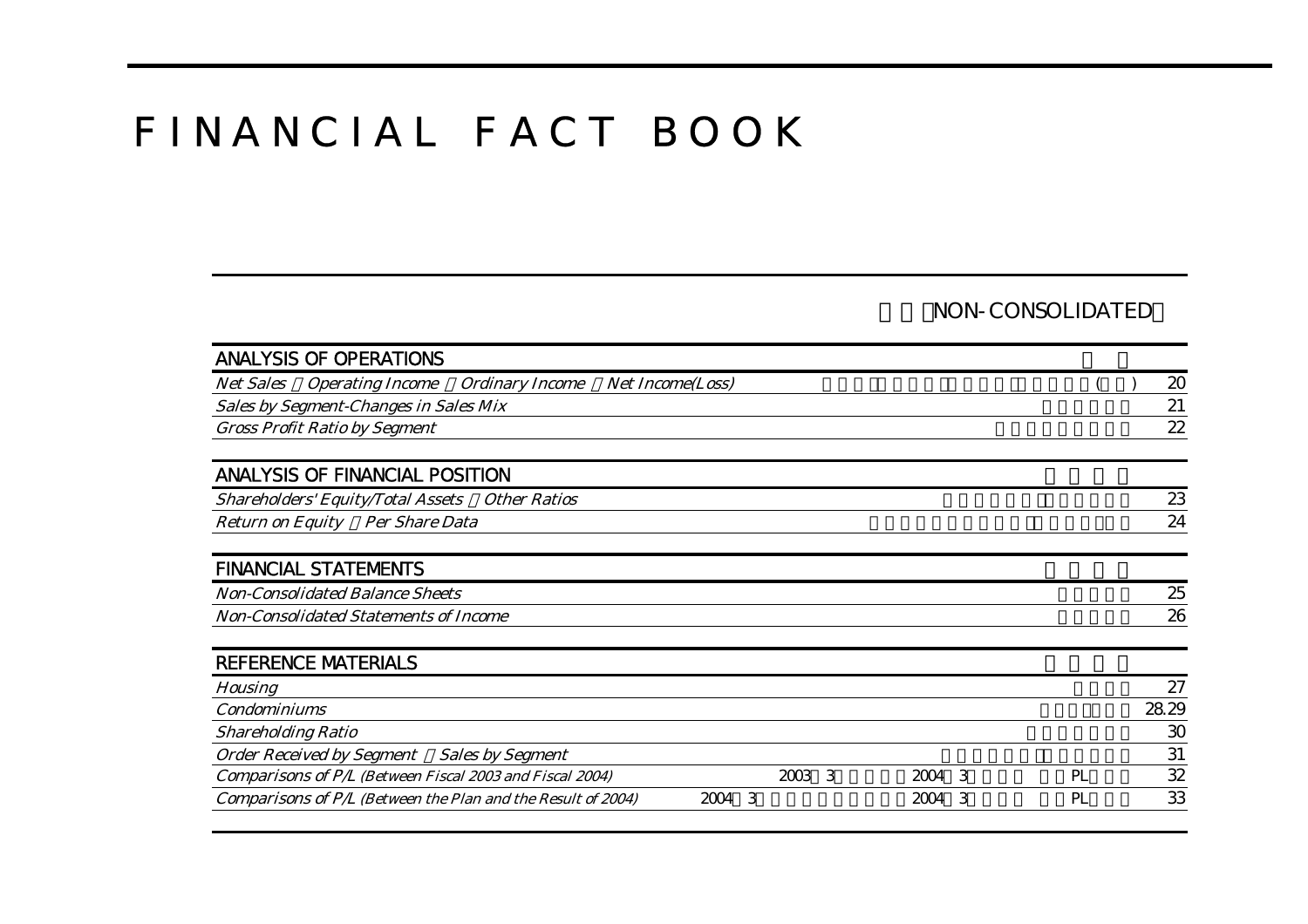住宅着工戸数 - プレハブ着工戸数

Prefabricated Housing Starts in Whole Housing Starts **Prefabricated Housing Starts in Private-Owned Housing Starts** 





Prefabrication Share

Prefabricated Share in Private-Owned Houses

| <b>Fiscal years ended March 31</b>                        | 2000  | 2001   | 2002   | 2003   | 2004   |
|-----------------------------------------------------------|-------|--------|--------|--------|--------|
|                                                           |       |        |        |        |        |
| <b>Housing Starts (Thousands of unit)</b>                 |       |        |        |        |        |
|                                                           | 1,226 | 1, 213 | 1, 173 | 1, 146 | 1, 174 |
| <b>Prefabricated Housing Starts (Thousands of unit)</b>   |       |        |        |        |        |
|                                                           | 185   | 171    | 163    | 162    | 159    |
| Private-Owned Housing Starts (Thousands of unit)          |       |        |        |        |        |
|                                                           | 15.   | 14.1   | 139    | 14.1   | 13.5   |
| Private-Owned Housing Starts (Thousands of unit)          |       |        |        |        |        |
|                                                           | 476   | 438    | 377    | 366    | 373    |
| Prefabricated in Private-Owned Houses (Thousands of unit) |       |        |        |        |        |
|                                                           | 97    | 85     | 70     | 66     | 65     |
| <b>Prefabricated Share in Private-Owned Houses (%)</b>    |       |        |        |        |        |
|                                                           | 20.4  | 19.5   | 186    | 18.0   | 17.5   |
|                                                           |       |        |        |        |        |

Source: "Statistical Survey of Construction Starts"- Ministry of Land, Infrastructure and Transport.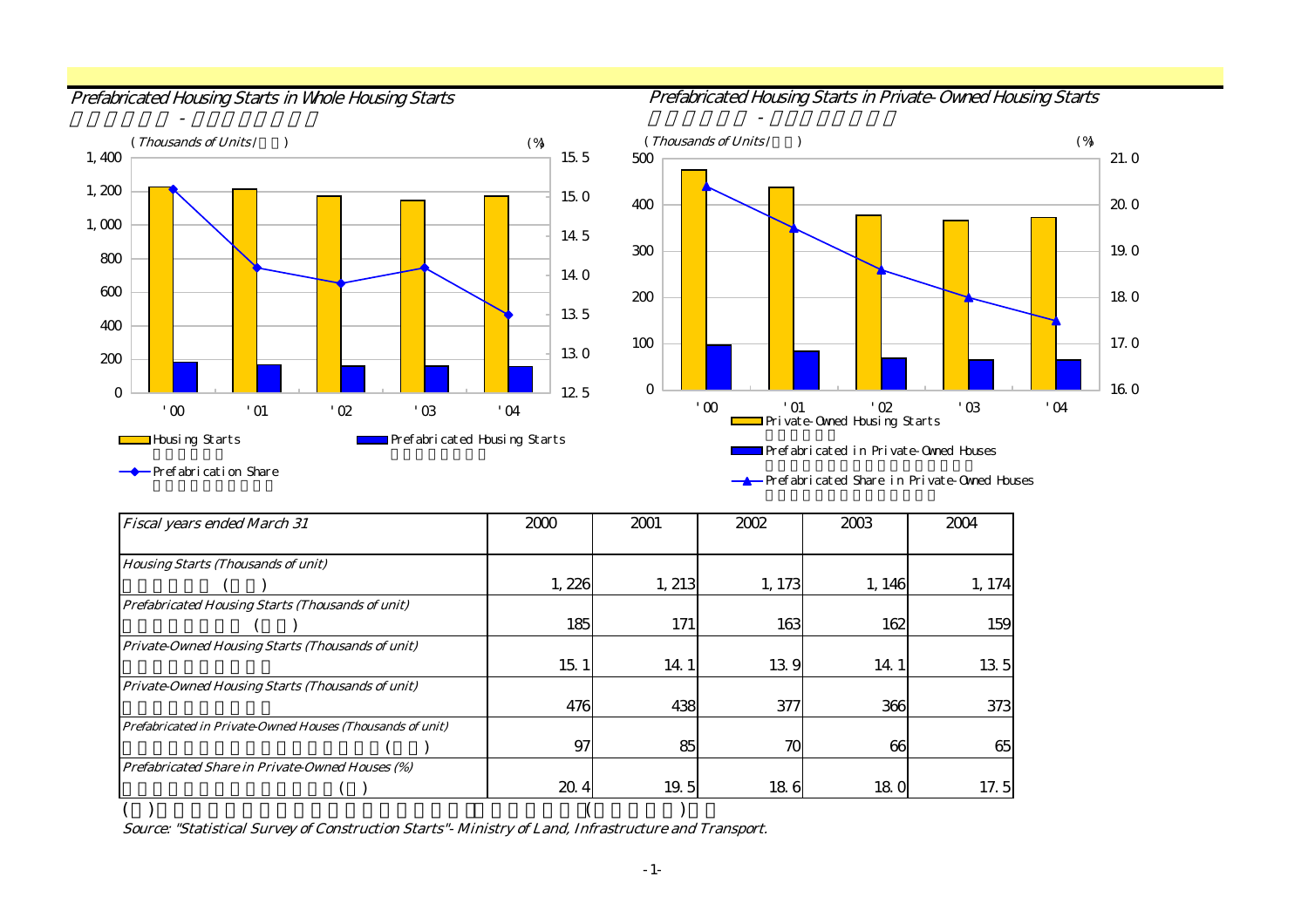#### Sales of Houses (In Number of Unit)



| <b>Fiscal years ended March 31</b>              | 2000    | 2001    | 2002    | 2003    | 2004    |
|-------------------------------------------------|---------|---------|---------|---------|---------|
|                                                 |         |         |         |         |         |
| <b>Sales of Houses (In Number of Unit)</b>      |         |         |         |         |         |
|                                                 | 36,694  | 35, 204 | 40, 284 | 40, 970 | 42, 392 |
| <b>Single-Family Houses (In Number of Unit)</b> |         |         |         |         |         |
|                                                 | 14, 234 | 13,705  | 13, 725 | 12,909  | 12, 143 |
| <b>Condominiums (In Number of Unit)</b>         |         |         |         |         |         |
|                                                 | 429     | 1,009   | 4, 143  | 3,669   | 3838    |
| Multi-Family Houses (In Number of Unit)         |         |         |         |         |         |
|                                                 | 22, 031 | 20, 490 | 22, 416 | 24, 392 | 26, 411 |
|                                                 |         |         |         |         |         |

'Real Estate -Single Family Houses for Sale' is included in 'Single Family Houses' Sales.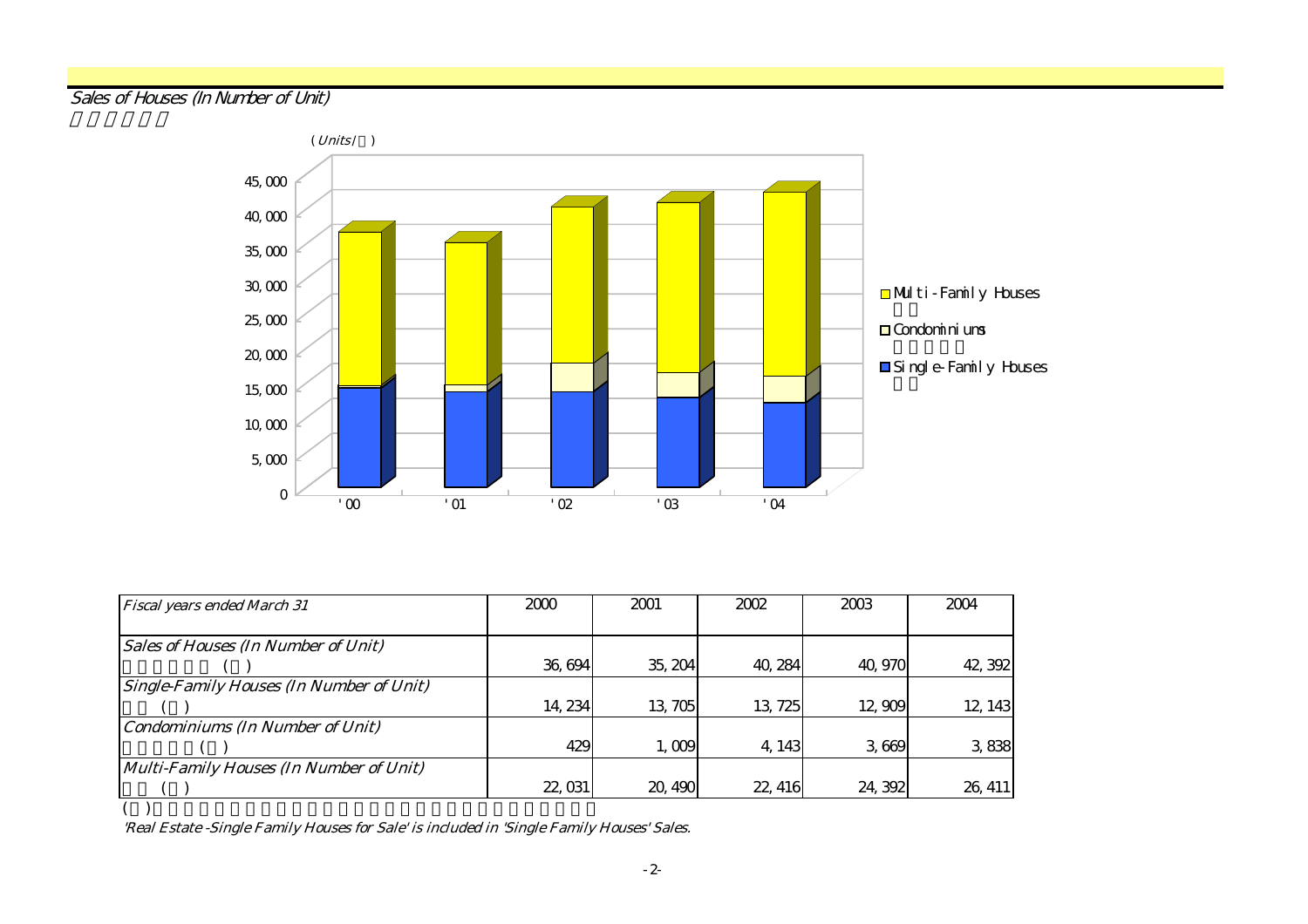#### ANALYSIS OF OPERATIONS

Net Sales (left scale)



| <b>Fiscal years ended March 31</b>          | 2000     | 2001      | 2002        | 2003        | 2004        |
|---------------------------------------------|----------|-----------|-------------|-------------|-------------|
| $Net Sales (\Million)$                      |          |           |             |             |             |
|                                             | 951, 072 | 1,016,236 | 1, 197, 924 | 1, 184, 543 | 1, 224, 647 |
| <i><b>Operating Income (\Million)</b></i>   |          |           |             |             |             |
|                                             | 47, 497  | 44, 289   | 46,031      | 45, 271     | 59,660      |
| <i><b>Ordinary Income ( \ Million)</b></i>  |          |           |             |             |             |
|                                             | 49,032   | 46,780    | 44, 635     | 41, 851     | 72,590      |
| <i>Net Income(Loss)</i> ( \ <i>Million)</i> |          |           |             |             |             |
|                                             | 17, 450  | 6,256     | 5, 216      | $-91,388$   | 37, 256     |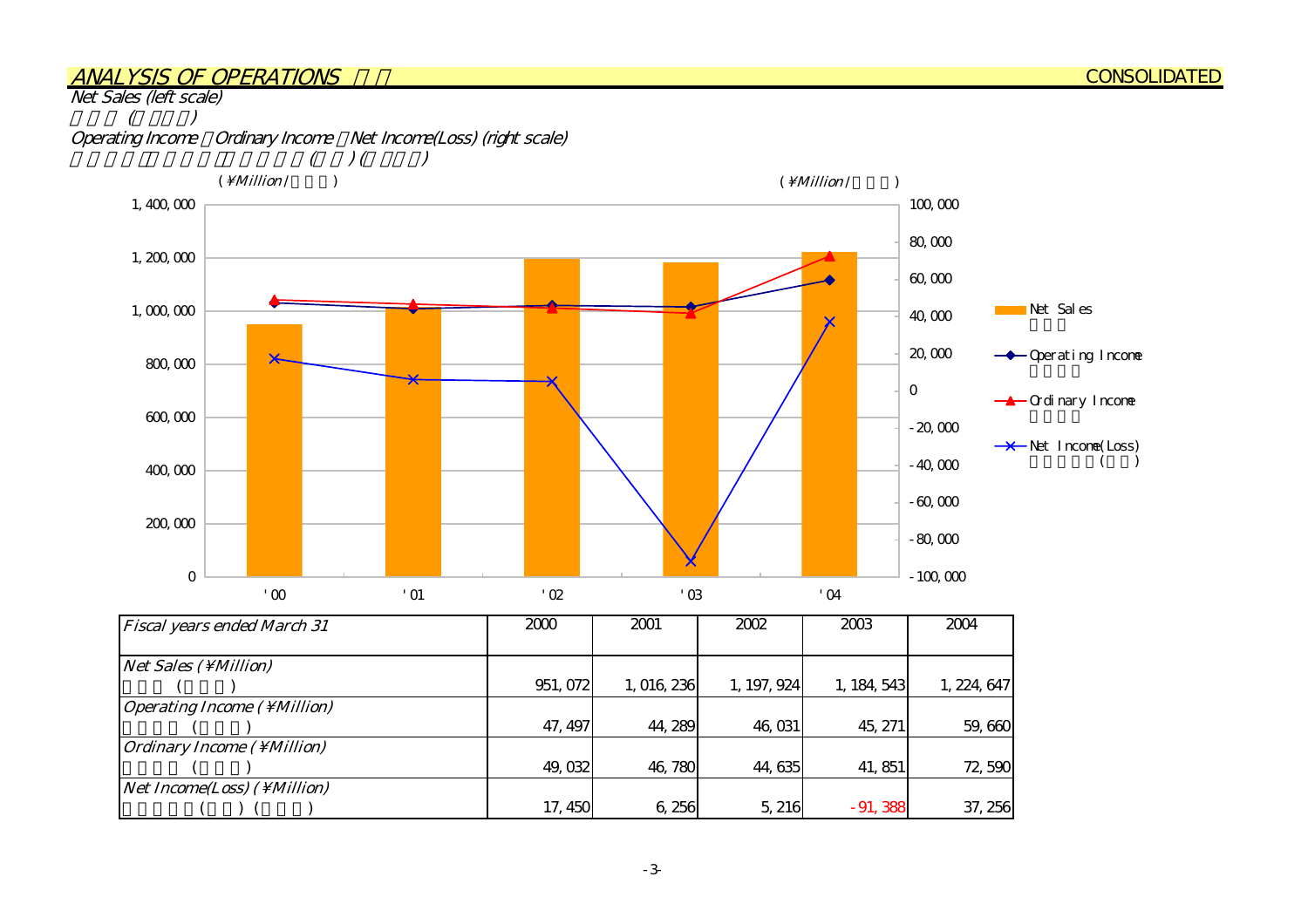CONSOLIDATED

 $\mathbf{0}$ 100,000 200,000 300,000 400,000 500,000 600,000 700,000 800,000 900,000 '03 '04  $\Box$  Housing - ………。<br>住宅事業 **Commercial**  Construction 商業建築事業 Resort Hotels 観光事業■Home Center ホームセンター事業■Others その他事業 (*\ Million* /百万円) (\* Million /百万円) (\* Million /百万円)

| <b>Fiscal years ended March 31</b> |           | 2003        | 2004        | <b>Fiscal years ended March 31</b> |           |
|------------------------------------|-----------|-------------|-------------|------------------------------------|-----------|
| <b>Housing</b>                     | 住宅事業      | 791, 980    | 800, 630    | <b>Housing</b>                     | 住宅事業      |
| <b>Commercial Construction</b>     | 商業建築事業    | 248, 013    | 276, 988    | <b>Commercial Construction</b>     | 商業建築事業    |
| <b>Resort Hotels</b>               | 観光事業      | 51,903      | 53,612      | <b>Resort Hotels</b>               | 観光事業      |
| <b>Home Center</b>                 | ホームセンター事業 | 52, 159     | 57, 226     | <b>Home Center</b>                 | ホームセンター事業 |
| <b>Others</b>                      | その他事業     | 97, 116     | 97,766      | <b>Others</b>                      | その他事業     |
| <i><b>Eliminations</b></i>         | 消去        | $-56,630$   | $-61,576$   | <b>Eliminations</b>                | 消去        |
| Total                              |           | 1, 184, 543 | 1, 224, 647 | Total                              |           |



| Fiscal years ended March 31    |           | 2003        | 2004       | <b>Fiscal years ended March 31</b> |           | 2003       | 2004       |
|--------------------------------|-----------|-------------|------------|------------------------------------|-----------|------------|------------|
| Housing                        | 住宅事業      | 791, 980    | 800, 630   | <b>Housing</b>                     | 住宅事業      | 39, 329    | 48,792     |
| <b>Commercial Construction</b> | 商業建築事業    | 248, 013    | 276, 988   | <b>Commercial Construction</b>     | 商業建築事業    | 17,688     | 20,844     |
| <b>Resort Hotels</b>           | 観光事業      | 51,903      | 53,612     | <b>Resort Hotels</b>               | 観光事業      | $-4,220$   | $-620$     |
| <b>Home Center</b>             | ホームセンター事業 | 52, 159     | 57, 226    | <b>Home Center</b>                 | ホームセンター事業 | 305        | 138        |
| <i><b>Others</b></i>           | その他事業     | 97, 116     | 97,766     | <b>Others</b>                      | その他事業     | 2,573      | 2,823      |
| Eliminations                   | 消去        | $-56,630$   | $-61,576$  | <b>Eliminations</b>                | 消去        | $-10, 403$ | $-12, 316$ |
| Total                          |           | 1, 184, 543 | , 224, 647 | Total                              |           | 45, 271    | 59,660     |

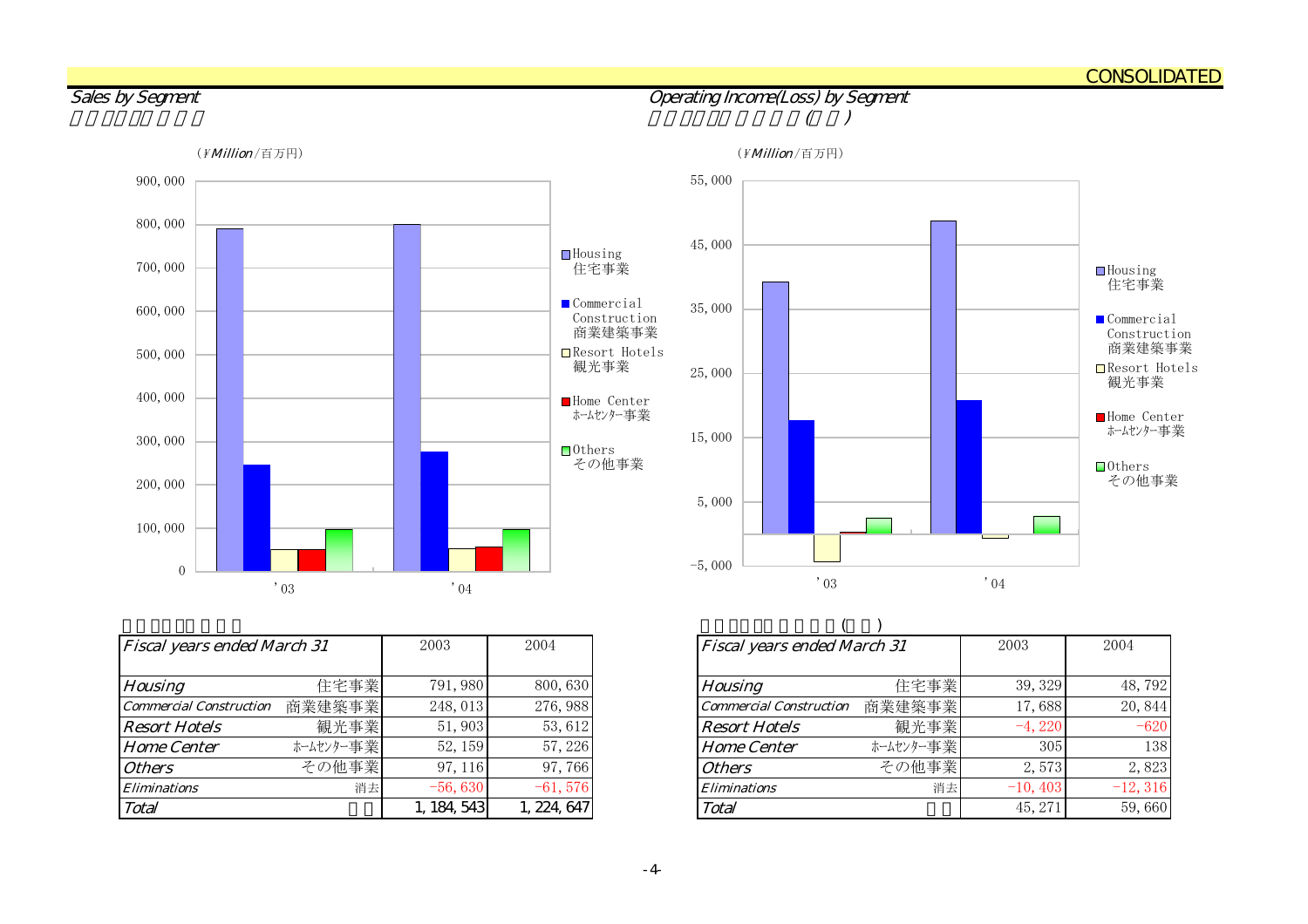## ANALYSIS OF FINANCIAL POSITION

Shareholders' Equity / Total Assets



| <b>Fiscal years ended March 31</b>          | 2000  | 2001  | 2002  | 2003  | 2004  |
|---------------------------------------------|-------|-------|-------|-------|-------|
|                                             |       |       |       |       |       |
| Shareholders' Equity/Total Assets(%)        |       |       |       |       |       |
|                                             | 62.9  | 57.6  | 49.   | 44.2  | 45.3  |
| Liquid Ratio(%)                             |       |       |       |       |       |
|                                             | 230.8 | 195.0 | 157.5 | 174.2 | 177.6 |
| <b>Fixed Assets/Shareholders' Equity(%)</b> |       |       |       |       |       |
| ′ %                                         | 86.1  | 88.8  | 110.6 | 129.5 | 119.9 |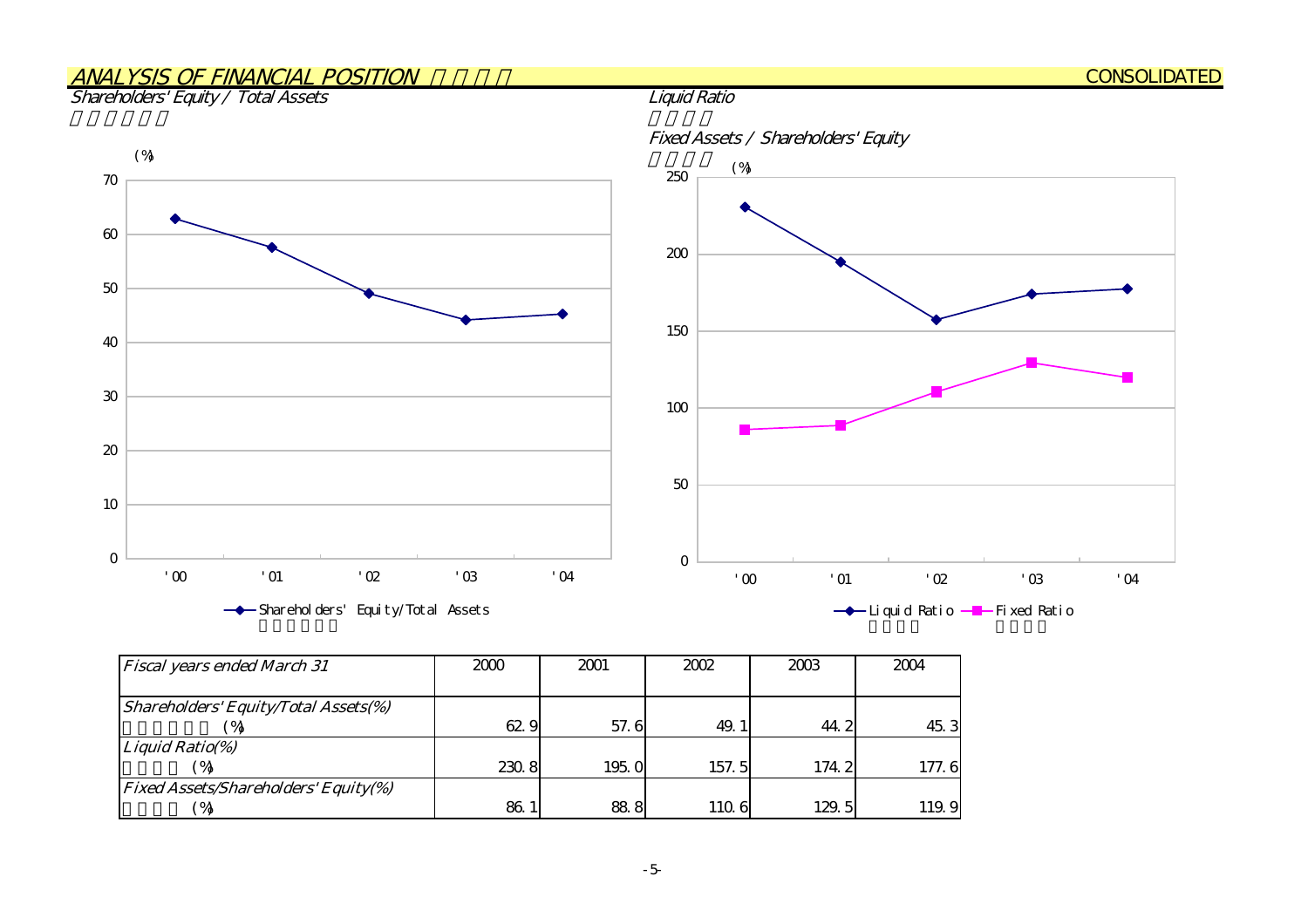#### CONSOLIDATED



| <b>Fiscal years ended March 31</b>                            | 2000   | 2001     | 2002    | 2003      | 2004  |
|---------------------------------------------------------------|--------|----------|---------|-----------|-------|
|                                                               |        |          |         |           |       |
| <b>Return on Equity(%)</b>                                    |        |          |         |           |       |
| $\mathcal{A}$                                                 | 29     | 1. O     | Q 9     | - 17. 11  | 7.6   |
| <i>Shareholders' Equity per Share(<math>\setminus</math>)</i> |        |          |         |           |       |
|                                                               | 1,1886 | 1, 182 0 | 1,066.6 | 884.6     | 902.3 |
| <i>Net Income(loss) per Share(<math>\setminus</math>)</i>     |        |          |         |           |       |
|                                                               | 33 52  | 1205     | 9.55    | $-167.06$ | 68 16 |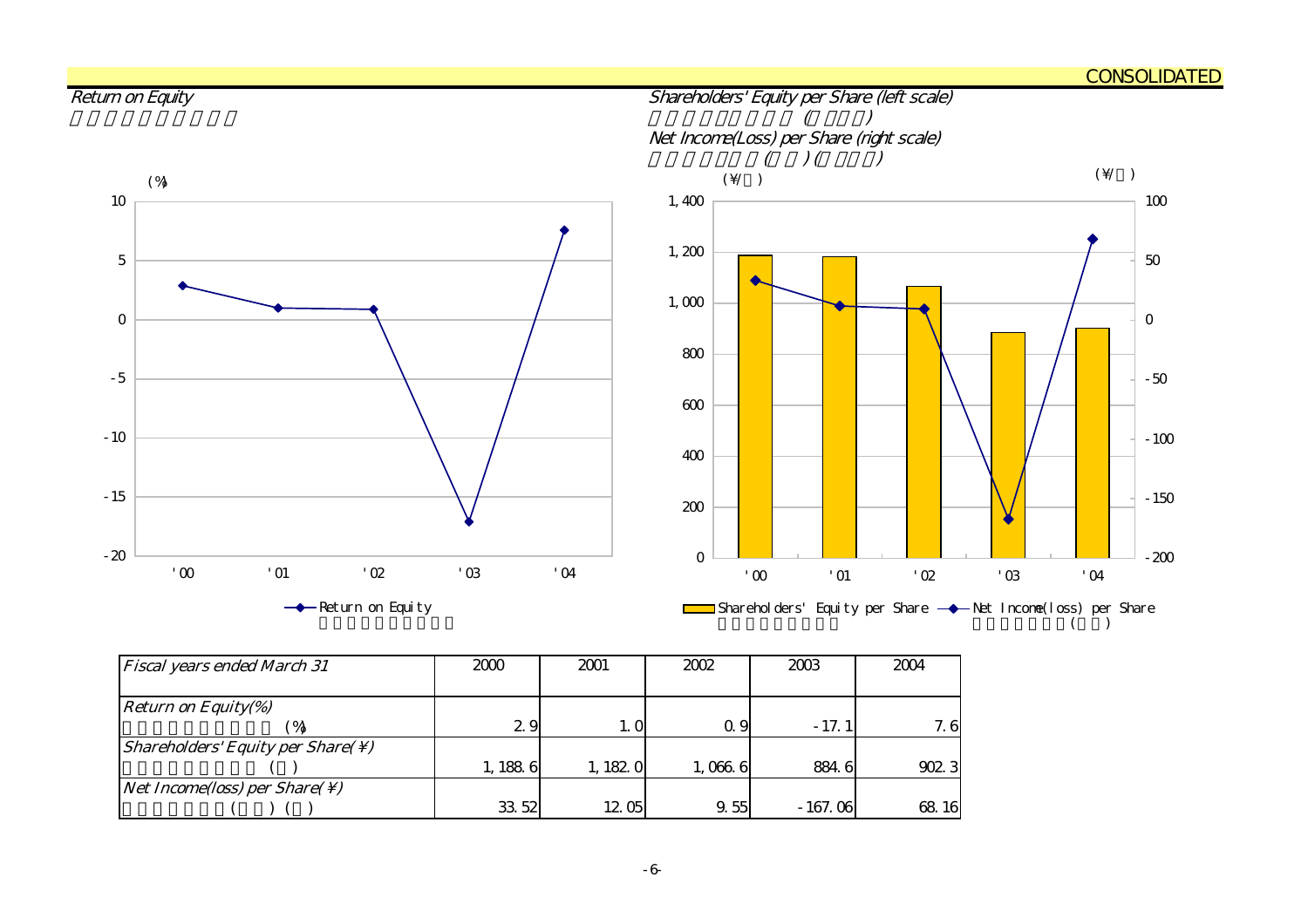

| Capital Expenditures ( \ Million) |         |         |         |
|-----------------------------------|---------|---------|---------|
|                                   | 64, 432 | 24, 711 | 20, 107 |
| Housing                           | 20, 753 | 6,983   | 6,687   |
| <b>Commercial Construction</b>    | 11,934  | 8, 114  | 4,465   |
| <b>Resort Hotels</b>              | 2,514   | 2,164   | 2, 271  |
| <b>Home Center</b>                | 1,841   | 2,317   | 2,097   |
| <b>Others</b>                     | 3,996   | 3,777   | 4,916   |
| <b>Eliminations and Corporate</b> | 23, 392 | 1,354   | $-331$  |
| Depreciation $(\ \M $ illion)     |         |         |         |
|                                   | 20,882  | 21,386  | 15, 165 |
| <b>Housing</b>                    | 5,378   | 5,287   | 4,821   |
| <b>Commercial Construction</b>    | 2, 122  | 2,604   | 2,770   |
| <b>Resort Hotels</b>              | 6,609   | 6,333   | 1,530   |
| <b>Home Center</b>                | 538     | 591     | 647     |
| <b>Others</b>                     | 4, 442  | 4,774   | 3,628   |
| <b>Eliminations and Corporate</b> | 1,791   | 1,793   | 1,766   |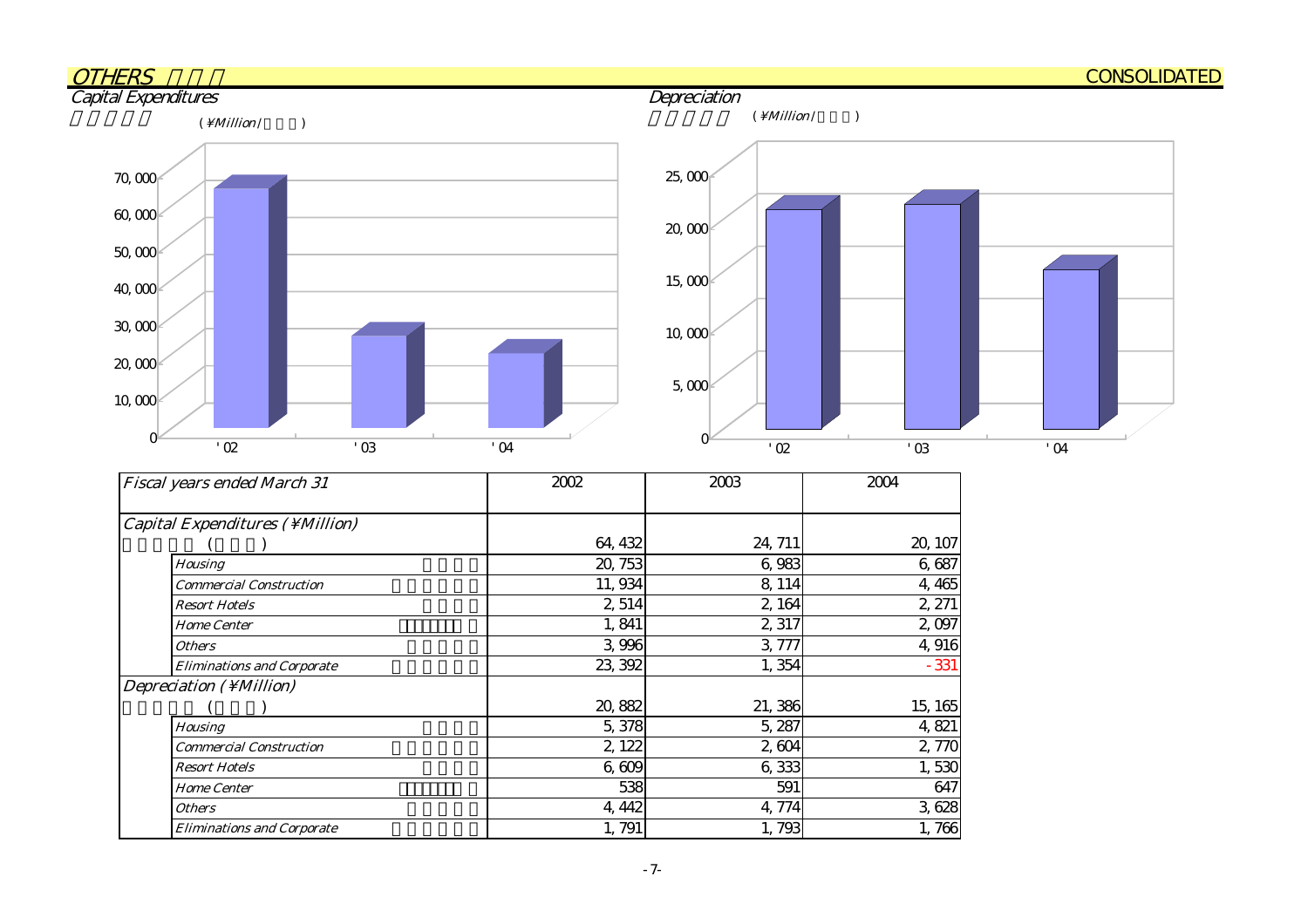#### FINANCIAL STATEMENT

Consolidated Balance Sheet (\Million)

|  | $\overline{\phantom{a}}$ |
|--|--------------------------|
|  |                          |
|  |                          |
|  |                          |

| March 31                                             | 2000     | 2001        | 2002        | 2003         | 2004         |
|------------------------------------------------------|----------|-------------|-------------|--------------|--------------|
| <assets<br><math>\geq</math></assets<br>             |          |             |             |              |              |
| <b>Current Assets</b>                                |          |             |             |              |              |
| <b>Cash &amp; Time Deposits</b>                      | 142, 790 | 176, 494    | 150, 118    | 104,083      | 141,605      |
| Trade Notes & Accounts Receivable                    | 56, 247  | 62,873      | 65,875      | 62,922       | 52, 729      |
| <b>Marketable Securities</b>                         |          | 37          | 179         | 201          | 64           |
| <b>Inventories</b>                                   | 229, 792 | 258,001     | 298, 423    | 267, 198     | 267, 919     |
| <b>Other</b>                                         | 22,584   | 25, 513     | 29,983      | 35,860       | 35, 742      |
| <b>Allowance for Doubtful Accounts</b>               | $-2.15C$ | 757<br>$-1$ | 765<br>$-1$ | 971<br>$-1.$ | 771<br>$-1.$ |
| <b>Total Current Assets</b>                          | 449, 266 | 521, 163    | 542, 814    | 468, 295     | 496, 290     |
| <b>Fixed Assets</b>                                  |          |             |             |              |              |
| <b>Tangible Fixed Assets</b>                         | 376, 488 | 383, 853    | 426,630     | 349, 646     | 344, 268     |
| <b>Intangible Fixed Assets</b>                       | 3619     | 4 8 14      | 7,488       | 7,509        | 7. 463       |
| <b>Investments &amp; Other Assets</b>                | 151, 543 | 156,626     | 210, 194    | 268, 990     | 239, 635     |
| <b>Total Fixed Assets</b>                            | 531, 651 | 545, 293    | 644, 312    | 626, 145     | 591, 367     |
| <u> Translation Adiustment</u>                       | 975      |             |             |              |              |
| <b>Total Assets</b>                                  | 981, 893 | 1,066,457   | 1, 187, 127 | 1,094,441    | 1,087,658    |
| <b>∠Liabilities</b><br>$\geq$                        |          |             |             |              |              |
| <b>Current Liabilities</b>                           |          |             |             |              |              |
| Trade Notes & Accounts Payable                       | 91, 157  | 149,802     | 174, 773    | 116,902      | 122, 440     |
| <b>Short-Term Bank Loans</b>                         |          | 2000        | 54,000      | 2800         | 550          |
| Long-Term Bank Loans within One Year                 |          |             | 1.000       |              | 51           |
| <b>Bonds Due within One Year</b>                     |          | 2005        |             |              |              |
| <b>Accrued Income Taxes</b>                          | 13,350   | 13,200      | 2,378       | 8,419        | 14, 218      |
| <b>Other</b>                                         | 90.164   | 100, 272    | 112, 573    | 140,689      | 142, 193     |
| <b>Total Current Liabilities</b>                     | 194, 672 | 267, 280    | 344, 725    | 268, 811     | 279, 453     |
| ong Term Liabilities.                                |          |             |             |              |              |
| <b>Bonds</b>                                         | 2090     |             | 2,000       | 2000         |              |
| <b>Long-Term Bank Loans</b>                          |          | 1.000       |             | 1,237        | 911          |
| <b>Other</b>                                         | 144, 198 | 160, 855    | 234, 048    | 315, 951     | 294, 851     |
| Total ong erm Liabilities                            | 146, 288 | 161, 855    | 236, 048    | 319, 188     | 295, 762     |
| <b>Total Liabilities</b>                             | 340, 961 | 429, 135    | 580, 773    | 588,000      | 575, 215     |
|                                                      |          |             |             |              |              |
| <b>Mnority Interests</b>                             | 23,510   | 23, 454     | 23, 915     | 22,756       | 19, 393      |
| Sharehol ders' Equity<br>$\geq$                      |          |             |             |              |              |
| <b>Common Stock</b>                                  | 108, 781 | 108, 781    | 110, 120    | 110, 120     | 110, 120     |
| <b>Additional Paid-in Capital</b>                    | 122, 041 | 122, 041    | 147, 755    |              |              |
| <b>Capital Surplus</b>                               |          |             |             | 147, 755     | 147, 756     |
| <b>Retained Earnings</b>                             | 390, 206 | 387, 594    | 387,590     |              |              |
| <b>Retained Earnings</b>                             |          |             |             | 289, 840     | 313 214      |
| <b>Land Revaluation Difference</b>                   |          |             | $-59,900$   | $-60.408$    | $-86,199$    |
| Net Unrealized Gain on Available-for-Sale Securities |          |             | 1,357       | 776          | 12,957       |
| <b>Cumulative Translations Adjustment</b>            |          | $-927$      | $-805$      | $-881$       | - 916        |
| <b>Treasury Stock</b>                                | $-3.607$ | $-3621$     | $-3.667$    | $-3,517$     | $-3.883$     |
| <b>Total Shareholders' Equity</b>                    | 617, 421 | 613, 867    | 582, 438    | 483, 684     | 493, 049     |
| Total Liabilities & Shareholders' Equity             | 981, 893 | 1, 066, 457 | 1, 187, 127 | 1, 094, 441  | 1,087,658    |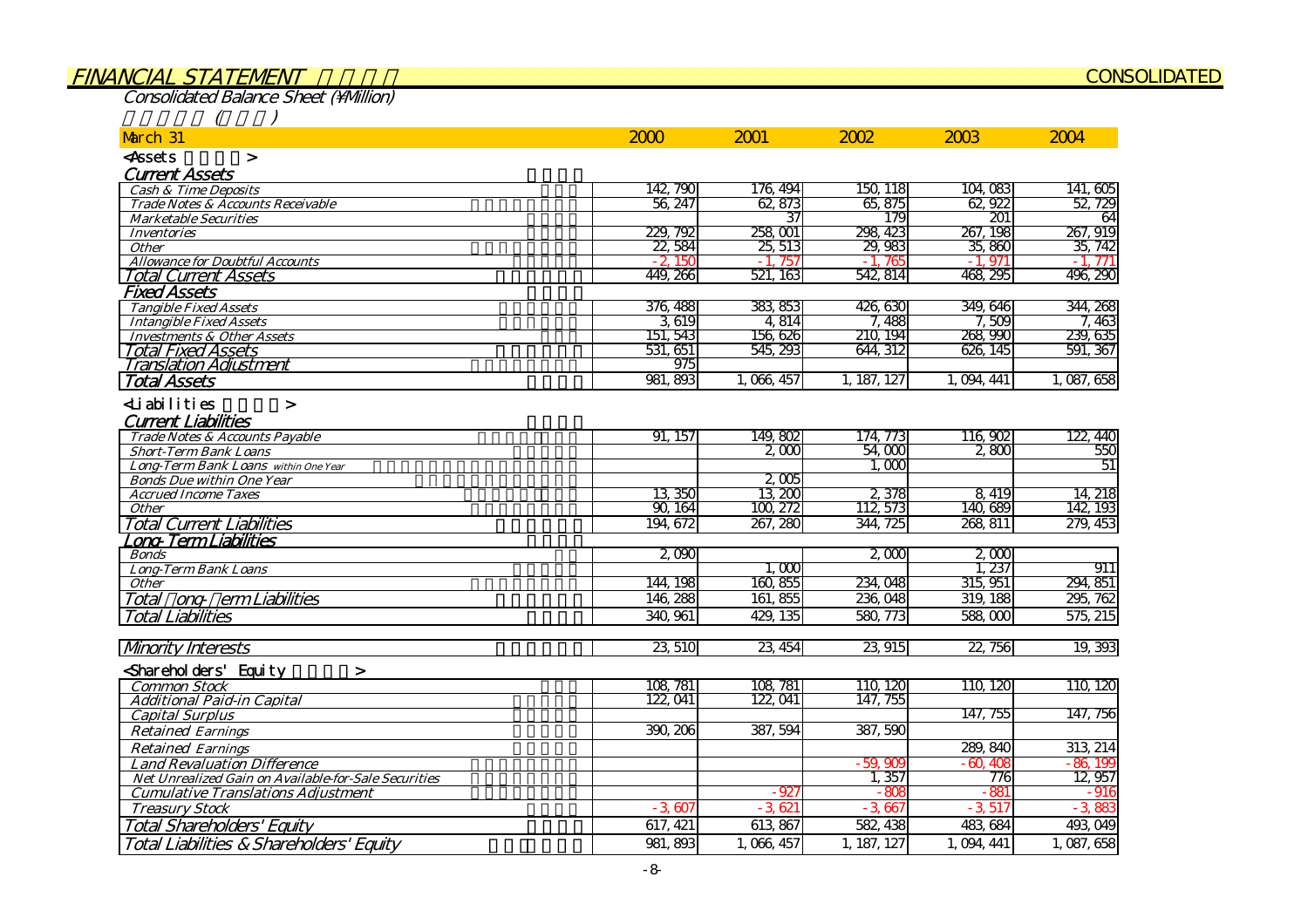Consolidated Statement of Income (Million)

| March 31                                                                      | 2000     | 2001      | 2002        | 2003        | 2004        |
|-------------------------------------------------------------------------------|----------|-----------|-------------|-------------|-------------|
| <qperating &="" expense<br="" incone="">&gt;</qperating>                      |          |           |             |             |             |
| <b>Net Sales</b>                                                              | 951, 072 | 1,016,236 | 1, 197, 924 | 1, 184, 543 | 1, 224, 647 |
| <b>Cost of Sales</b>                                                          | 736, 309 | 794, 170  | 945, 473    | 936, 860    | 963, 457    |
| Selling, General & Administrative Expenses                                    | 167, 266 | 177, 776  | 206, 419    | 202, 411    | 201, 529    |
| <b>Operating Income</b>                                                       | 47, 497  | 44, 289   | 46,031      | 45, 271     | 59,660      |
| <non-qperating &="" expense<br="" incone=""><math>\geq</math></non-qperating> |          |           |             |             |             |
| <b>Interest &amp; Dividend Income</b>                                         | 910      | 796       | 568         | 546         | 650         |
| <b>Equity in Earnings of Associated Companies</b>                             | 752      | 933       | 1,051       | 277         | 2,383       |
| <b>Interest Expenses</b>                                                      | 434      | 298       | 1,348       | 722         | 422         |
| Ordinary Income                                                               | 49,032   | 46,780    | 44, 635     | 41, 851     | 72,590      |
| Income(Loss) before Taxes                                                     | 32, 123  | 12, 796   | 9,538       | $-155, 157$ | 67,896      |
| <b>Income Taxes</b>                                                           | 14, 014  | 5,731     | 3,720       | $-63,577$   | 29,608      |
| <b>Minority Income (Loss)</b>                                                 | 659      | 808       | 600         | $-191$      | 1,031       |
| <b>Equity in Earnings of Associated Companies</b>                             |          |           |             |             |             |
| Net Income(Loss)                                                              | 17, 450  | 6,256     | 5, 216      | $-91,388$   | 37, 256     |
|                                                                               |          |           |             |             |             |
| Net Income(Loss) per Share $( \setminus )$                                    | 33 52    | 12.05     | 9.55        | $-167.06$   | 68 16       |
| Cash Dividends per Share (\)                                                  | 17.00    | 17.00     | 10.00       | 10.00       | 15.00       |
| Pay-out Ratio $( \setminus )$                                                 | 50.7     | 141.1     | 104.7       |             | 22.0        |
| Non-Operating Inc. & Exp. - Net                                               | 476      | 497       | $-779$      | $-176$      | 227         |
| Number of Outstanding Shares (Thousand of Share)                              | 519, 441 | 519, 340  | 546,054     | 546, 816    | 546, 426    |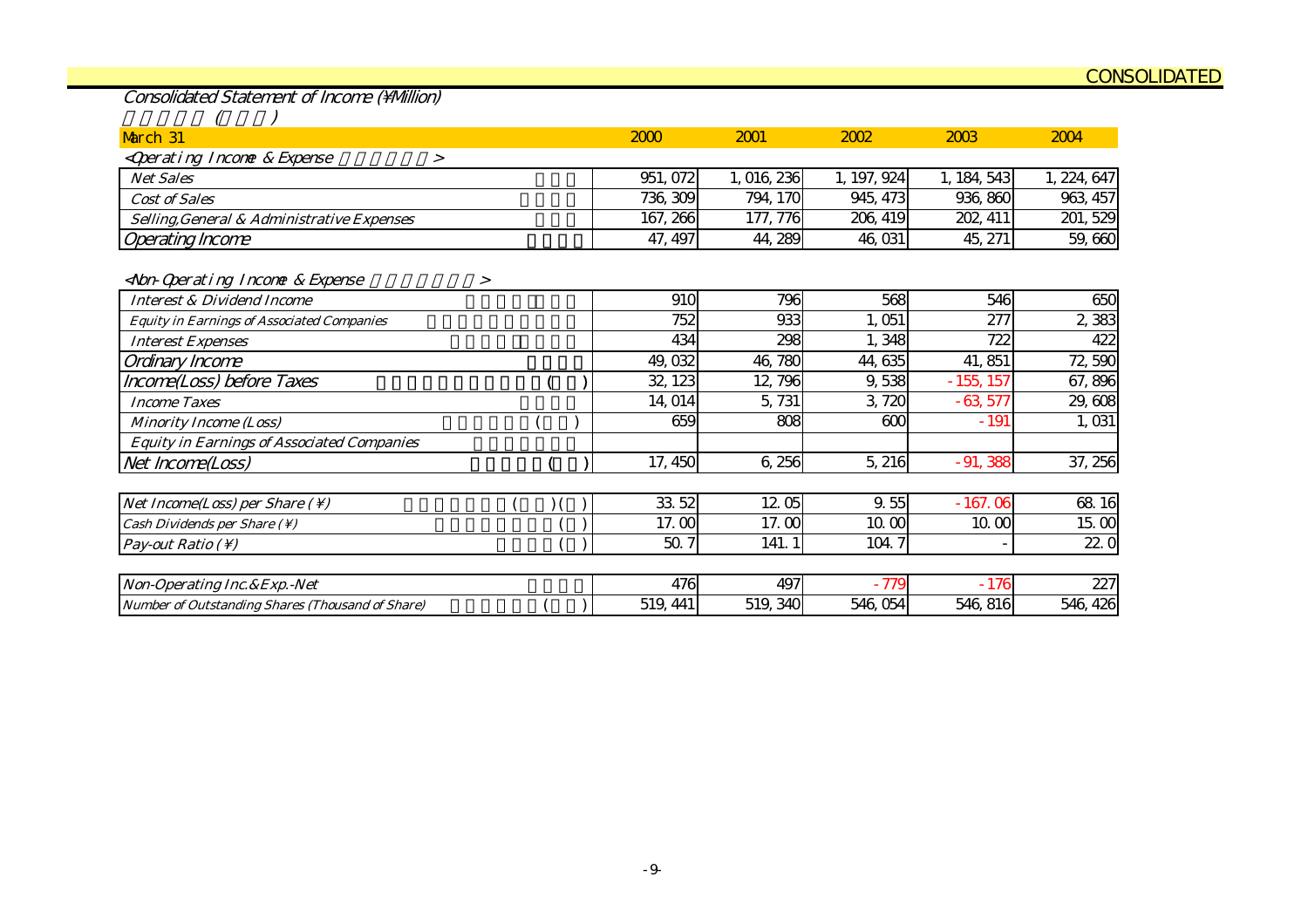Consolidated Statements of Shareholders' Equity (\Million)  $(1)$ 

|                                                                    | Outstanding<br>Number of<br>Shares of<br>Common Stock<br>(Thousands) | Common Stock | Additional<br>Paid-in<br>Capital | Capital<br>Reserve | Retained<br>Earnings     | Retained<br>Earnings |
|--------------------------------------------------------------------|----------------------------------------------------------------------|--------------|----------------------------------|--------------------|--------------------------|----------------------|
|                                                                    |                                                                      |              |                                  |                    |                          |                      |
| Balance, Narch 31, 1999                                            | 523,893                                                              | 108,781      | 122,041                          |                    | 372,240                  |                      |
| <b>Net Income</b>                                                  |                                                                      |              |                                  |                    | 17, 450                  |                      |
| Cash Dividends, \17.0 per Share                                    |                                                                      |              |                                  |                    | $-8,867$                 |                      |
| <b>Bonuses to Directors and Corporate Auditors</b><br><b>Other</b> | $-4,452$                                                             |              |                                  |                    | $-54$<br>9, 437          |                      |
| Balance, March 31, 2000                                            | 519,441                                                              | 108,781      | 122041                           |                    | 390,206                  |                      |
| <b>Net Income</b>                                                  |                                                                      |              |                                  |                    | 6,256                    |                      |
| Cash Dividends, \17.0 per Share                                    |                                                                      |              |                                  |                    | $-8,830$                 |                      |
| <b>Bonuses to Directors and Corporate Auditors</b>                 |                                                                      |              |                                  |                    | $-37$                    |                      |
| <b>Other</b>                                                       | $-101$                                                               |              |                                  |                    |                          |                      |
| Balance, March 31, 2001                                            | 519,340                                                              | 108,781      | 122041                           |                    | 387,594                  |                      |
| <b>Net Income</b>                                                  |                                                                      |              |                                  |                    | 5,216                    |                      |
| Cash Dividends, \17.0 per Share                                    |                                                                      |              |                                  |                    | $-8,828$                 |                      |
| <b>Bonuses to Directors and Corporate Auditors</b>                 |                                                                      |              |                                  |                    | $-54$                    |                      |
| <b>Other</b>                                                       | 26, 714                                                              | 1,339        | 25, 714                          |                    | 3663                     |                      |
| Balance, March 31, 2002                                            | 546,054                                                              | 110,120      | 147,755                          |                    | 387,590                  |                      |
| Net Loss                                                           |                                                                      |              |                                  |                    | $\overline{\phantom{a}}$ | $-91,388$            |
| Cash Dividends, \10.0 per Share                                    |                                                                      |              |                                  |                    | $\overline{a}$           | $-5,460$             |
| <b>Bonuses to Directors and Corporate Auditors</b>                 |                                                                      |              |                                  |                    | $\overline{\phantom{a}}$ | $-18$                |
| <b>Other</b>                                                       | 762                                                                  |              |                                  |                    | $\overline{\phantom{a}}$ | $-883$               |
| Balance, March 31, 2003                                            | 546,816                                                              | 110,120      | $\blacksquare$                   | 147,755            | ٠                        | 289,840              |
| <b>Net Income</b>                                                  |                                                                      |              |                                  |                    | $\overline{\phantom{a}}$ | 37, 256              |
| Cash Dividends, \10.0 per Share                                    |                                                                      |              |                                  |                    | $\overline{\phantom{a}}$ | $-5,457$             |
| <b>Bonuses to Directors and Corporate Auditors</b>                 |                                                                      |              |                                  |                    | $\overline{\phantom{a}}$ |                      |
| <b>Other</b>                                                       | $-390$                                                               |              |                                  | $\mathbf{1}$       | $\overline{\phantom{0}}$ | $-8,425$             |
| Balance, March 31, 2004                                            | 546,426                                                              | 110,120      | $\blacksquare$                   | 147,756            | ٠                        | 313,214              |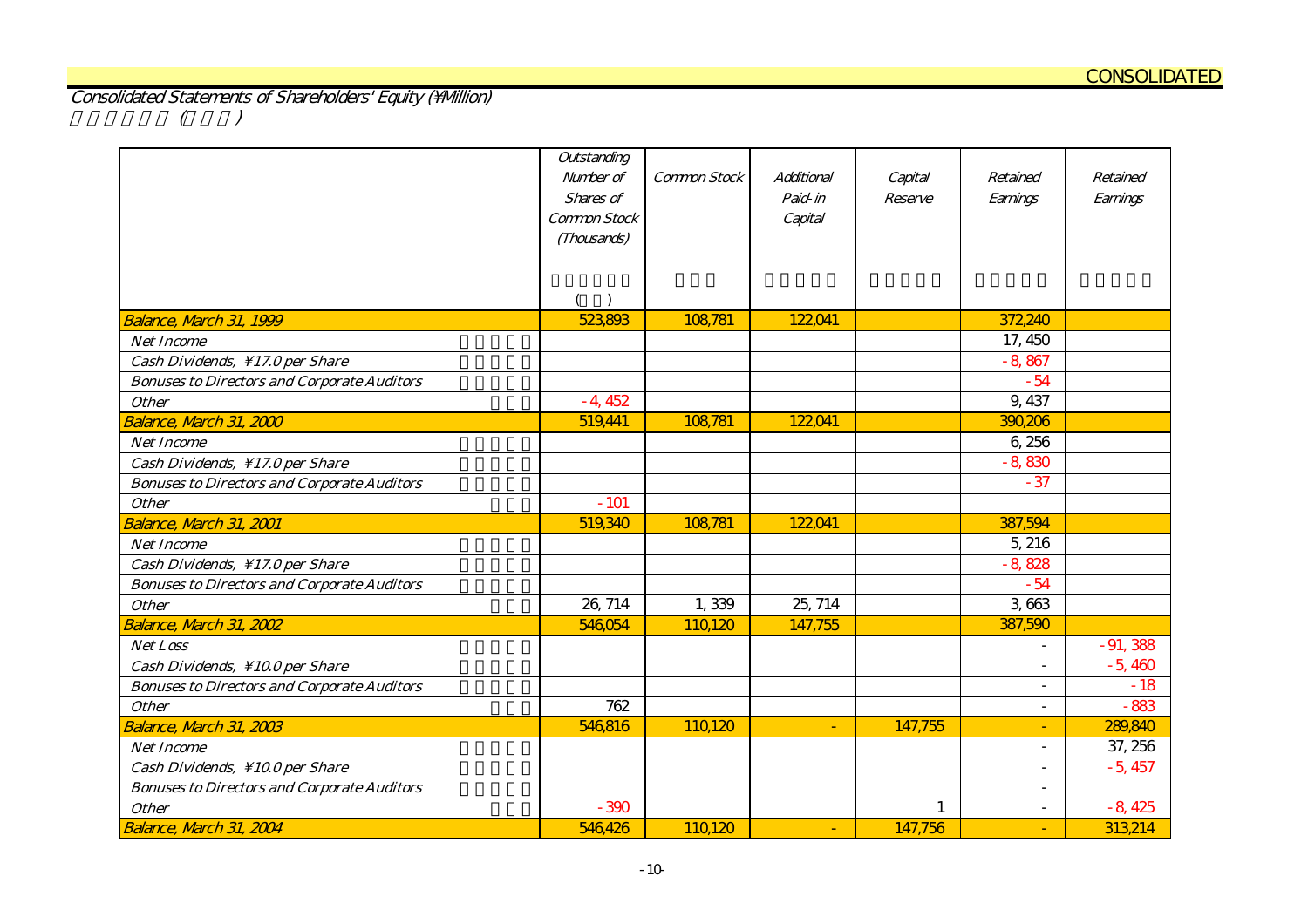#### CONSOLIDATED

Consolidated Statement of Cash Flows (Million)

|                                                                               | 2003       | 2004            |
|-------------------------------------------------------------------------------|------------|-----------------|
| <operating activities<br=""><math>\geq</math></operating>                     |            |                 |
| <b>Income (Loss) before Taxes and Minority Interests</b>                      | - 155, 157 | 67,896          |
| Depreciation                                                                  | 21,386     | 15, 165         |
| Increase (Decrease) in Liability for Termination and Retirement Benefit Plans | 85,001     | $-30,066$       |
| <b>Interest Income and Dividend Income</b>                                    | $-546$     | $-650$          |
| <b>Interest Expense</b>                                                       | 722        | 422             |
| <b>Equity in Earnings of Associated Companies</b>                             | $-27$      | $-2,38$         |
| Loss on Sales and Disposal of Property, Plant and Equipment                   | 3, 712     | 1, 138          |
| <b>Extraordinary Depreciation for Property, Plant and Equipment</b>           | 75, 183    |                 |
| Write-down of Marketable and Investment Securities                            | 9,773      | $\overline{60}$ |
| <b>Write-down of Golf Club Memberships</b>                                    | 146        | 62              |
| Increase (Decrease) in Notes and Accounts Recievable-trade                    | 3,570      | 9,568           |
| Increase (Decrease) in Inventories                                            | 32, 871    | $-13,447$       |
| <b>Increase in Construction Materials and Supplies</b>                        | 4,259      | 3,638           |
| Decrease (Increase) in Notes and Accounts Payable-trade                       | $-31,45$   | 9,617           |
| <b>Loss on Declination of Fixed Assets</b>                                    |            | 369             |
| Other - Net                                                                   | $-2,75i$   | 12, 175         |
| Subtotal                                                                      | 46, 441    | 73,567          |
| <b>Interest and Dividends Received</b>                                        | 1,055      | 1,214           |
| <b>Interest Paid</b>                                                          | $-800$     | $-451$          |
| <b>Income Tax Paid</b>                                                        | $-6.22$    | $-4,671$        |
| Net Cash Provided by Operating Activities                                     | 40, 459    | 69,658          |
| <investing activities<br=""><math>\geq</math></investing>                     |            |                 |
| <b>Disbursements for Purchase of Property</b>                                 | $-26.46$   | $-21,646$       |
| Proceeds from Sales of Property, Plant and Equipment                          | 1,243      | 2,206           |
| <b>Purchase of Investment Securities</b>                                      | $-5.54$    | $-2,785$        |
| <b>Proceeds from Sales of Investment Securities</b>                           | 2,813      | 220             |
| <b>Purchase of Consolidated Subsidiary</b>                                    |            | $-555$          |
| Net Expenses from Sales of Shares of Subsidiary Resulting Deconsolidation     |            | $-640$          |
| Net Cash Used in Investing Activities                                         | 1.488      |                 |
| <b>Increase in Lease Deposits</b>                                             | $-5.414$   | $-4,027$        |
| Other - Net                                                                   | 4,559      | 1,297           |
| Net Cash Used in Investing Activities                                         | $-27,315$  | $-25,936$       |
| <financing activities<br=""><math>\geq</math></financing>                     |            |                 |
| <b>Net Decrease in Short-term Loans</b>                                       | $-52,005$  | $-250$          |
| Net Increase (Decrease) in Long-term Loans                                    | 237        | $-37$           |
| <b>Gain on Sales of Treasury Stock</b>                                        | $-200$     | $-108$          |
| <b>Cash Dividends Paid by Parent Company</b>                                  | $-5,46$    | $-5,457$        |
| <b>Cash Dividends Paid to Minority Interests</b>                              | $-28$      | $-271$          |
| Net Cash Used in Financing Activities                                         | - 57. 713  | 125<br>-6       |
| Foreign Currency Translation Adjustment on Cash and Cash Equivalents          |            |                 |
| Net Increase (Decrease) in Cash and Cash Equivalents                          | $-44,569$  | 37,596          |
| Cash and Cash Equivalents at Beginning of Year                                | 148, 519   | 103,949         |
| Cash and Cash Equivalents at end of Year                                      | 103,949    | 141, 546        |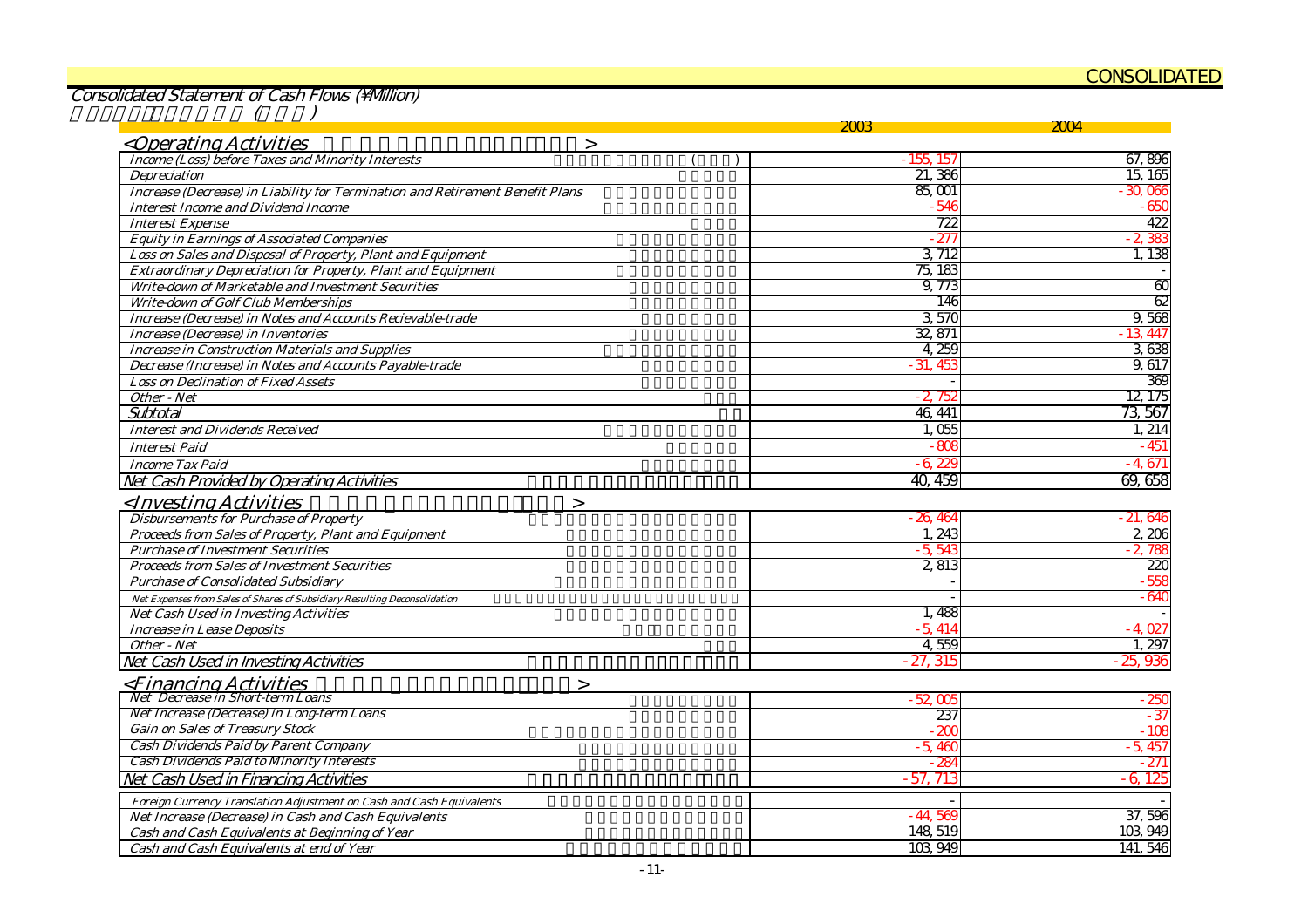#### **Housing** Units under Management

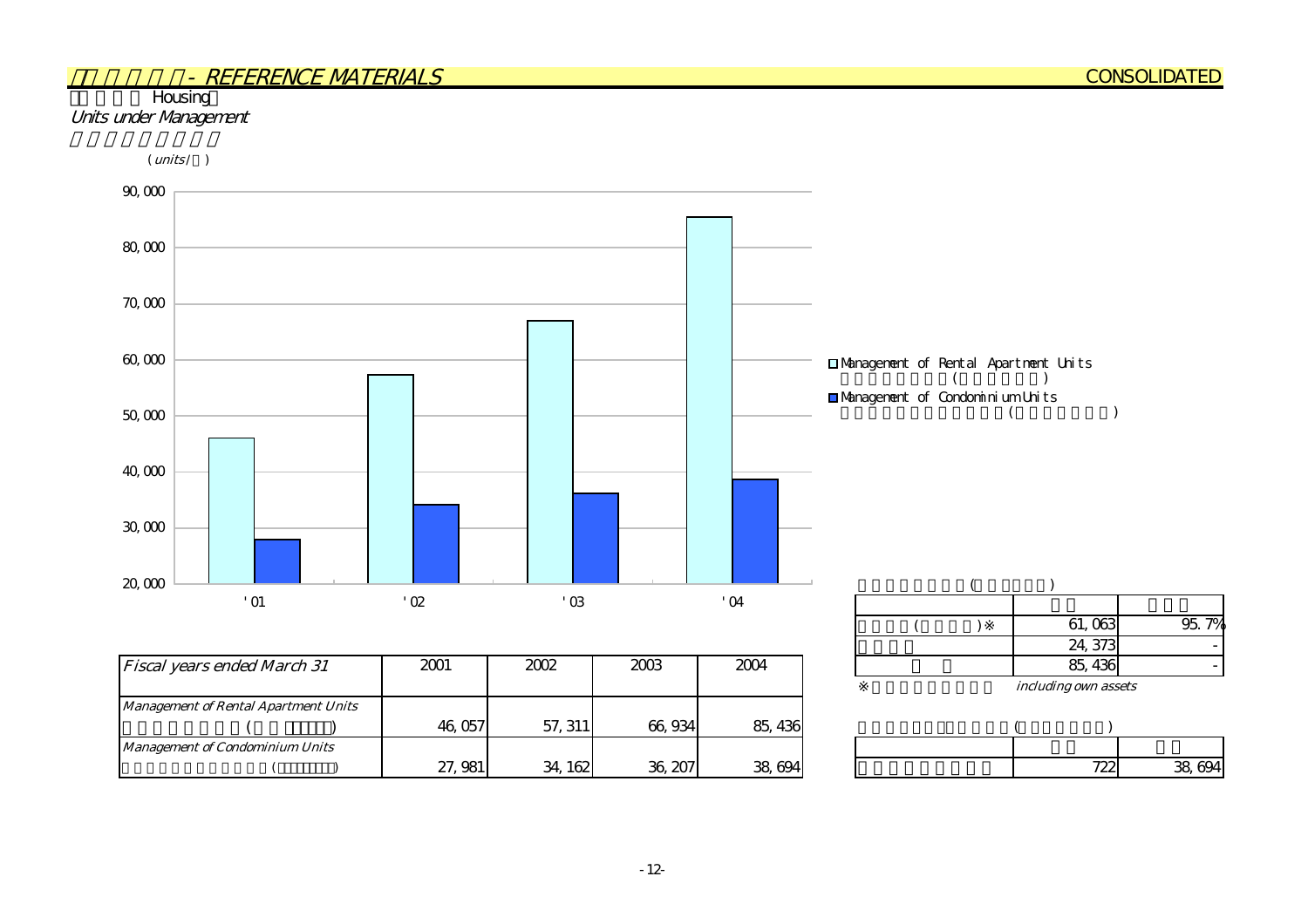

|                                      |          |          |          |             |                                                     |           |       | <b>∴</b> |
|--------------------------------------|----------|----------|----------|-------------|-----------------------------------------------------|-----------|-------|----------|
| <b>Fiscal years ended March 31</b>   | 2001     | 2002     | 2003     | 2004        |                                                     |           |       |          |
|                                      |          |          |          |             |                                                     | 571, 659  | 840   | 99.      |
| DAIWA INFORMATION SERVICES CO., LTD. |          |          |          |             |                                                     | 527, 615  | 992   | 99.      |
|                                      | 367, 693 | 434, 290 | 467, 217 | 571, 659    |                                                     | 0.099,274 | 1,832 |          |
| DAIWAROYAL CO.,LTD.                  |          |          |          |             |                                                     |           |       |          |
|                                      | 217, 411 | 282, 114 | 392, 931 | 527, 615    |                                                     |           |       |          |
| <b>Total</b>                         |          |          |          |             | Premiums and Obligations Operating Lease (\Million) |           |       |          |
|                                      | 585, 104 | 716, 404 | 860, 148 | 1, 099, 274 |                                                     |           |       |          |

| Other Circumstances of Commercial Construction (Sublease) |  |  |  |
|-----------------------------------------------------------|--|--|--|
|-----------------------------------------------------------|--|--|--|

| <b>Area</b> | <b>Tenants</b> | <b>Occupancy</b> |
|-------------|----------------|------------------|
|             |                | 2                |
| 571, 659    |                | 99.5%            |
| 527, 615    |                |                  |
| 1, 099, 274 |                |                  |
|             |                |                  |

 $($   $)$   $($   $)$   $($   $)$   $($   $)$ 大和情報サービス -①ダイワロイヤル -② 154,329 206,367 as a lessee  $($ as a lessor  $($   $)$ 360,696 126,215 170,115 296,330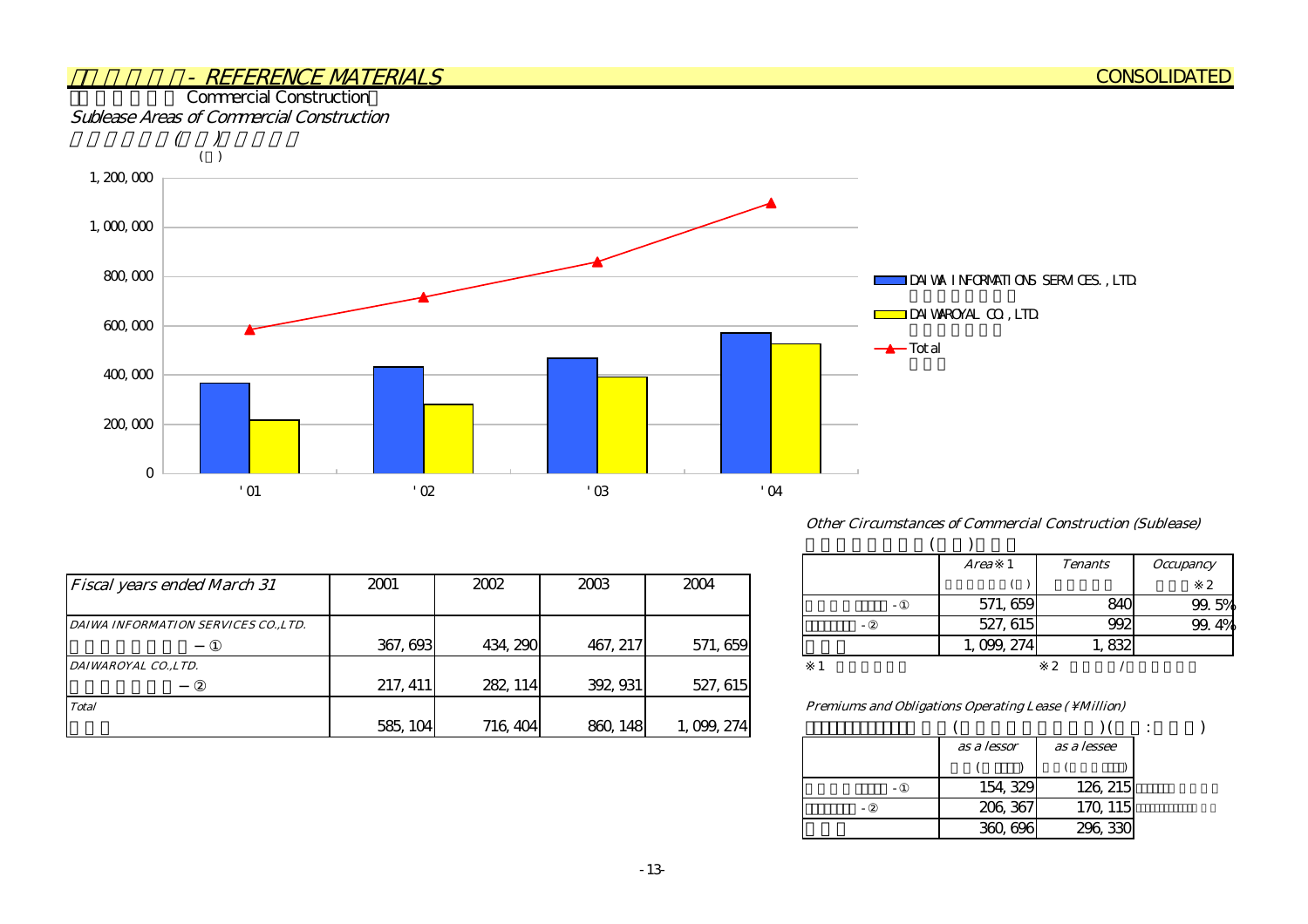## **Resort Hotels**

#### Room Occupancy Rates (right scale) Number of Chapels (right scale)



| Fiscal years ended March 31            | 2002            | 2003        | 2004        | <b>Fiscal years ended March 31</b>                 |
|----------------------------------------|-----------------|-------------|-------------|----------------------------------------------------|
|                                        |                 |             |             |                                                    |
| Number of Guests (the first half)      |                 |             |             | <b>Guests Attending Weddings (the first half)</b>  |
|                                        | 1, 245, 892     | 1,393,300   | 1, 447, 568 |                                                    |
| Number of Guests (the second half)     |                 |             |             | <b>Guests Attending Weddings (the second half)</b> |
|                                        | 1, 125, 519     | 1, 308, 867 | 1, 399, 942 |                                                    |
| Room Occupancy Rates (the first half)  |                 |             |             | <b>Number of Chapels</b>                           |
| %                                      | 40.9            | 45.7        | 47.4        |                                                    |
| Room Occupancy Rates (the second half) |                 |             |             | <b>Number of Daiwa Royal Members Club</b>          |
| $\frac{1}{2}$                          | 38.6            | 44.9        | 47.4        |                                                    |
| 29                                     | <i>29hotels</i> |             |             |                                                    |

#### Number of Hotels Guests (left scale) Guests Attending Weddings (left scale)





<sup>--</sup> Number of Chapels

| <b>Fiscal years ended March 31</b>          | 2002     | 2003     | 2004     |
|---------------------------------------------|----------|----------|----------|
|                                             |          |          |          |
| Guests Attending Weddings (the first half)  |          |          |          |
|                                             | 72,962   | 94, 742  | 102, 707 |
| Guests Attending Weddings (the second half) |          |          |          |
|                                             | 105, 567 | 112, 480 | 106, 713 |
| <b>Number of Chapels</b>                    |          |          |          |
|                                             | 21       | 24       | 24       |
| <b>Number of Daiwa Royal Members Club</b>   |          |          |          |
|                                             | 11,350   | 10,909   |          |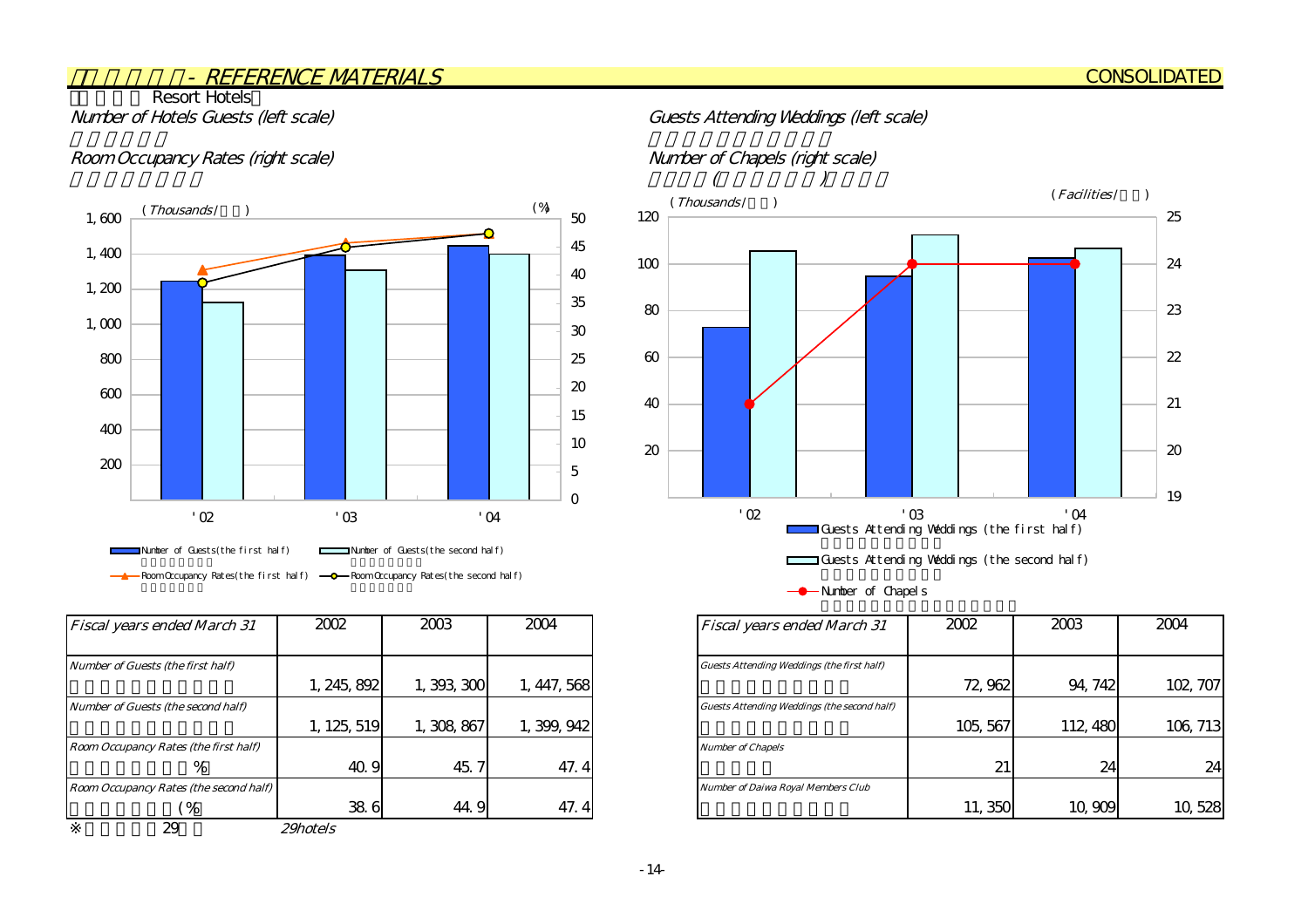#### Resort Hotels - Golf Courses Number of Guests (left scale) and the state of Guests (left scale)





|                         | 2003<br>2003<br>2004 |                 | 2004           |                 |                                   |
|-------------------------|----------------------|-----------------|----------------|-----------------|-----------------------------------|
|                         | the first half       | the second half | the first half | the second half |                                   |
| <b>Number of Guests</b> |                      |                 |                |                 | <b>Net Sales</b>                  |
|                         | 208,006              | 159, 231        | 195, 234       | 153, 463        |                                   |
| Number of Members       |                      |                 |                |                 | <b>Sales Account per Customer</b> |
|                         | 6, 494               | 6,209           | 6,010          | 5,858           |                                   |

| 2003                                         | 2003            | 2004           | 2004            |  |                                   | 2003           | 2003            | 2004           | 2004            |
|----------------------------------------------|-----------------|----------------|-----------------|--|-----------------------------------|----------------|-----------------|----------------|-----------------|
| the first half                               | the second half | the first half | the second half |  |                                   | the first half | the second half | the first half | the second half |
|                                              |                 |                |                 |  | <b>Net Sales</b>                  |                |                 |                |                 |
| 208,006                                      | 159, 231        | 195, 234       | 153, 463        |  |                                   | 2 6 63         | 2 0 64          | 2,342          | , 933           |
|                                              |                 |                |                 |  | <b>Sales Account per Customer</b> |                |                 |                |                 |
| 6,494                                        | 6,209           | 6,010          | 5,858           |  |                                   | 12,730         | 12,043          | 11,524         | 12,054          |
| <b>Total Values of 10 Golf Cources</b><br>10 |                 |                |                 |  |                                   |                |                 |                |                 |

Total Values of 10 Golf Cources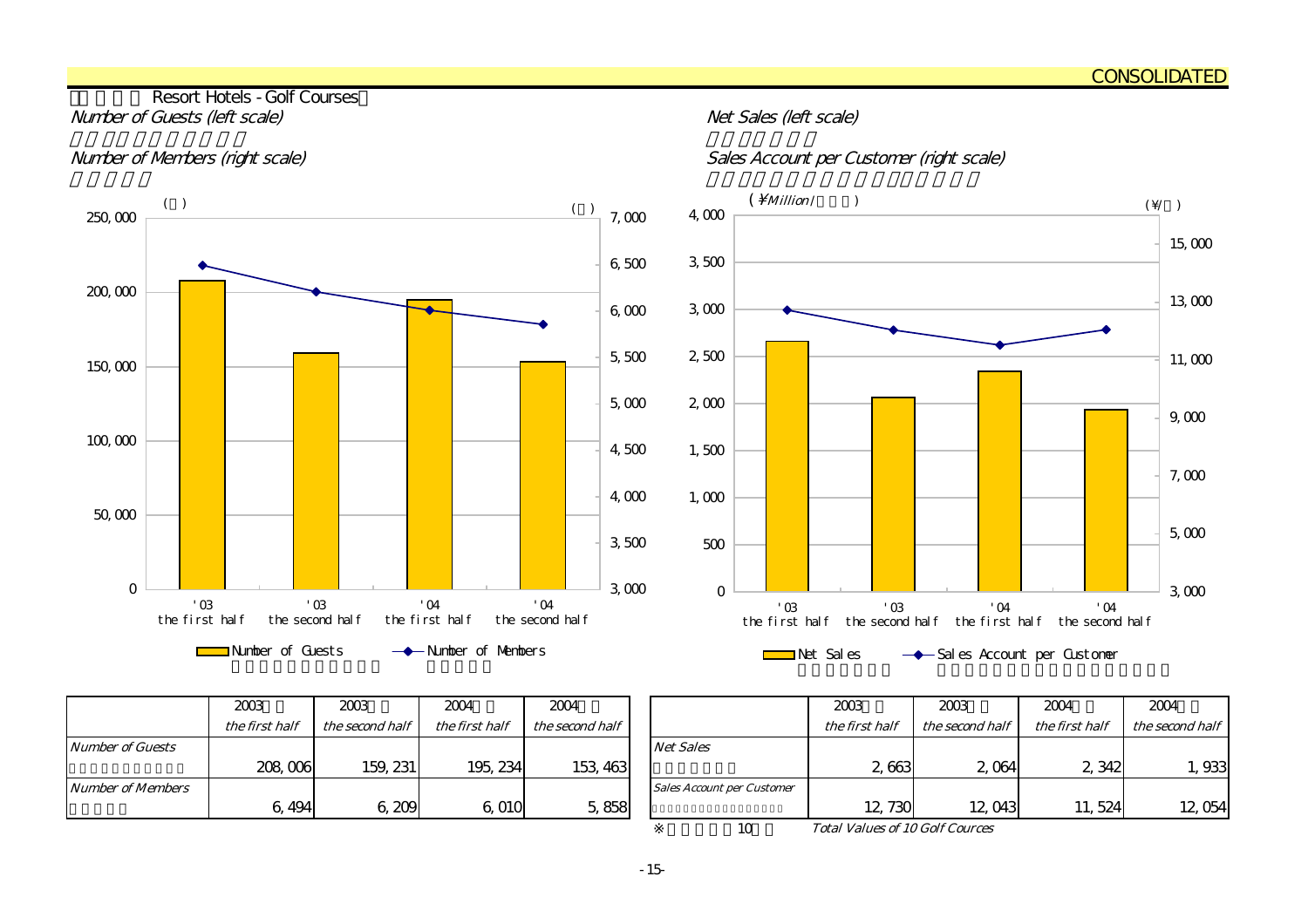**The Home Center** 



 $-\blacksquare$  Sales Account per Customer (the second half)

| <b>Fiscal years ended March 31</b>                          | 2002  | 2003    | 2004    | <b>Fiscal years ended March 31</b> | 2002     | 2003     | 2004 |
|-------------------------------------------------------------|-------|---------|---------|------------------------------------|----------|----------|------|
| Number of Customers (the first half)(thousand)              |       |         |         | <b>Sales Floor Space</b>           |          |          |      |
|                                                             | 8,522 | 10,057  | 11, 473 |                                    | 146, 233 | 166, 239 | 161  |
| Number of Customers (the second half)(thousand)             |       |         |         | <b>Number of Stores</b>            |          |          |      |
|                                                             | 8,348 | 10, 375 | 11,582  |                                    | 36       | 38       |      |
| Sales Account per Customer (the first half)( $\setminus$ )  |       |         |         |                                    |          |          |      |
|                                                             | 2509  | 2,373   | 2,287   |                                    |          |          |      |
| Sales Account per Customer (the second half)( $\setminus$ ) |       |         |         |                                    |          |          |      |
|                                                             | 2,476 | 2,314   | 2,237   |                                    |          |          |      |

Excluding Home Renovation

#### Store Visits Store Visits Sales Floor Space (left scale)

#### Sales Account per Customer de Customer number of Stores (right scale)



 $\Box$  Sales Floor Space  $\rightarrow$  Number of Stores

| 2002  | 2003    | 2004    | <b>Fiscal years ended March 31</b> | 2002     | 2003     | 2004     |
|-------|---------|---------|------------------------------------|----------|----------|----------|
|       |         |         |                                    |          |          |          |
|       |         |         | <b>Sales Floor Space</b>           |          |          |          |
| 8,522 | 10,057  | 11, 473 |                                    | 146, 233 | 166, 239 | 161, 832 |
|       |         |         | <b>Number of Stores</b>            |          |          |          |
| 8,348 | 10, 375 | 11,582  |                                    | 36       | 38       | 35       |
|       |         |         |                                    |          |          |          |
| 2,509 | 2,373   | 2,287   |                                    |          |          |          |
|       |         |         |                                    |          |          |          |
| 2,476 | 2,314   | 2, 237  |                                    |          |          |          |
| tion  |         |         |                                    |          |          |          |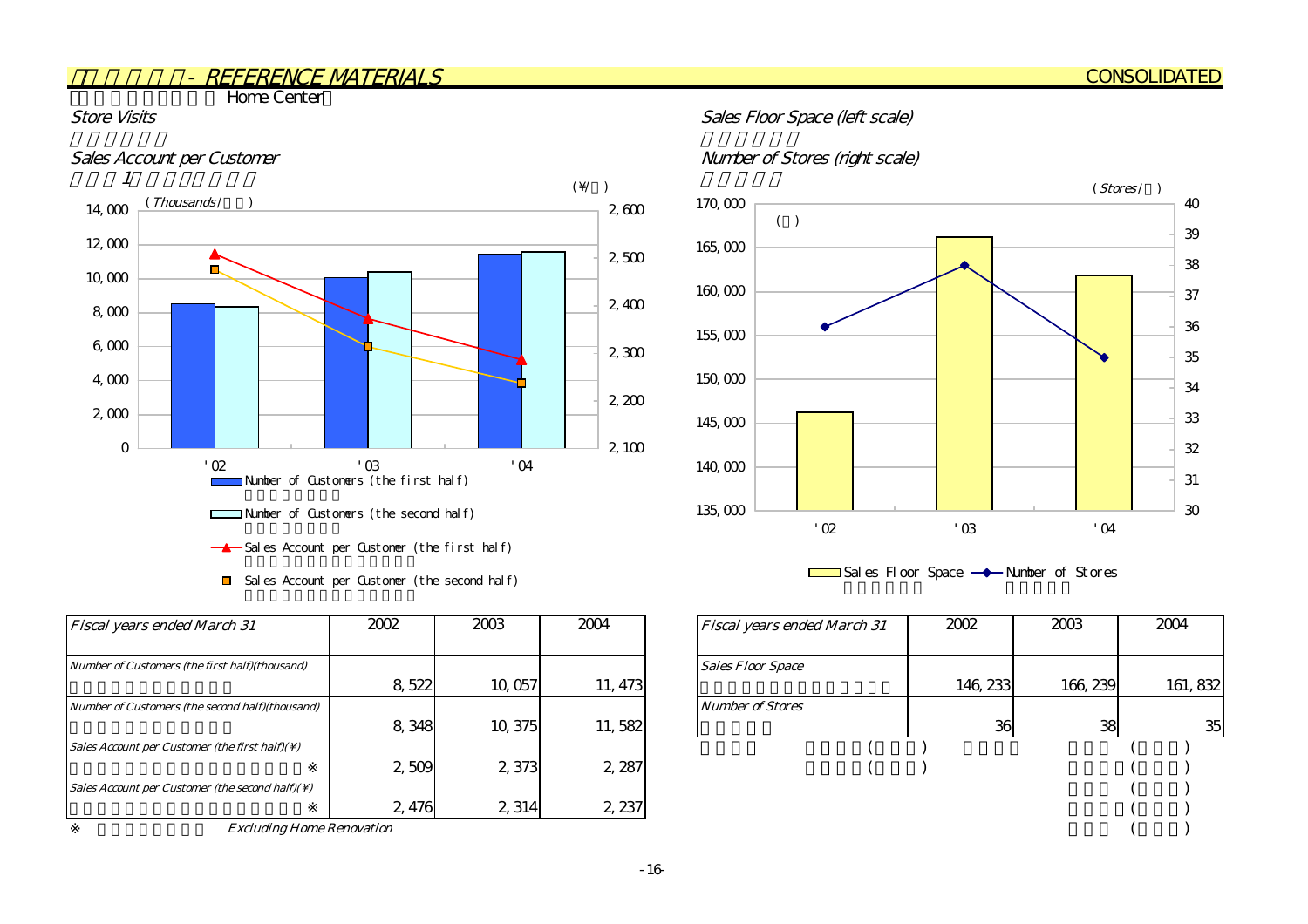#### - REFERENCE MATERIALSOther - City-Center Hotels Room Occupancy Rates **Number of Rooms** 64 66 6870 72 74 76 78 80'02 '03 '04 - Room Occupancy Rates (the first half)  $($ % $)$ 0 500 1,000 1,500 2,000 2,500  $'03$   $'04$   $'05$ ■" Royton Sapporo" ■ "Daiwa Roynet Hotels"  $(Rooms / \t)$

| <b>Fiscal years ended March 31</b>        | 2002  | 2003 | 2004 | <b>Fiscal years ended March 31</b> |
|-------------------------------------------|-------|------|------|------------------------------------|
|                                           |       |      |      |                                    |
| Room Occupancy Rates (the first half)(%)  |       |      |      | "Daiwa Roynet Hotels"              |
| %                                         | 77. 9 | 74.3 | 78.9 |                                    |
| Room Occupancy Rates (the second half)(%) |       |      |      | <i>"Royton Sapporo"</i>            |
| 96                                        | 69.6  | 75.0 | 78.7 |                                    |

 $R$ oom Occupancy Rates (the second half)

|   | 2004 | <b>Fiscal years ended March 31</b> | 2003     | 2004                                               | 2005              |
|---|------|------------------------------------|----------|----------------------------------------------------|-------------------|
|   |      | "Daiwa Roynet Hotels"              | $\Theta$ | $\Theta$                                           | $\left( 2\right)$ |
| 3 | 78.9 |                                    | 1,594    | 795                                                | 379               |
|   |      | "Royton Sapporo"                   | 1)       | $\bf{1}$                                           | $\perp$           |
| 0 | 78.7 |                                    | 292      | 292                                                | 292               |
|   |      | <b>Total</b>                       | (9)      | (10)                                               | ි3)               |
|   |      |                                    | 1,886    | 2,087                                              | 671               |
|   |      |                                    |          | The inside of () shows the numbers of each hotels. |                   |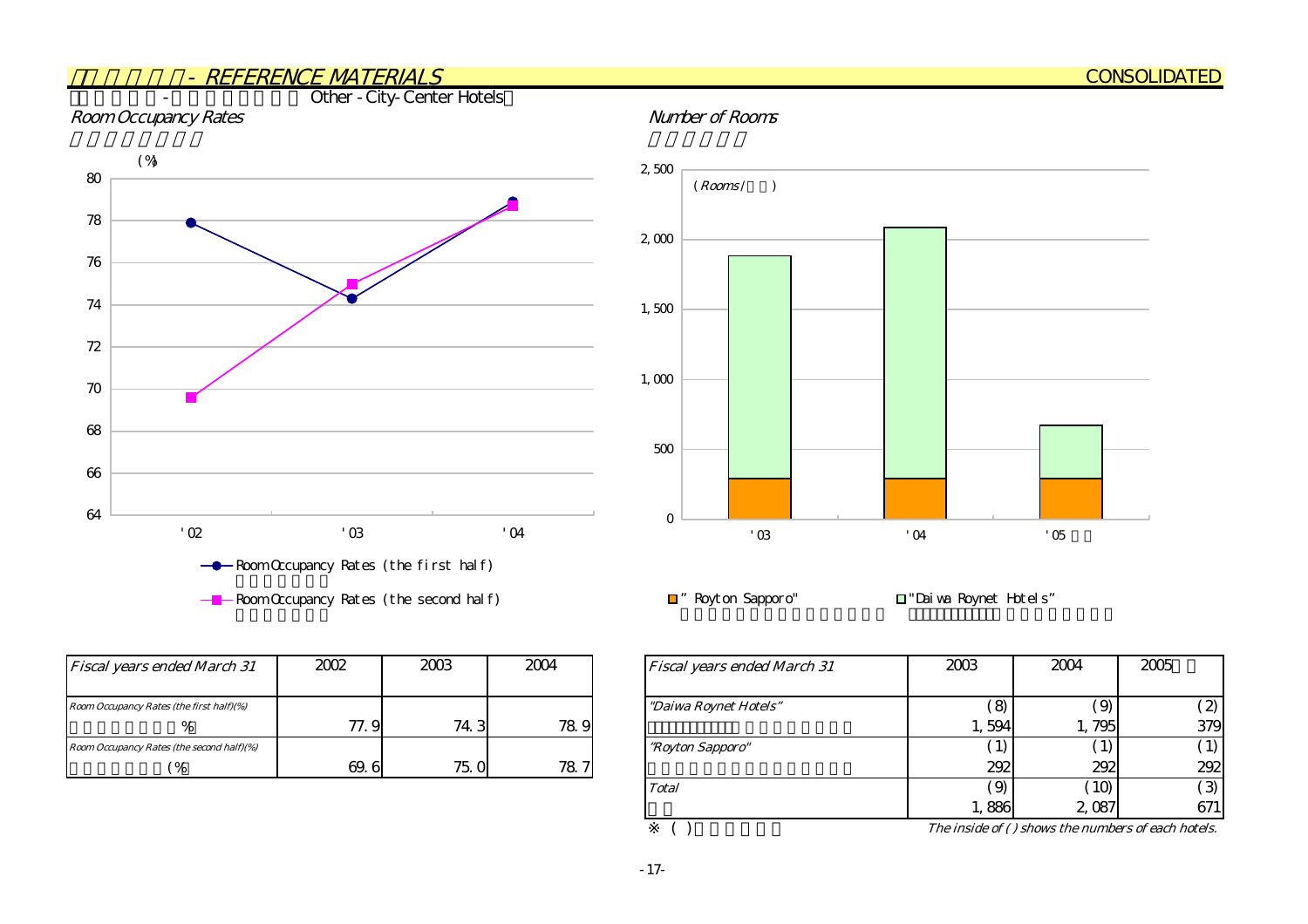1. $20033$   $20043$ 

Comparisons of P/L (Between Fiscal2003 and Fiscal2004 )

|                                                                  |            |            | (単位:百万円 ¥Million)        |                           |    |    |
|------------------------------------------------------------------|------------|------------|--------------------------|---------------------------|----|----|
|                                                                  | 2003       | 2004       | 増減                       |                           |    |    |
|                                                                  |            |            | Increase/decrease        |                           |    |    |
| 住宅事業<br>-Construction                                            | 791,980    | 800,630    | $8,650 \rightarrow$      |                           |    |    |
| 商業建築事業<br>-Commercial Construction                               | 248,013    | 276, 988   |                          | 28, 975 $\rightarrow$ LOC |    |    |
| 観光事業<br>-Resort Hotels                                           | 51,903     | 53, 612    | 1,709                    |                           |    |    |
| ホームセンター事業<br>-Home Center                                        | 52, 159    | 57, 226    | $5,067 \rightarrow$      |                           |    |    |
| その他事業<br>-Others                                                 | 97, 116    | 97,766     | 650                      |                           |    |    |
| 消去<br>-Eliminations                                              | $-56,630$  | $-61,576$  |                          |                           |    |    |
| Sales                                                            | 1,184,543  | 1,224,647  | 40,104                   |                           |    |    |
| Cost of Sales                                                    | 936,860    | 963,457    | 26,596                   |                           |    |    |
| Selling General & Administrative Expenses                        | 202,411    | 201,529    | $-881$                   | $62\,$                    | 55 | 13 |
| 住宅事業<br>-Construction                                            | 39, 329    | 48,792     | 9,463                    |                           |    |    |
| 商業建築事業<br>-Commercial Construction                               | 17,688     | 20,844     | 3, 155                   |                           |    |    |
| 観光事業<br>-Resort Hotels                                           | $-4,220$   | $-620$     | 3,599                    |                           |    |    |
| ホームセンター事業<br>-Home Center                                        | 305        | 138        | $-167$                   |                           |    |    |
| その他事業<br>-Others                                                 | 2,573      | 2,823      | 250                      |                           |    |    |
| 全社及び消去<br>-Eliminations                                          | $-10, 403$ | $-12, 316$ |                          |                           |    |    |
| <b>Operating Income</b>                                          | 45,271     | 59,660     | 14,389                   |                           |    |    |
| 営業外収益<br><b>Non-Operating Income</b>                             | 5,524      | 16,902     | 11, 377 $\rightarrow$    |                           | 95 |    |
| (うち持分法投資利益)<br><b>Equity in Earnings of Associated Companies</b> | (277)      | (2, 383)   | $(2, 105)$ $\rightarrow$ |                           |    |    |
| 営業外費用<br><b>Non-operating Expense</b>                            | 8,945      | 3,972      | $-4,972 \rightarrow$     |                           | 49 |    |
| <b>Ordinary Income</b>                                           | 41,851     | 72590      | 30,739                   |                           |    |    |
| 特別利益<br>Non-Operating Income (extraordinary profit)              | 15,725     | 6,633      | $-9,092$                 |                           |    |    |
| 特別損失<br><b>Non-Operating Expense (extraordinary loss)</b>        | 212, 734   | 11, 327    | $-201,406 \rightarrow$   |                           |    |    |
| Income(Loss) before Tax                                          | $-155,158$ | 67,896     | 223,053                  |                           |    |    |
| 法人税等<br><b>Income Tax</b>                                        | $-63,578$  | 29,608     | 93, 186                  |                           |    |    |
| 少数株主利益<br><b>Minority Income</b>                                 | $-191$     | 1,031      | 1,222                    |                           |    |    |
| Net Income(Loss)                                                 | $-91,388$  | 37,256     | 128,644                  |                           |    |    |

#### **CONSOLIDATED**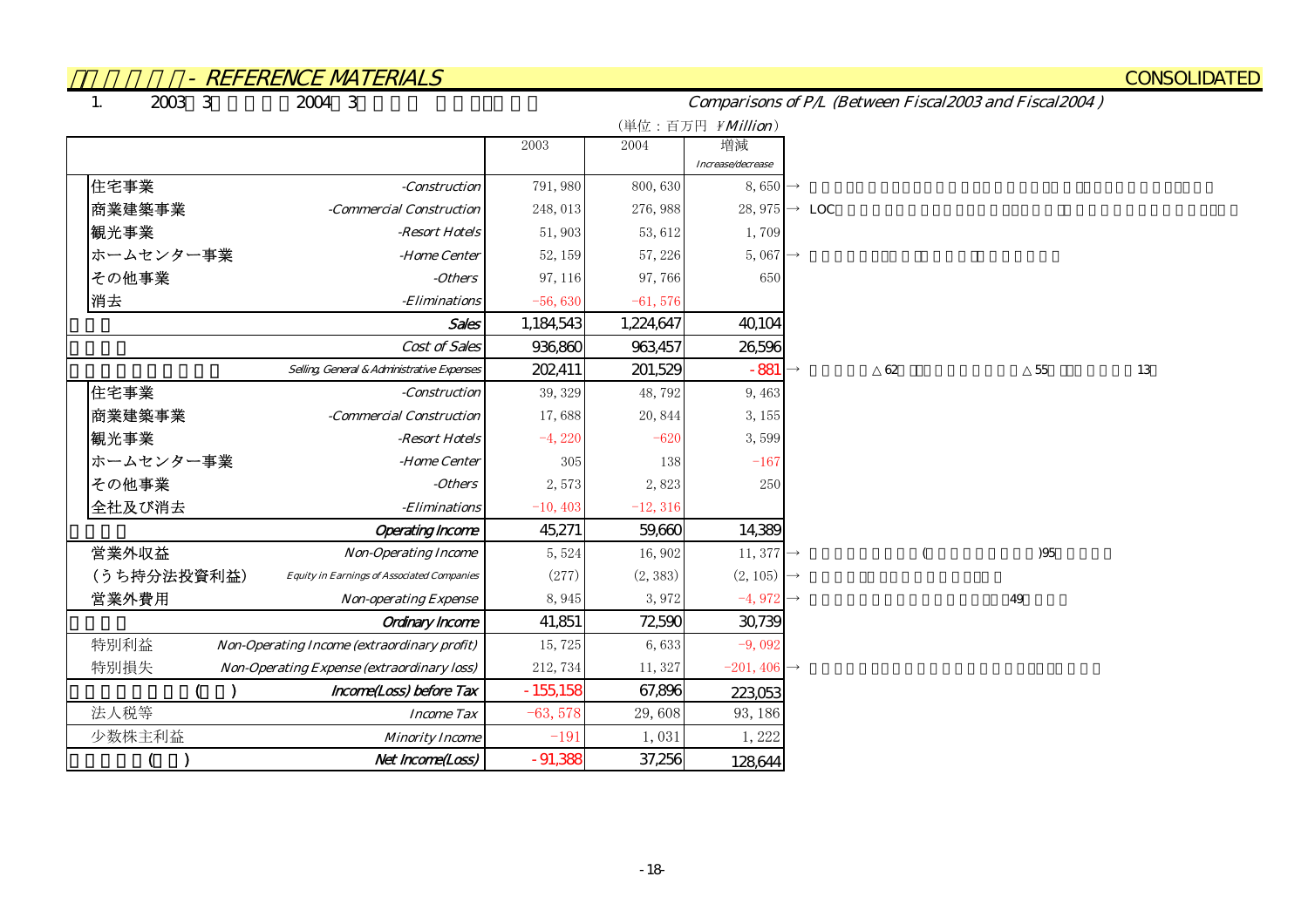**CONSOLIDATED** 

2.

Comparisons of P/L (Between the Plan and the Result of 2004 )

|                                                                  |           |            | (単位:百万円 ¥Million)     |
|------------------------------------------------------------------|-----------|------------|-----------------------|
|                                                                  | 2004      | 2004       | 増減                    |
|                                                                  |           | 3          | Increase/decrease     |
| 住宅事業<br>-Construction                                            | 795,600   | 800,630    | 5,030                 |
| 商業建築事業<br>-Commercial Construction                               | 279,000   | 276, 988   | $-2,012$              |
| 観光事業<br>-Resort Hotels                                           | 53,900    | 53, 612    | $-288$                |
| ホームセンター事業<br>-Home Center                                        | 57,000    | 57, 226    | 226                   |
| その他事業<br>-Others                                                 | 93,500    | 97,766     | 4,266                 |
| 消去<br>-Eliminations                                              | $-59,000$ | $-61,576$  |                       |
| Sales                                                            | 1,220,000 | 1,224,647  | 4,647                 |
| Cost of Sales                                                    | 959,700   | 963,457    | 3,757                 |
| Selling, General & Administrative Expenses                       | 201,500   | 201,529    | 29                    |
| 住宅事業<br>-Construction                                            | 44,000    | 48,792     | 4,792                 |
| 商業建築事業<br>-Commercial Construction                               | 21,900    | 20,844     | $-1,056$              |
| 観光事業<br>-Resort Hotels                                           | 290       | $-620$     | $-910$                |
| ホームセンター事業<br>-Home Center                                        | 280       | 138        | $-142$                |
| その他事業<br>-Others                                                 | 3,100     | 2,823      | $-277$                |
| 全社及び消去<br>-Eliminations                                          | $-10,770$ | $-12, 316$ |                       |
| <b>Operating Income</b>                                          | 58800     | 59,660     | 860                   |
| 営業外収益<br><b>Non-Operating Income</b>                             | 6,980     | 16,902     | 9, 922 $\rightarrow$  |
| (うち持分法投資利益)<br><b>Equity in Earnings of Associated Companies</b> | (2,000)   | (2, 383)   | (383)                 |
| 営業外費用<br><b>Non-operating Expense</b>                            | 3,780     | 3,972      | 192                   |
| <b>Ordinary Income</b>                                           | 62,000    | 72,590     | 10,590                |
| 特別利益<br><b>Non-Operating Income (extraordinary profit)</b>       | 350       | 6,633      | 6, 283 $\rightarrow$  |
| 特別損失<br>Non-Operating Expense (extraordinary loss)               | 950       | 11,327     | 10, 377 $\rightarrow$ |
| <b>Income before Tax</b>                                         | 61,400    | 67,896     | 6,496                 |
| 法人税等<br><b>Income Tax</b>                                        | 27,400    | 29,608     | 2,208                 |
| 少数株主利益<br><b>Minority Income</b>                                 | 1,000     | 1,031      | 31                    |
| Net Income                                                       | 33,000    | 37,256     | 4,256                 |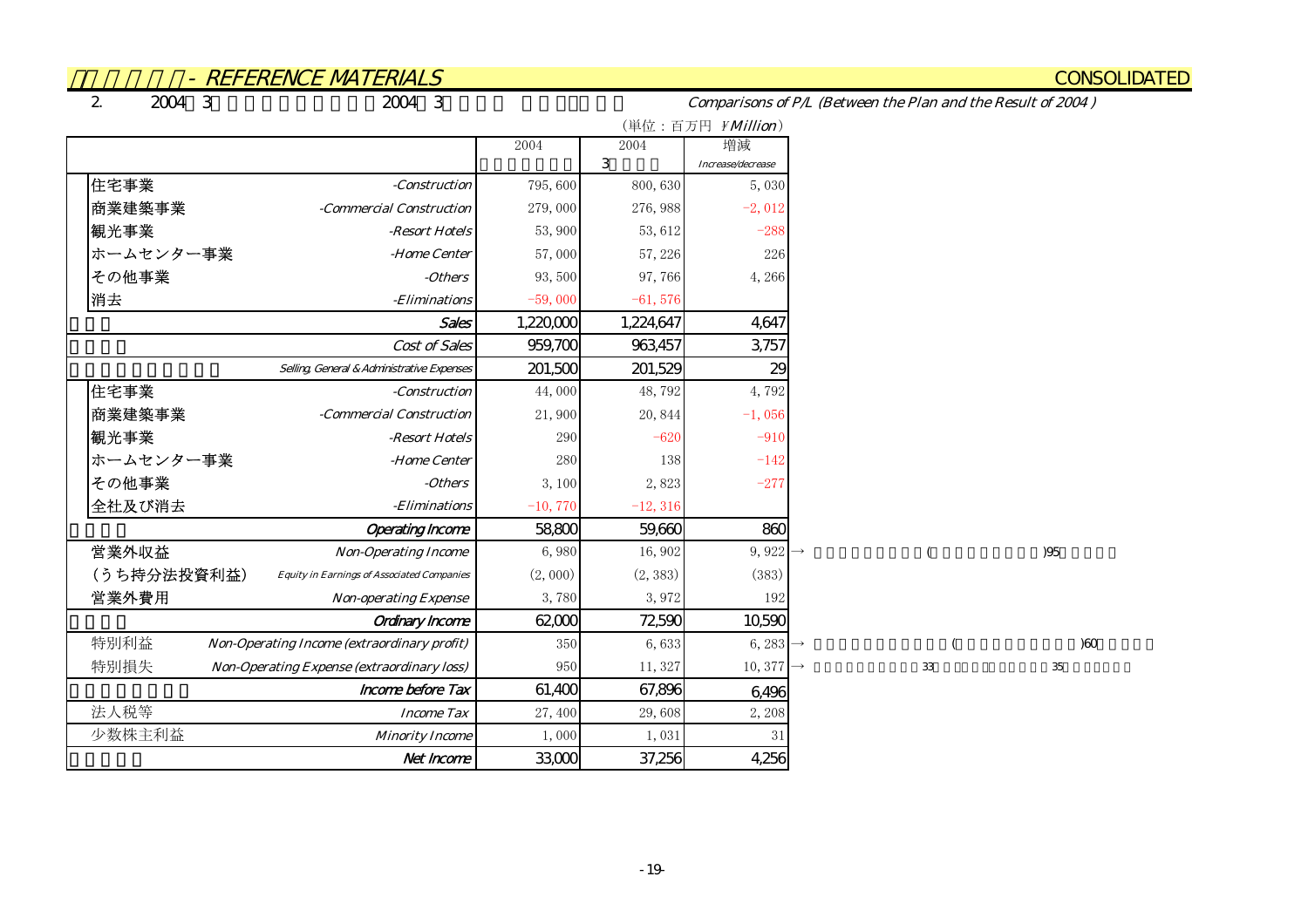#### ANALYSIS OF OPERATIONS

Net Sales (left scale)



| <b>Fiscal years ended March 31</b>          | 2000     | 2001     | 2002        | 2003        | 2004        |
|---------------------------------------------|----------|----------|-------------|-------------|-------------|
|                                             |          |          |             |             |             |
| $Net Sales ( \Million)$                     |          |          |             |             |             |
|                                             | 871, 892 | 917, 355 | 1, 081, 079 | 1, 042, 920 | 1, 081, 312 |
| <i><b>Operating Income (\Million)</b></i>   |          |          |             |             |             |
|                                             | 41,365   | 38,096   | 38, 711     | 33, 143     | 49,390      |
| <i><b>Ordinary Income ( \ Million)</b></i>  |          |          |             |             |             |
|                                             | 42, 921  | 40, 103  | 36,604      | 30,636      | 60, 405     |
| <i>Net Income(Loss)</i> ( \ <i>Million)</i> |          |          |             |             |             |
|                                             | 14,696   | 4,038    | 1,027       | $-99,642$   | 32, 270     |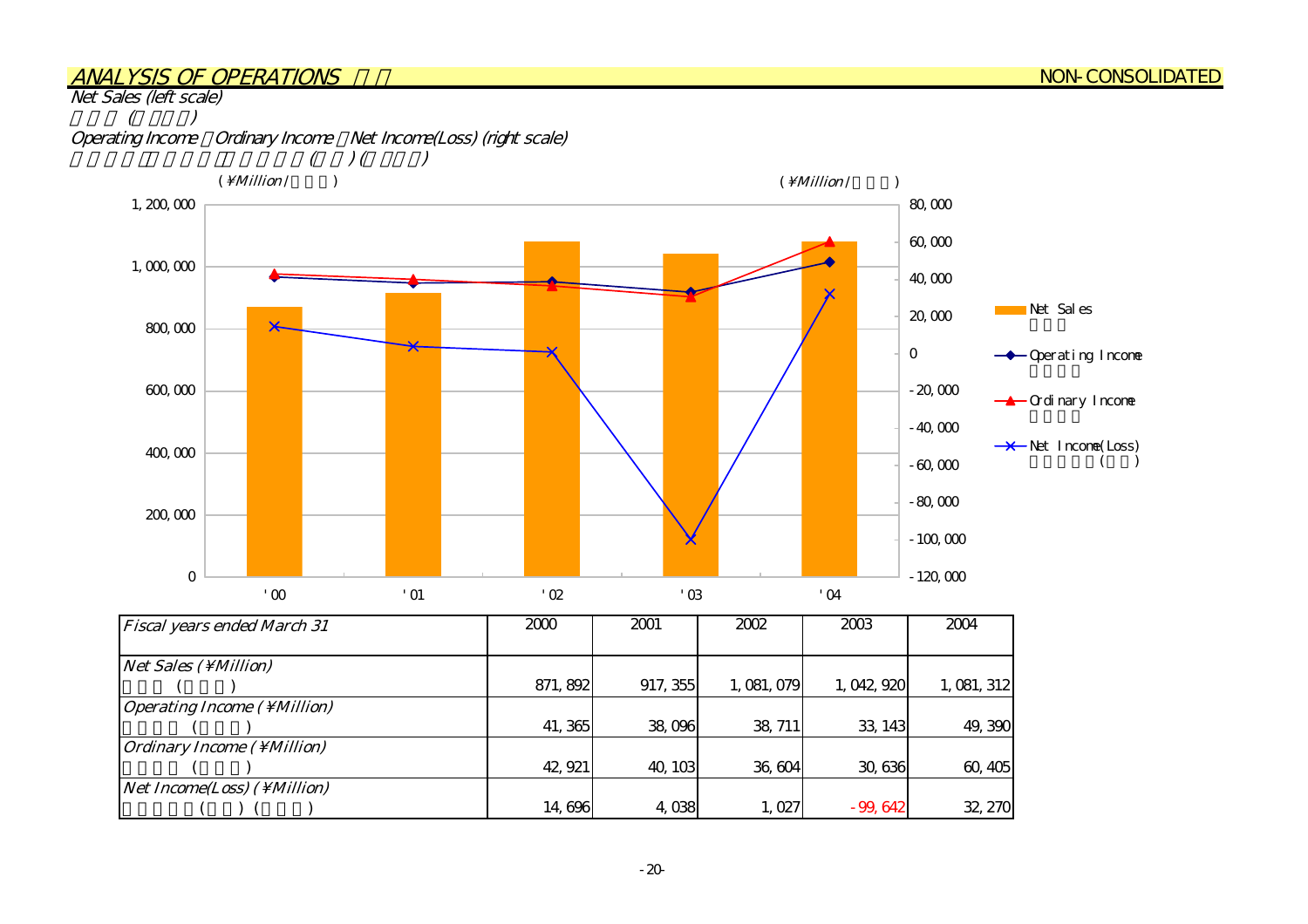#### <u>NON-CONSOLIDATED</u>

#### Sales by Segment-Changes in Sales Mx

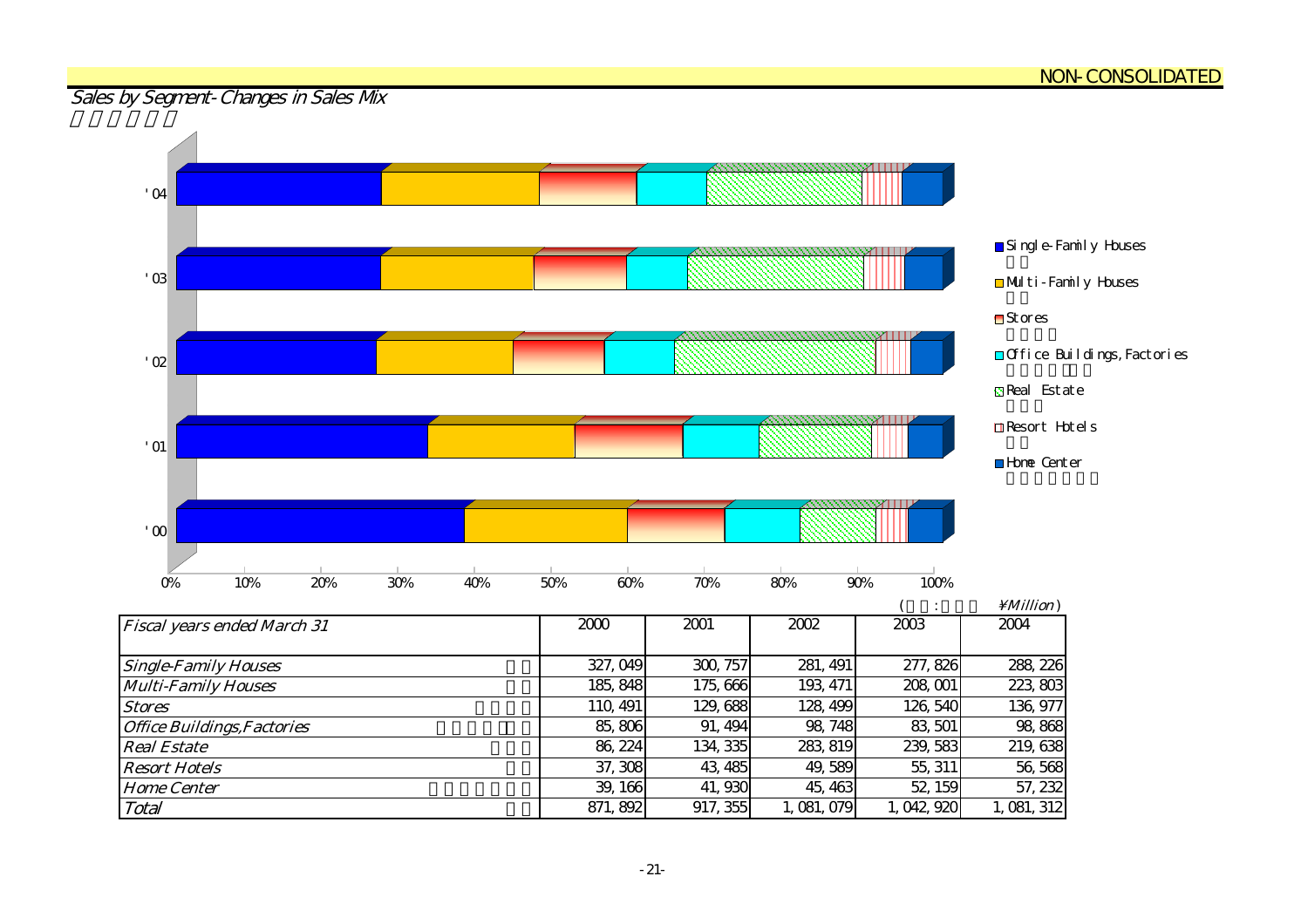## Gross Profit Ratio by Segment



| <b>Fiscal years ended March 31</b> | 2000            | 2001 | 2002 | 2003 | 2004 |
|------------------------------------|-----------------|------|------|------|------|
|                                    |                 |      |      |      |      |
| <b>Single-Family Houses</b>        | 25.9            | 25.  | 24.3 | 23.9 | 24.6 |
| <b>Multi-Family Houses</b>         | 24.6            | 24.5 | 24.0 | 24.6 | 24.2 |
| <b>Stores</b>                      | 20.7            | 20.5 | 21.9 | 21.7 | 20.9 |
| <b>Office Buildings, Factories</b> | 14 <sub>0</sub> | 138  | 12.8 | 14.5 | 14.6 |
| <b>Real Estate</b>                 | 11.2            | 16.2 | 14.6 | 12.4 | 15.7 |
| <b>Resort Hotels</b>               | 26.6            | 27.0 | 284  | 27.  | 27.4 |
| <b>Home Center</b>                 | 29.7            | 31.1 | 30.7 | 29.  | 28.7 |
| Total                              | 225             | 22.2 | 20.8 | 20.8 | 21.7 |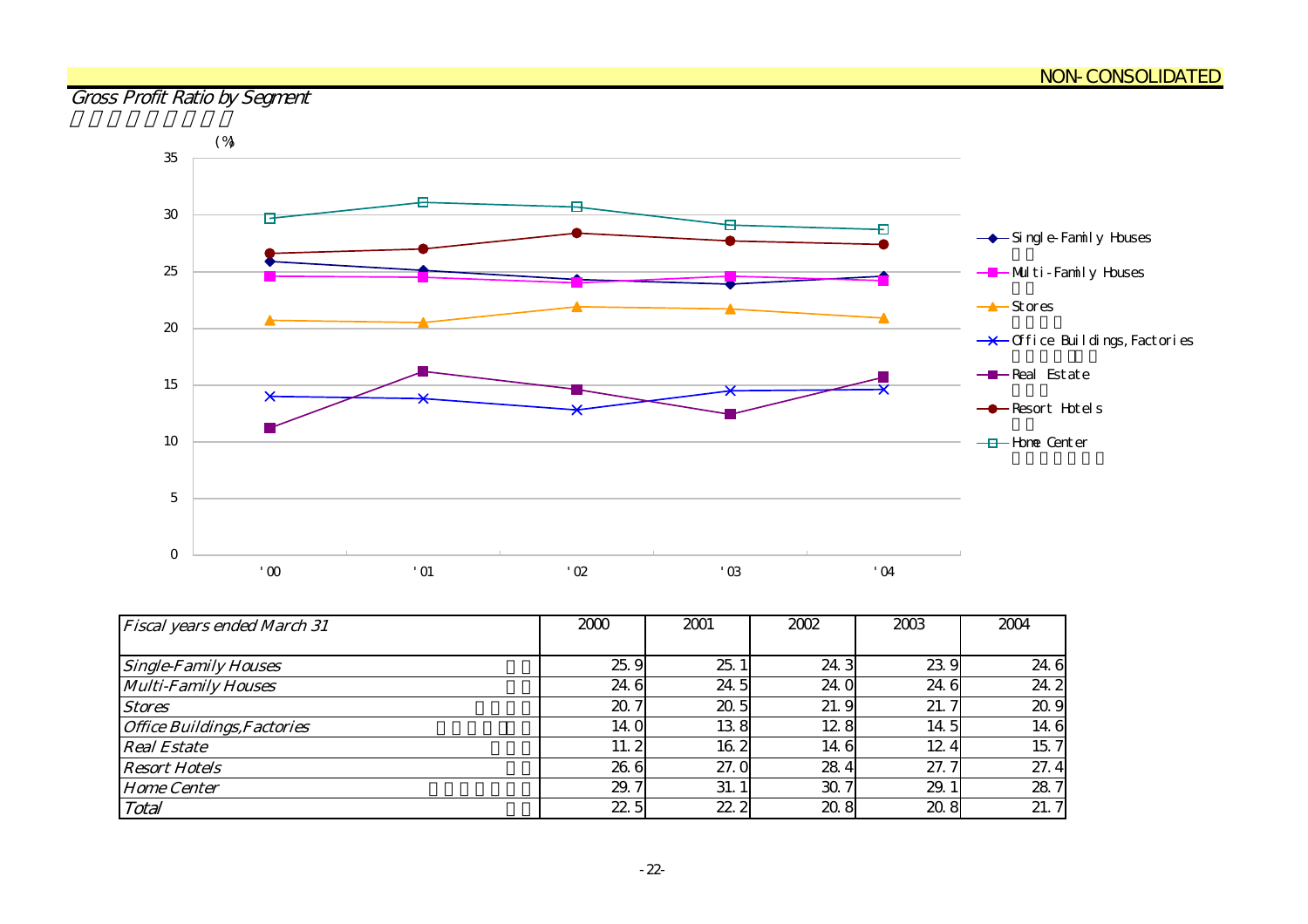## ANALYSIS OF FINANCIAL POSITION

#### Shareholders' Equity / Total Assets



| <b>Fiscal years ended March 31</b>          | 2000  | 2001  | 2002  | 2003         | 2004  |
|---------------------------------------------|-------|-------|-------|--------------|-------|
|                                             |       |       |       |              |       |
| Shareholders' Equity/Total Assets(%)        |       |       |       |              |       |
|                                             | 67.3  | 62.2  | 54.2  | $50^{\circ}$ | 50.6  |
| Liquid Ratio(%)                             |       |       |       |              |       |
|                                             | 231.2 | 192 5 | 152.5 | 165.6        | 170.3 |
| <b>Fixed Assets/Shareholders' Equity(%)</b> |       |       |       |              |       |
| ΘÀ                                          | 80.8  | 82.2  | 99.8  | 114.2        | 103 5 |

#### Fixed Assets / Shareholders' Equity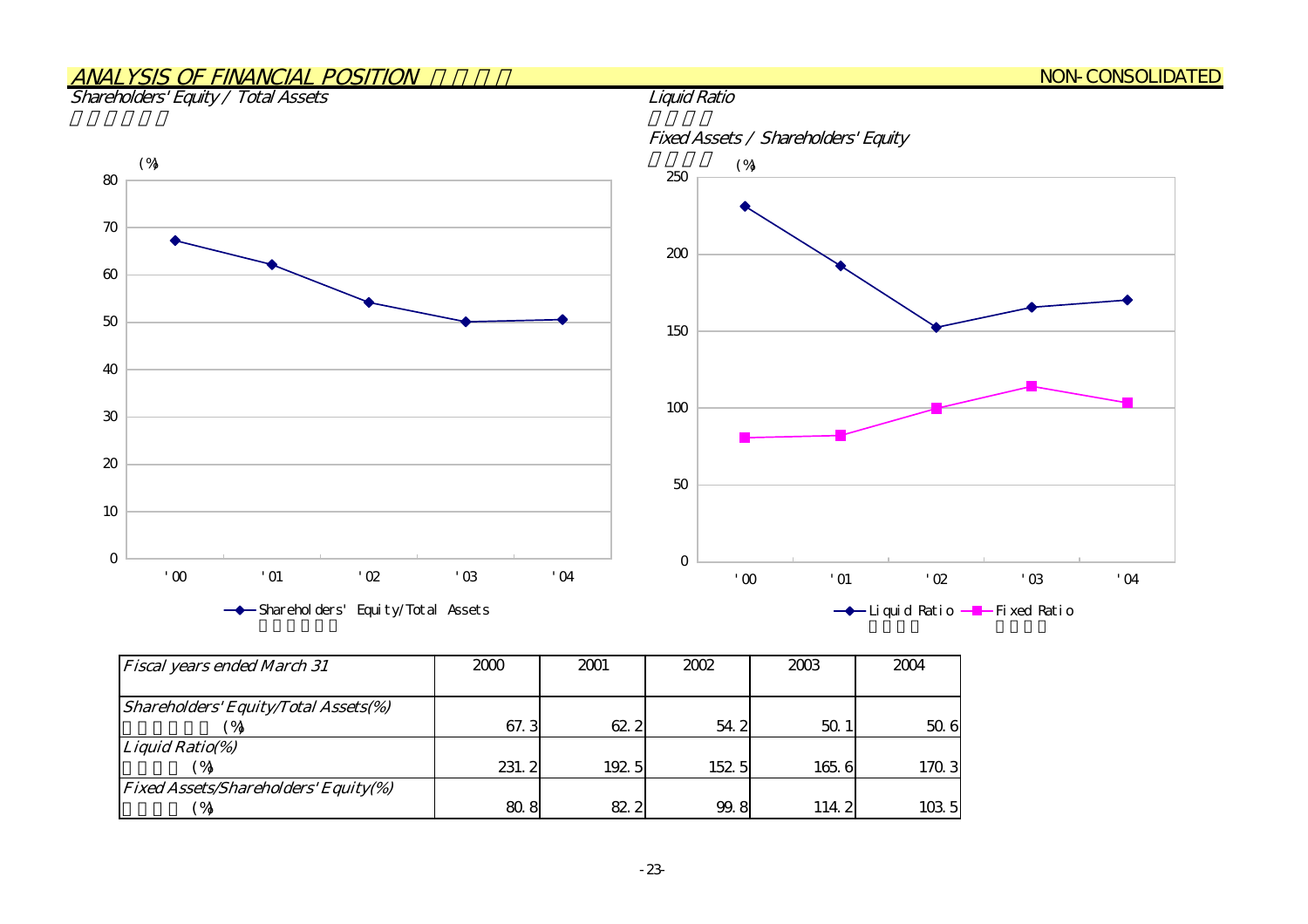#### <u>NON-CONSOLIDATED</u>



| <b>Fiscal years ended March 31</b>                            | 2000     | 2001      | 2002       | 2003      | 2004  |
|---------------------------------------------------------------|----------|-----------|------------|-----------|-------|
|                                                               |          |           |            |           |       |
| <b>Return on Equity(%)</b>                                    |          |           |            |           |       |
|                                                               | 2.5      |           | $\Omega$ 2 | $-19.3$   | 6.9   |
| <i>Shareholders' Equity per Share(<math>\setminus</math>)</i> |          |           |            |           |       |
|                                                               | 1, 137.4 | 1, 128, 1 | 1,036.7    | 842.4     | 845.3 |
| <i>Net Income(loss) per Share(<math>\setminus</math>)</i>     |          |           |            |           |       |
|                                                               | 28.05    | 7.71      | 1.87       | $-181.01$ | 58 64 |

#### -24-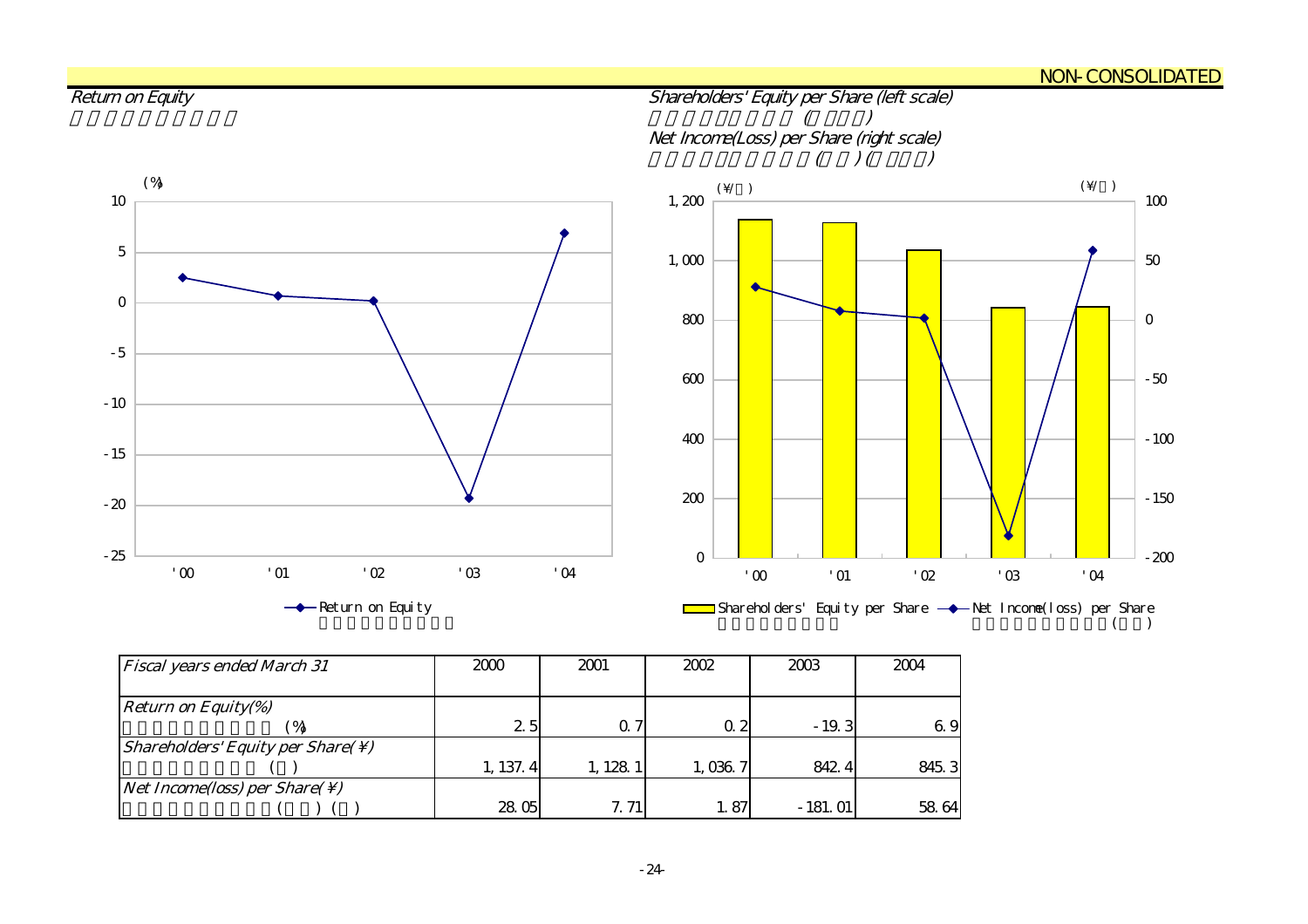#### FINANCIAL STATEMENT NON-CONSOLIDATED

 $Non-Consolidated Balance Sheets (N. Milion)$ 

Total Liabilities & Shareholders' Equity 負債・資本合計

| $\big($ |  |
|---------|--|

| March 31                                                      | 2000     | 2001     | 2002        | 2003      | 2004      |
|---------------------------------------------------------------|----------|----------|-------------|-----------|-----------|
| <assets<br><math>\geq</math></assets<br>                      |          |          |             |           |           |
| <b>Current Assets</b>                                         |          |          |             |           |           |
| <b>Cash &amp; Time Deposits</b>                               | 114, 132 | 148, 383 | 121, 275    | 66,365    | 100,861   |
| Trade Notes & Accounts Receivable                             | 46, 361  | 49, 947  | 57, 707     | 54,955    | 48,890    |
| <b>Marketable Securities</b>                                  |          |          |             |           |           |
| <b>Inventories</b>                                            | 224,005  | 247, 325 | 281, 968    | 247, 460  | 260,028   |
| <b>Other</b>                                                  | 20, 710  | 21, 123  | 24,599      | 29, 571   | 29,618    |
| <b>Allowance for Doubtful Accounts</b>                        | $-2,059$ | $-1,647$ | $-1,699$    | $-1,910$  | $-1,652$  |
| <b>Total Current Assets</b>                                   | 403, 151 | 465, 130 | 483, 851    | 396, 442  | 437, 745  |
| <b>Fixed Assets</b>                                           |          |          |             |           |           |
| <b>Tangible Fixed Assets</b>                                  | 355,809  | 361, 109 | 391, 127    | 310, 930  | 305, 440  |
| <b>Intangible Fixed Assets</b>                                | 3 154    | 4, 125   | 6,337       | 6,105     | 5,877     |
| <b>Investments &amp; Other Assets</b>                         | 122, 641 | 120, 291 | 171, 998    | 212, 614  | 169, 951  |
| <b>Total Fixed Assets</b>                                     | 481, 605 | 485, 526 | 569, 462    | 529, 649  | 481, 269  |
| <b>Deffered Assets</b>                                        |          |          |             |           |           |
| <b>Total Assets</b>                                           | 884, 757 | 950, 657 | 1, 053, 314 | 926,092   | 919, 015  |
| Trade Notes & Accounts Payable                                | 80, 001  | 139, 288 | 164, 203    | 102, 552  | 113 232   |
| <b>Current Liabilities</b>                                    |          |          |             |           |           |
|                                                               |          |          | 52,000      |           |           |
| <b>Short-Term Debt</b><br><b>Bonds Due within One Year</b>    |          | 2,005    |             |           |           |
|                                                               | 6,018    | 7,566    | 5,763       | 12,965    | 9,340     |
| <b>Accrued Expenses</b>                                       | 12,092   | 10, 113  |             | 4520      | 12,015    |
| <b>Accrued Income Taxes</b><br><b>Other</b>                   | 76, 283  | 82, 613  | 95, 328     | 119, 368  | 122, 448  |
|                                                               | 174, 395 | 241,587  | 317, 294    | 239, 408  | 257,036   |
| <b>Total Current Liabilities</b><br>ong-Term Liabilities      |          |          |             |           |           |
| <b>Bonds</b>                                                  | 2,000    |          |             |           |           |
| <b>Other</b>                                                  | 112, 410 | 118,076  | 165, 164    | 223, 087  | 196,880   |
| ong erm Liabilities<br>Total                                  | 114,500  | 118,076  | 165, 164    | 223, 087  | 196,880   |
| <b>Total Liabilities</b>                                      | 288, 895 | 359,664  | 482 459     | 462 495   | 453, 917  |
|                                                               |          |          |             |           |           |
| <shareholders' equity<br=""><math>\geq</math></shareholders'> |          |          |             |           |           |
| <b>Common Stock</b>                                           | 108, 781 | 108, 781 | 110, 120    | 110, 120  | 110, 120  |
| <b>Capital Surplus</b>                                        | 122, 041 | 122, 041 | 147, 755    | 147, 755  | 147, 756  |
| <b>Retained Earnings</b>                                      | 365,038  | 360, 170 | 372, 429    | 266, 397  | 284, 739  |
| <b>Land Revaluation Difference</b>                            |          |          | $-60,929$   | $-61,495$ | $-89,343$ |
| Net Unrealized Gain on Available-for-Sale Securities          |          |          | 1,521       | 1,055     | 12, 171   |
| <b>Treasury Stock</b>                                         |          |          | $-42$       | $-237$    | $-347$    |
| <b>Total Shareholders' Equity</b>                             | 595, 861 | 590, 993 | 570,855     | 463,596   | 465,097   |
| Total Liabilities & Shareholders' Equity                      | 884, 757 | 950,657  | 1, 053, 314 | 926,092   | 919, 015  |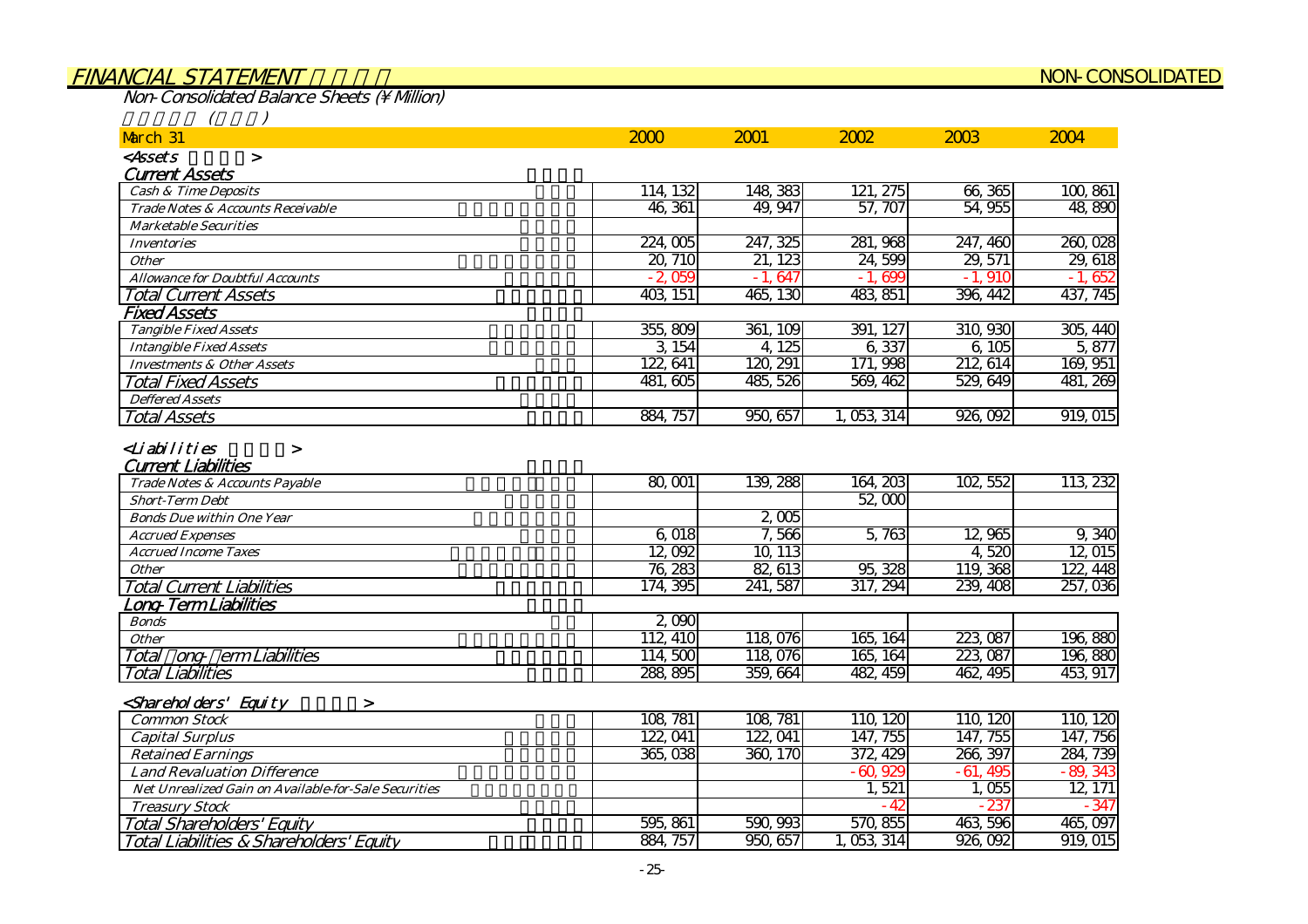Non-Consolidated Statements of Income (\ Million)

| March 31                                                              | 2000     | 2001     | 2002        | 2003        | 2004        |
|-----------------------------------------------------------------------|----------|----------|-------------|-------------|-------------|
| <qperating &="" expense<br="" incone=""><math>\geq</math></qperating> |          |          |             |             |             |
| <b>Net Sales</b>                                                      | 871, 892 | 917, 355 | 1, 081, 079 | 1, 042, 920 | 1, 081, 312 |
| <b>Cost of Sales</b>                                                  | 675, 526 | 713, 878 | 855, 807    | 825, 573    | 846, 880    |
| Selling, General & Administrative Expenses                            | 155,000  | 165, 380 | 186, 560    | 184, 203    | 185, 041    |
| <b>Operating Income</b>                                               | 41, 365  | 38,096   | 38, 711     | 33, 143     | 49, 390     |
| <non-qoerating &="" expense<br="" income="">&gt;</non-qoerating>      |          |          |             |             |             |
| <b>Interest &amp; Dividend Income</b>                                 | 583      | 1,498    | 1,288       | 1,328       | 1,371       |
| <b>Interest Expenses</b>                                              | 376      | 253      | 1,269       | 621         | 209         |
| Ordinary Income                                                       | 42, 921  | 40, 103  | 36, 604     | 30, 636     | 60, 405     |
| Income(Loss) before Taxes                                             | 26, 231  | 8,022    | 3,286       | $-164,081$  | 57, 218     |
| <b>Income Taxes</b>                                                   | 11,534   | 3,984    | 2,258       | $-64,438$   | 24, 947     |
| Net Income(Loss)                                                      | 14,696   | 4,038    | 1,027       | $-99,642$   | 32, 270     |
|                                                                       |          |          |             |             |             |
| Net Income(Loss) per Share $( \setminus )$                            | 2805     | 7.71     | 1.87        | $-181.01$   | 58 64       |
| Cash Dividends per Share $(\setminus)$                                | 17.00    | 17.00    | 10.00       | 10.00       | 15.00       |
| Pay-out Ratio (%)                                                     | 60.6     | 220.5    | 535.8       |             | 25.6        |
|                                                                       |          |          |             |             |             |
| Non-Operating Inc. & Exp. - Net                                       | 1,206    | 1,245    | 18          | 707         | 1, 162      |
| Number of Outstanding Shares (Thousand of Share)                      | 523, 893 | 523, 893 | 550, 610    | 550, 321    | 550, 215    |
| <b>Number of Employees</b>                                            | 12,003   | 11, 137  | 12, 299     | 11, 471     | 11,293      |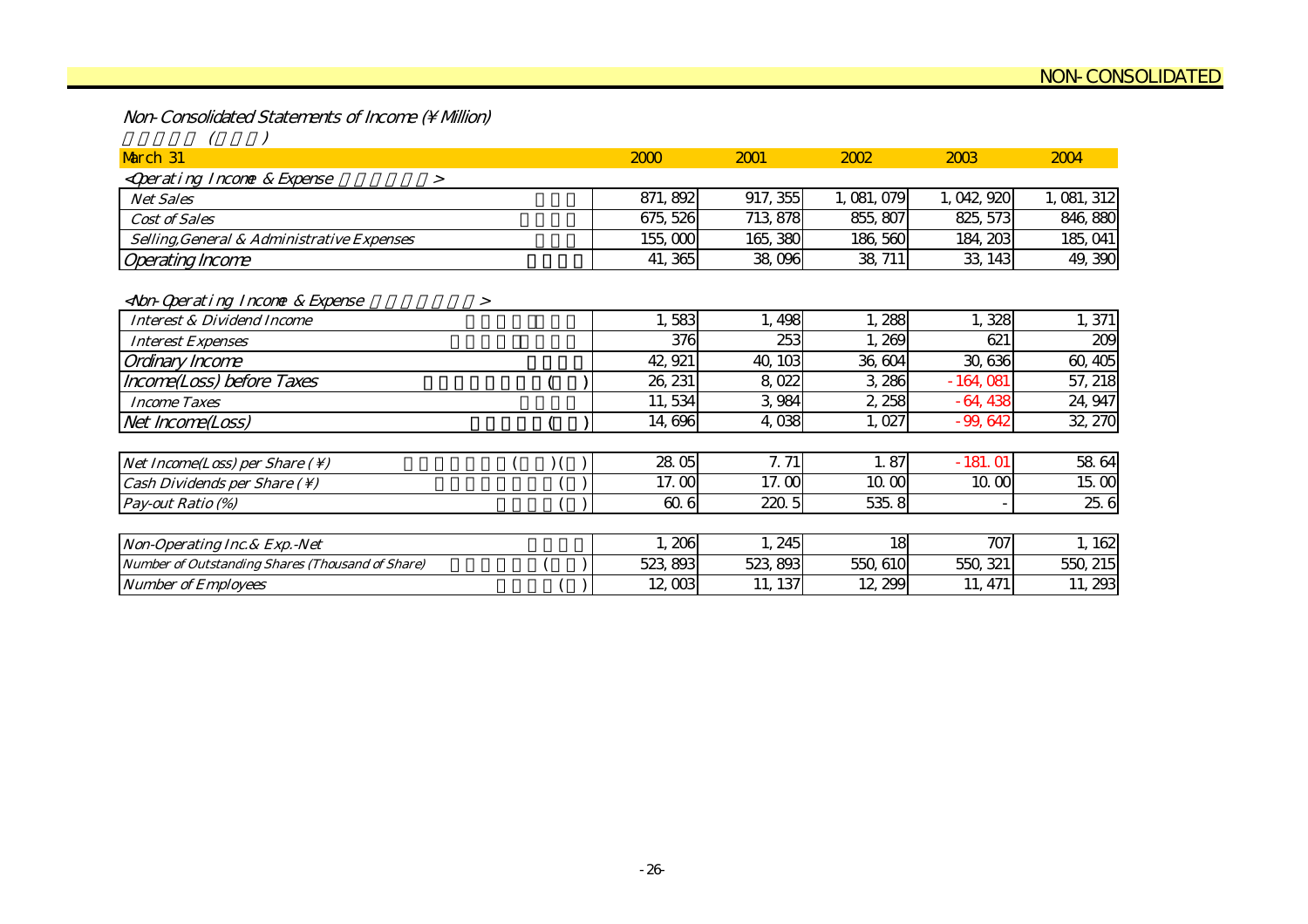#### NON-CONSOLIDATED

| N/r<br>י ורי⊢ |  |
|---------------|--|
|               |  |

| - Channels of Orders               |      |      | $\gamma_0$<br>- Sales per Unit |                                    |      |      | Million /  |  |
|------------------------------------|------|------|--------------------------------|------------------------------------|------|------|------------|--|
| <b>Fiscal years ended March 31</b> | 2002 | 2003 | 2004                           | <b>Fiscal years ended March 31</b> | 2002 | 2003 | 2004       |  |
| <b>Model Houses</b>                |      |      |                                | <b>Steel-Frame</b>                 |      |      |            |  |
|                                    | 26   | 28   | 28                             |                                    | 26.8 | 26.8 | <b>280</b> |  |
| <b>Referral Orders</b>             |      |      |                                | <b>Wood-Frame</b>                  |      |      |            |  |
|                                    | 43   | 45   | 47                             |                                    | 24.0 | 23.1 | 24.9       |  |
| Campaign                           |      |      |                                | <b>Single-Family Houses</b>        |      |      |            |  |
|                                    | 17   | 13   | 11                             |                                    | 26.7 | 26.6 | 27.8       |  |
| <b>Others</b>                      |      |      |                                | <b>Steel-Frame</b>                 |      |      |            |  |
|                                    | 14   | 14   | 14                             |                                    | 87   | 86   | 85         |  |

| - Percentage of Re-builders        |      |      |      |                            |
|------------------------------------|------|------|------|----------------------------|
| <b>Fiscal years ended March 31</b> | 2002 | 2003 | 2004 | <b>Multi-Family Houses</b> |
| <b>Percentage of Re-builders</b>   | 34   | ΩC   | ΩS   | <b>Steel-Frame</b>         |

#### 住宅展示場 -Model Houses

| <b>Fiscal years ended March 31</b> | 2002     | 2003    | 2004     | <b>Single-Family Houses for Sale</b> |
|------------------------------------|----------|---------|----------|--------------------------------------|
| <b>Number of Model Houses</b>      |          |         |          |                                      |
|                                    | 349      | 335     | 328      | -Area per Un                         |
| <b>Model House Visits</b>          |          |         |          | <b>Fiscal years ended March 31</b>   |
|                                    | 160, 825 | 144,833 | 147, 056 |                                      |
| <i>Visits per Model House</i>      |          |         |          | <b>Steel-Frame</b>                   |
|                                    | 461      | 432     | 448      |                                      |

| $\%$<br>- Percentage of Buyers Who Applied for Loan from H.L.C |  |
|----------------------------------------------------------------|--|
|----------------------------------------------------------------|--|

| <b>Fiscal years ended March 31</b> | 2002 | 2003 | 2004 | <b>Single-Family Houses</b> |
|------------------------------------|------|------|------|-----------------------------|
| <b>Single-Family Houses</b>        |      |      |      | <b>Steel-Frame</b>          |
|                                    | 49   | 24   | 14   |                             |
| Multi-Famili Houses                |      |      |      | <b>Wood-Frame</b>           |
|                                    | 14   |      | ໍ່   |                             |

| - Sales per Unit                     | $\mathrm{\setminus }$ <i>Million</i> / |      |      |
|--------------------------------------|----------------------------------------|------|------|
| <b>Fiscal years ended March 31</b>   | 2002                                   | 2003 | 2004 |
| <b>Steel-Frame</b>                   | 26.8                                   | 26.8 | 28.0 |
| <b>Wood-Frame</b>                    | 24. O                                  | 23.1 | 24.9 |
| <b>Single-Family Houses</b>          | 26.7                                   | 26.6 | 27.8 |
| <b>Steel-Frame</b>                   | 87                                     | 86   | 8.5  |
| <b>Wood-Frame</b>                    | 7.2                                    | 68   | 69   |
| <b>Multi-Family Houses</b>           | 86                                     | 85   | 85   |
| <b>Steel-Frame</b>                   | 21.6                                   | 21.3 | 21.8 |
| <b>Wood-Frame</b>                    | 19.9                                   | 206  | 21.1 |
| <b>Single-Family Houses for Sale</b> | 21.2                                   | 21.1 | 21.6 |

| -Area per Unit                       |       |       |       |
|--------------------------------------|-------|-------|-------|
| Fiscal years ended March 31          | 2002  | 2003  | 2004  |
| <b>Steel-Frame</b>                   |       |       |       |
|                                      | 144.5 | 1434  | 143.7 |
| <b>Wood-Frame</b>                    |       |       |       |
|                                      | 134.5 | 132.6 | 134.8 |
| <b>Single-Family Houses</b>          |       |       |       |
|                                      | 144.0 | 142.7 | 143.1 |
| <b>Steel-Frame</b>                   |       |       |       |
|                                      | 54.9  | 53 1  | 51.5  |
| <b>Wood-Frame</b>                    |       |       |       |
|                                      | 48.6  | 49.2  | 48.9  |
| <b>Multi-Family Houses</b>           |       |       |       |
|                                      | 54. 7 | 53.0  | 51.4  |
| <b>Steel-Frame</b>                   |       |       |       |
|                                      | 129.8 | 129.4 | 128 5 |
| <b>Wood-Frame</b>                    |       |       |       |
|                                      | 1234  | 124.7 | 126.6 |
| <b>Single-Family Houses for Sale</b> |       |       |       |
|                                      | 128.2 | 128.1 | 128.1 |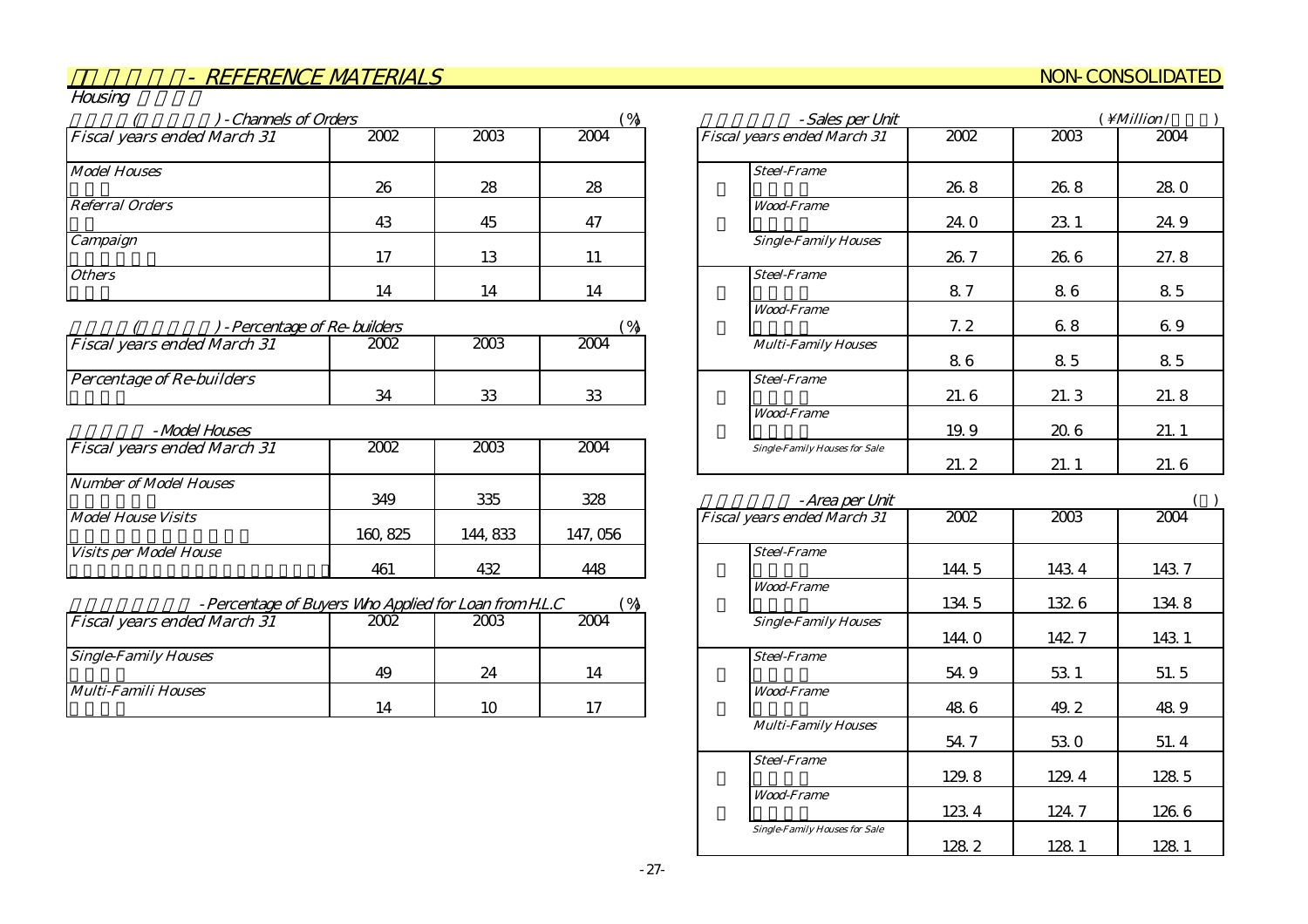#### NON-CONSOLIDATED

Condominiums

(b) - Order Received (\Million)

|               |              | 2003              |                     |               |                |  |  |
|---------------|--------------|-------------------|---------------------|---------------|----------------|--|--|
| Division      |              |                   |                     |               |                |  |  |
|               | <b>Units</b> | <i>Floor Area</i> | <b>Total Amount</b> | Area per Unit | Order per Unit |  |  |
| Hokkaido      |              |                   |                     |               |                |  |  |
|               | 246          | 24, 756           | 7, 101              | 100.6         | 28.9           |  |  |
| <b>Tohoku</b> |              |                   |                     |               |                |  |  |
|               | 533          | 41, 622           | 13, 202             | 78 1          | 24.8           |  |  |
| <b>Kanto</b>  |              |                   |                     |               |                |  |  |
|               | 1, 104       | 78, 282           | 43, 485             | 70.9          | 39.4           |  |  |
| Chubu         |              |                   |                     |               |                |  |  |
|               | 353          | 30, 409           | 10, 719             | 86.1          | 30.4           |  |  |
| Kinki         |              |                   |                     |               |                |  |  |
|               | 810          | 67,660            | 23, 632             | 83.5          | 29.2           |  |  |
| Chugoku       |              |                   |                     |               |                |  |  |
|               | 67           | 5,334             | 1,899               | 79.6          | 28.3           |  |  |
| Kyusyu        |              |                   |                     |               |                |  |  |
|               | 220          | 19,646            | 7,475               | 89.3          | 34.0           |  |  |
| Total         |              |                   |                     |               |                |  |  |
|               | 3,333        | 267, 709          | 107, 513            | 80.3          | 32.3           |  |  |

|               | 2004         |                   |                     |               |                        |
|---------------|--------------|-------------------|---------------------|---------------|------------------------|
| Division      |              |                   |                     |               |                        |
|               | <b>Units</b> | <i>Floor Area</i> | <b>Total Amount</b> | Area per Unit | Order per Unit         |
| Hokkaido      |              |                   |                     |               |                        |
|               | 248          | 22, 742           | 6,109               | 91.7          | 24.6                   |
| <b>Tohoku</b> |              |                   |                     |               |                        |
|               | 488          | 36, 498           | 12,087              | 74.8          | 24.8                   |
| <b>Kanto</b>  |              |                   |                     |               |                        |
|               | 1, 272       | 90, 715           | 47,606              | 71.3          | 37.4                   |
| Chubu         |              |                   |                     |               |                        |
|               | 336          | 28, 415           | 10,545              | 846           | 31.4                   |
| Kinki         |              |                   |                     |               |                        |
|               | 1,036        | 83, 391           | 32, 855             | 80.5          | 31.7                   |
| Chugoku       |              |                   |                     |               |                        |
|               | 79           | 6,042             | 2,023               | 76.5          | 25.6                   |
| Kyusyu        |              |                   |                     |               |                        |
|               | 181          | 15,642            | 5,973               | 86.4          | 33.0                   |
| Total         |              |                   |                     |               |                        |
|               | 3,640        | 283, 445          | 117, 197            | 77.9          | 32<br>$\boldsymbol{2}$ |

 $( ) - Sales (Mllion)$ 

|               |              | 2003              |                     |               |                |  |  |
|---------------|--------------|-------------------|---------------------|---------------|----------------|--|--|
| Division      |              |                   |                     |               |                |  |  |
|               | <b>Units</b> | <i>Floor Area</i> | <b>Total Amount</b> | Area per Unit | Order per Unit |  |  |
| Hokkaido      |              |                   |                     |               |                |  |  |
|               | 353          | 35,708            | 9,801               | 101.2         | 27.8           |  |  |
| <b>Tohoku</b> |              |                   |                     |               |                |  |  |
|               | 608          | 48,091            | 15, 239             | 79.1          | 25.1           |  |  |
| <b>Kanto</b>  |              |                   |                     |               |                |  |  |
|               | 1,010        | 72, 528           | 43, 304             | 71.8          | 42.9           |  |  |
| Chubu         |              |                   |                     |               |                |  |  |
|               | 383          | 32, 745           | 11,572              | 85.5          | 30.2           |  |  |
| Kinki         |              |                   |                     |               |                |  |  |
|               | 986          | 84, 178           | 29, 252             | 85.4          | 29.7           |  |  |
| Chugoku       |              |                   |                     |               |                |  |  |
|               | 74           | 5,938             | 2,033               | 80.3          | 27.5           |  |  |
| Kyusyu        |              |                   |                     |               |                |  |  |
|               | 255          | 23, 100           | 8,875               | 90.6          | 34.8           |  |  |
| Total         |              |                   |                     |               |                |  |  |
|               | 3,669        | 302, 288          | 120,075             | 82<br>4       | 32.7           |  |  |

|               |              |            | 2004                |               |                       |
|---------------|--------------|------------|---------------------|---------------|-----------------------|
| Division      |              |            |                     |               |                       |
|               | <b>Units</b> | Floor Area | <b>Total Amount</b> | Area per Unit | Order per Unit        |
| Hokkaido      |              |            |                     |               |                       |
|               | 266          | 24, 997    | 6,689               | 94.0          | 25.1                  |
| <b>Tohoku</b> |              |            |                     |               |                       |
|               | 558          | 41, 575    | 13,808              | 74.5          | 24.7                  |
| <b>Kanto</b>  |              |            |                     |               |                       |
|               | 1,458        | 102,692    | 53,993              | 70.4          | 37.0                  |
| Chubu         |              |            |                     |               |                       |
|               | 403          | 34,022     | 12,550              | 84.4          | 31.1                  |
| Kinki         |              |            |                     |               |                       |
|               | 889          | 70, 972    | 26, 159             | 79.8          | 29.<br>$\overline{4}$ |
| Chugoku       |              |            |                     |               |                       |
|               | 90           | 6,892      | 2,396               | 76.6          | 26.6                  |
| Kyusyu        |              |            |                     |               |                       |
|               | 174          | 15, 109    | 5,633               | 86.8          | 32.4                  |
| Total         |              |            |                     |               |                       |
|               | 3,838        | 296, 259   | 121, 228            | 77.2          | 31.6                  |

 $\overline{\phantom{0}}$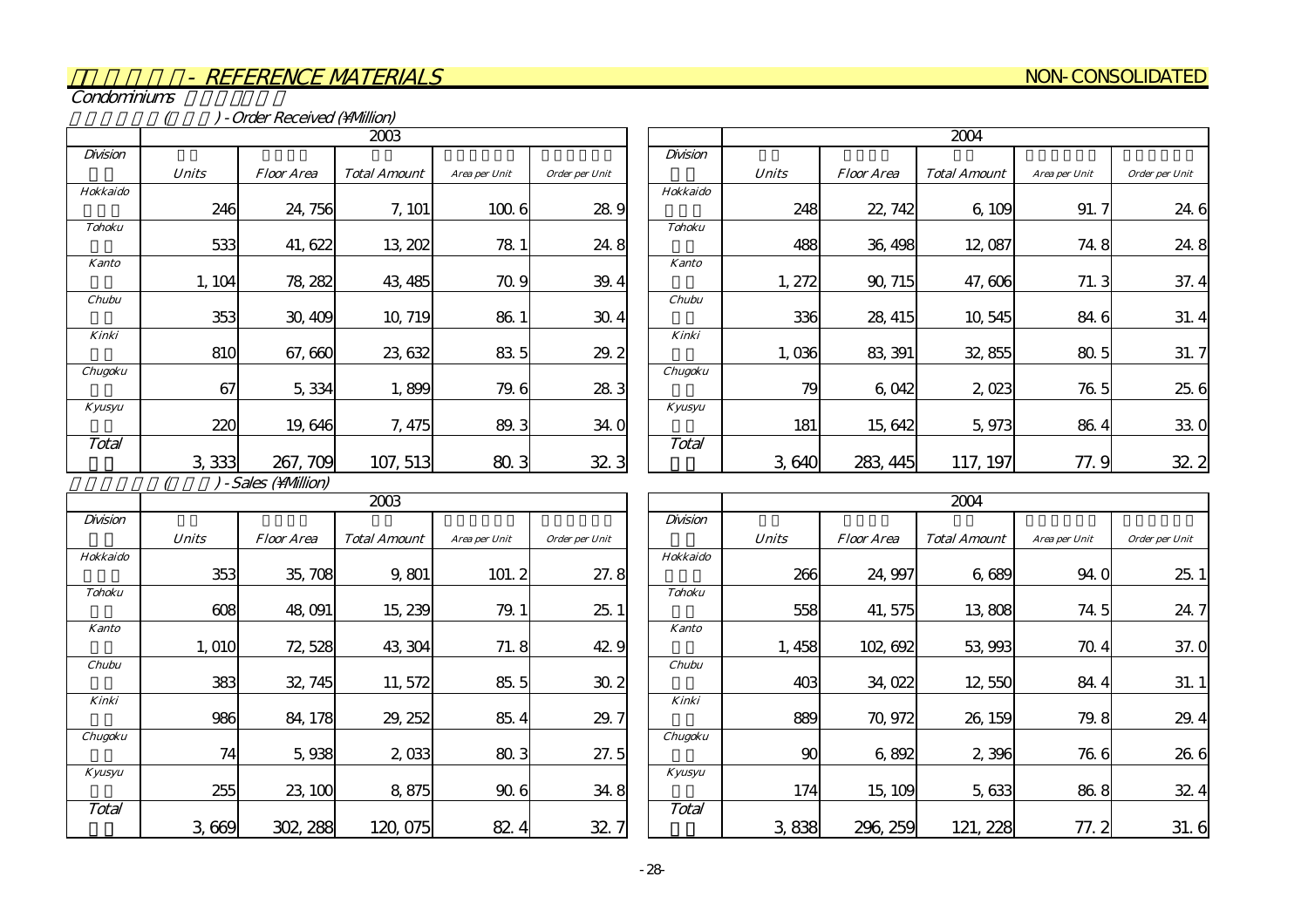#### NON-CONSOLIDATED

Condominiums

|               | - Selling Newly Started (Million) |                                          |                    |               |                |  |  |  |  |
|---------------|-----------------------------------|------------------------------------------|--------------------|---------------|----------------|--|--|--|--|
|               | 2003                              |                                          |                    |               |                |  |  |  |  |
| Division      |                                   |                                          |                    |               |                |  |  |  |  |
|               | <b>Units</b>                      | <i>Floor Area</i>                        | <b>Total Sales</b> | Area per Unit | Price per Unit |  |  |  |  |
| Hokkaido      |                                   |                                          |                    |               |                |  |  |  |  |
|               | 156                               | 14, 173                                  | 4,048              | 90.9          | 26.0           |  |  |  |  |
| <b>Tohoku</b> |                                   |                                          |                    |               |                |  |  |  |  |
|               | 568                               | 43,508                                   | 14, 797            | 76.6          | 26.1           |  |  |  |  |
| <b>Kanto</b>  |                                   |                                          |                    |               |                |  |  |  |  |
|               | 1,323                             | 94, 561                                  | 56,932             | 71.5          | 43.0           |  |  |  |  |
| Chubu         |                                   |                                          |                    |               |                |  |  |  |  |
|               | 319                               | 27,995                                   | 10, 165            | 87.8          | 31.9           |  |  |  |  |
| Kinki         |                                   |                                          |                    |               |                |  |  |  |  |
|               | 486                               | 37, 410                                  | 15,779             | 77. O         | 32.5           |  |  |  |  |
| Chugoku       |                                   |                                          |                    |               |                |  |  |  |  |
|               | 66                                | 5, 244                                   | 2, 158             | 79.5          | 32.7           |  |  |  |  |
| Kyusyu        |                                   |                                          |                    |               |                |  |  |  |  |
|               | 210                               | 18, 223                                  | 6,749              | 86.8          | 32.1           |  |  |  |  |
| Total         |                                   |                                          |                    |               |                |  |  |  |  |
|               | 3,128                             | 241, 115                                 | 110,628            | 77.1          | 35.4           |  |  |  |  |
|               |                                   | - Stock Completed Construction (Million) |                    |               |                |  |  |  |  |
|               |                                   |                                          | 2003               |               |                |  |  |  |  |
| Division      |                                   |                                          |                    |               |                |  |  |  |  |
|               | <b>Units</b>                      | <b>Floor Area</b>                        | <b>Cost Price</b>  | Area per Unit |                |  |  |  |  |

|               | 2004         |                   |                    |               |                |  |  |  |  |
|---------------|--------------|-------------------|--------------------|---------------|----------------|--|--|--|--|
| Division      |              |                   |                    |               |                |  |  |  |  |
|               | <b>Units</b> | <b>Floor Area</b> | <b>Total Sales</b> | Area per Unit | Pricw per Unit |  |  |  |  |
| Hokkaido      |              |                   |                    |               |                |  |  |  |  |
|               | 256          | 23, 230           | 6,708              | 90.7          | 26.2           |  |  |  |  |
| <b>Tohoku</b> |              |                   |                    |               |                |  |  |  |  |
|               | 484          | 32, 474           | 12,370             | 67.1          | 25.6           |  |  |  |  |
| <b>Kanto</b>  |              |                   |                    |               |                |  |  |  |  |
|               | 1, 214       | 88, 542           | 46,995             | 72.9          | 38.7           |  |  |  |  |
| Chubu         |              |                   |                    |               |                |  |  |  |  |
|               | 308          | 26, 702           | 10, 167            | 86.7          | 33.0           |  |  |  |  |
| Kinki         |              |                   |                    |               |                |  |  |  |  |
|               | 1,042        | 82, 862           | 35, 594            | 79.5          | 34.2           |  |  |  |  |
| Chugoku       |              |                   |                    |               |                |  |  |  |  |
|               | 61           | 4,633             | 1, 471             | 76.0          | 24.            |  |  |  |  |
| Kyusyu        |              |                   |                    |               |                |  |  |  |  |
|               | 263          | 22,682            | 9,007              | 86.2          | 34.3           |  |  |  |  |
| Total         |              |                   |                    |               |                |  |  |  |  |
|               | 628<br>З     | 281, 124          | 122, 312           | 77.5          | 33             |  |  |  |  |

|               | 2003         |                   |                   |                 |  |  |  |  |  |  |
|---------------|--------------|-------------------|-------------------|-----------------|--|--|--|--|--|--|
| Division      |              |                   |                   |                 |  |  |  |  |  |  |
|               | <b>Units</b> | <b>Floor Area</b> | <b>Cost Price</b> | Area per Unit   |  |  |  |  |  |  |
| Hokkaido      |              |                   |                   |                 |  |  |  |  |  |  |
|               | 44           | 4,312             | 1, 110            | 98 <sub>0</sub> |  |  |  |  |  |  |
| <b>Tohoku</b> |              |                   |                   |                 |  |  |  |  |  |  |
|               | 87           | 6,694             | 1,702             | 76.9            |  |  |  |  |  |  |
| <b>Kanto</b>  |              |                   |                   |                 |  |  |  |  |  |  |
|               | 129          | 9,620             | 4,792             | 74.6            |  |  |  |  |  |  |
| Chubu         |              |                   |                   |                 |  |  |  |  |  |  |
|               | 65           | 5,330             | 1,439             | 82.0            |  |  |  |  |  |  |
| Kinki         |              |                   |                   |                 |  |  |  |  |  |  |
|               | 213          | 17, 469           | 4,922             | 82.0            |  |  |  |  |  |  |
| Chugoku       |              |                   |                   |                 |  |  |  |  |  |  |
|               | 8            | 780               | 214               | 97.5            |  |  |  |  |  |  |
| Kyusyu        |              |                   |                   |                 |  |  |  |  |  |  |
|               | 90           | 7,520             | 2,280             | 836             |  |  |  |  |  |  |
| Total         |              |                   |                   |                 |  |  |  |  |  |  |
|               | 636          | 51, 725           | 16, 459           | 81.3            |  |  |  |  |  |  |

|               |              |                   | 2004              |               |                      |
|---------------|--------------|-------------------|-------------------|---------------|----------------------|
| Division      |              |                   |                   |               |                      |
|               | <b>Units</b> | <b>Floor Area</b> | <b>Cost Price</b> | Area per Unit | <b>Selling Price</b> |
| Hokkaido      |              |                   |                   |               |                      |
|               | 13           | 1, 247            | 314               | 96.0          | 353                  |
| <b>Tohoku</b> |              |                   |                   |               |                      |
|               | 166          | 12, 414           | 3,530             | 74.8          | 4,598                |
| <b>Kanto</b>  |              |                   |                   |               |                      |
|               | 231          | 17,604            | 8,883             | 76.2          | 10,500               |
| Chubu         |              |                   |                   |               |                      |
|               | 47           | 4,106             | 1, 175            | 87.4          | 1,516                |
| Kinki         |              |                   |                   |               |                      |
|               | 117          | 9,071             | 3, 212            | 77.5          | 3,340                |
| Chugoku       |              |                   |                   |               |                      |
|               | 10           | 907               | 310               | 90.7          | 333                  |
| Kyusyu        |              |                   |                   |               |                      |
|               | 20           | 1,947             | 678               | 97.3          | 814                  |
| Total         |              |                   |                   |               |                      |
|               | 604          | 47, 296           | 18, 102           | 783           | 21, 455              |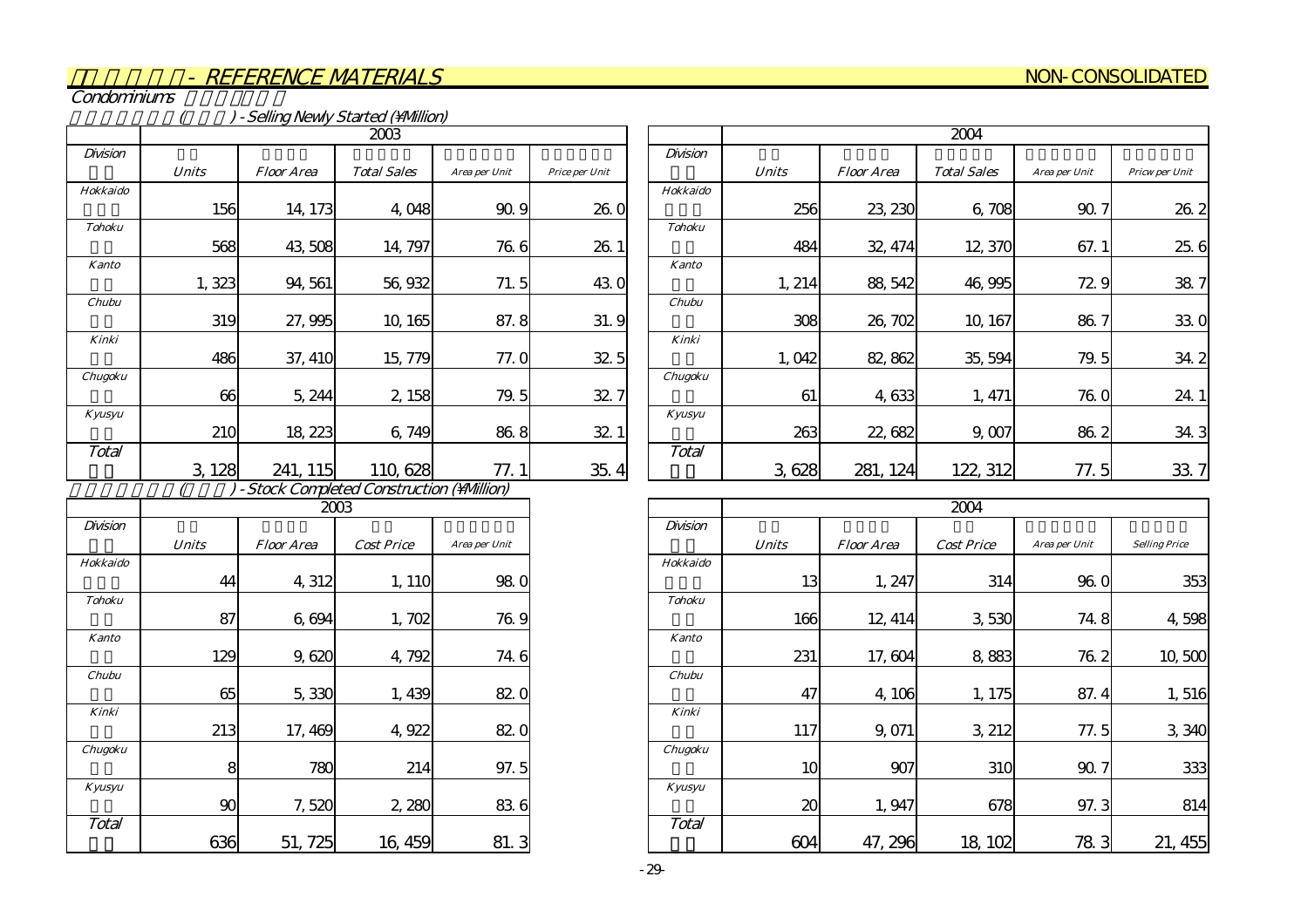#### NON-CONSOLIDATED

Shareholding Ratio



|                                            | 2000    | 2001   | 2002   | 2003    | 2004   |
|--------------------------------------------|---------|--------|--------|---------|--------|
| <b>Fixed Shareholders(%)</b>               |         |        |        |         |        |
| (%                                         | 48.8    | 50.5   | 500    | 45.3    | 34.5   |
| <b>Financiers in Fixed Shareholders(%)</b> |         |        |        |         |        |
| (%                                         | 41. O   | 40.1   | 384    | 34.4    | 22.9   |
| <b>Foreigners' Share(%)</b>                |         |        |        |         |        |
| (%                                         | 24.6    | 27.4   | 24.7   | 23 5    | 334    |
| Individuals' Share (%)                     |         |        |        |         |        |
| $\frac{6}{6}$                              | 123     | 126    | 124    | 12.2    | 10.8   |
| <b>Number of Individual Shareholders</b>   |         |        |        |         |        |
| $\ast$                                     | 20, 136 | 19,607 | 18,783 | 17, 381 | 14,584 |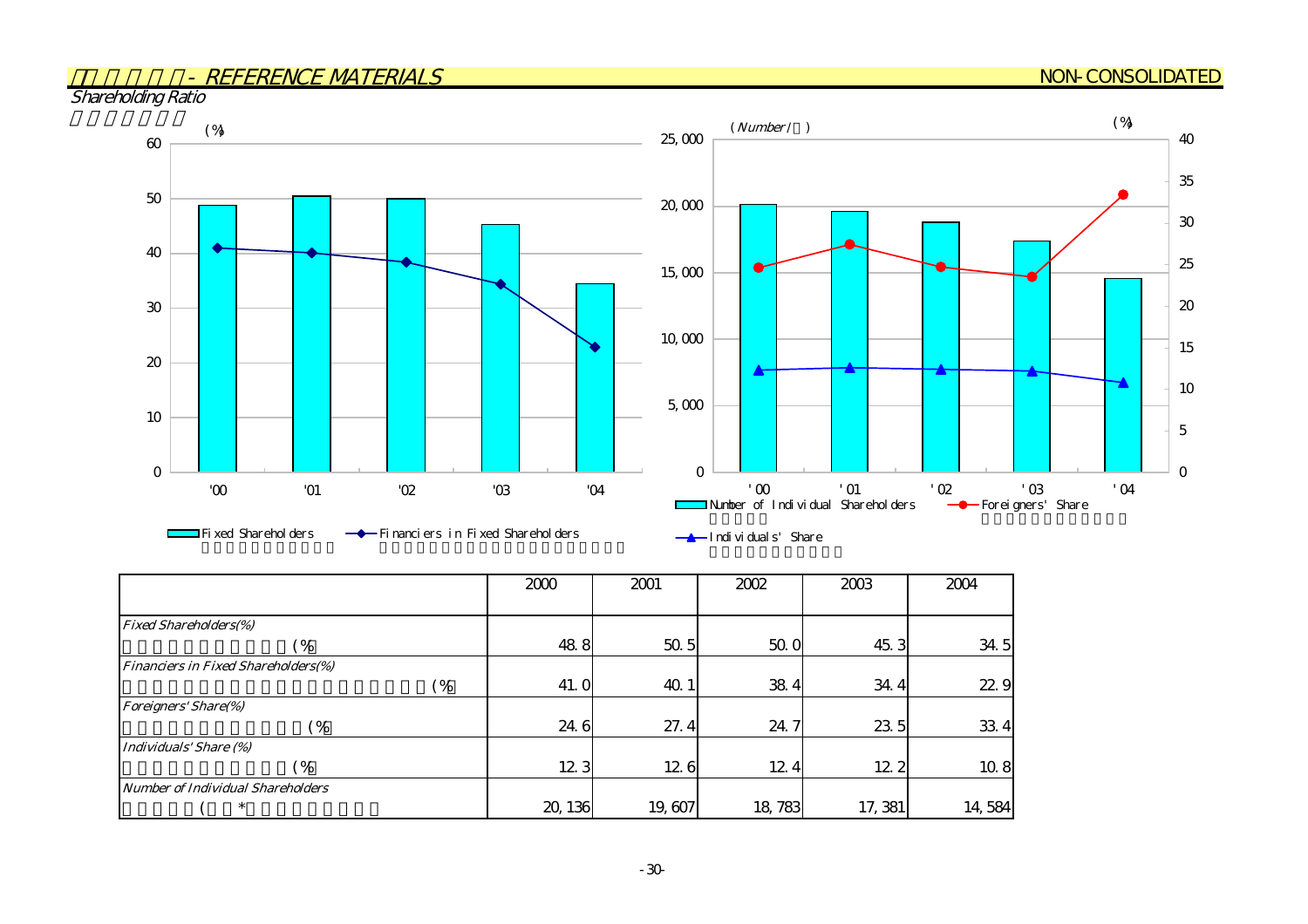#### - Order Received by Segment, Sales by Segment

#### - Order Received

|                     |                                      |             | ('02.4.1 '03.3.31)       |         | ('03.4.1 04.3.31) |           |                 |        |        | 04.41        | $'$ 05. 3. 31)  |           |                               |                |                |
|---------------------|--------------------------------------|-------------|--------------------------|---------|-------------------|-----------|-----------------|--------|--------|--------------|-----------------|-----------|-------------------------------|----------------|----------------|
|                     |                                      | Fiscal 2002 |                          |         | Fiscal 2003       |           | Growth rate(%)  |        |        |              |                 |           |                               |                | Growth rate(%) |
|                     |                                      | - Unit      |                          | - Unit  |                   |           |                 | - Unit |        | $- Unit$     |                 | $- Unit$  |                               |                |                |
|                     | <b>Single Family Houses</b>          | 10, 457     | 2,797                    | 10, 294 | 2887              | $-1.6$    | 32              | 5,200  | 1, 470 | 5,340        | 1,510           | 10,540    | 2,980                         | 24             | 32             |
| <b>Construction</b> | <b>Multi-Family Houses</b>           | 25, 14C     | 2 132                    | 26, 288 | 2, 248            | 46        | 5.5             | 13 41C | 1, 150 | 13 640       | 1, 170          | 27,050    | 2,320                         | 29             | 32             |
|                     | <b>Stores</b>                        |             | 1,289                    |         | 1, 445            |           | 12 <sub>1</sub> |        | 72C    |              | 760             |           | 1,480                         |                | 24             |
|                     | <b>Office Building, Factories</b>    |             | 961                      |         | 1,000             |           | 40              |        | 510    |              | 51C             |           | 1,020                         |                | 20             |
|                     | Sub-total                            | 35, 597     | 7, 181                   | 36,582  | 7,581             | 28        | 5.6             | 18,610 | 3,850  | 18,980       | 3,950           | 37,590    | 7,800                         | 28             | 29             |
|                     | <b>Single Family Houses for Sale</b> | 2,438       | 515                      | 1,739   | 376               | 28        | 26.9            | 980    | 215    | 980          | 215             | 1,960     | 430                           | 12.7           | 14 3           |
| - Real Estate       | <b>Condominiums</b> for Sale         | 3,333       | 687                      | 3,640   | 789               | 9.2       | 14.8            | 1,900  | 410    | 1,900        | 41 <sub>C</sub> | 3.800     | 820                           | 4 <sub>4</sub> | 38             |
|                     | Land                                 |             | 974                      |         | 907               |           | $-69$           |        | 490    |              | 490             |           | 980                           |                | 80             |
|                     | <b>Others</b>                        |             | 81                       |         | 84                |           | 4 <sup>1</sup>  |        | 45     |              | 45              |           | $\alpha$                      |                | 64             |
|                     | Sub-total                            | 5,771       | 2,258                    | 5,379   | 2,158             | $-6.8$    | $-44$           | 2,880  | 1,160  | 2,880        | 1.160           | 5,760     | 2,320                         | 7.1            | 7.5            |
|                     | <b>Resort Hotels</b>                 |             | 553                      |         | 565               |           | 23              |        | 290    |              | 290             |           | 580                           |                | 25             |
|                     | <b>Home Center</b>                   |             | 521                      |         | 572               |           | 9.7             |        |        |              |                 |           |                               |                |                |
|                     | <b>Total</b>                         | 41,368      | 10, 515                  | 41, 961 | 10,878            | 1.4       | 35              | 21,490 | 5,300  | 21,860       | 5,400           | 43,350    | 10,700                        | 33             | $-1.6$         |
|                     | <b>Total</b>                         | 41,368      | 9,993                    | 41, 961 | 10,305            | 1.4       | 31              | 21,490 | 5,300  | 21,860       | 5,400           | 43,350    | 10,700                        | 33             | 3.8            |
|                     | - Sales                              |             |                          |         |                   |           |                 |        |        |              |                 | $-Unit$ . | $- \setminus 100$ Millions, % |                |                |
|                     |                                      |             | $('$ O2 4 1 $'$ O3 3 31) |         | ('03.4.1 04.3.31) |           |                 |        |        | $($ ' 04.4.1 | $'$ 05. 3. 31)  |           |                               |                |                |
|                     |                                      | Fiscal 2002 |                          |         | Fiscal 2003       |           | Growth rate(%)  |        |        |              |                 |           |                               |                | Growth rate(%) |
|                     |                                      | - Unit      |                          | - Unit  |                   |           |                 | - Unit |        | $- Unit$     |                 | - Unit    |                               |                |                |
|                     | <b>Single Family Houses</b>          | 10, 455     | 2 778                    | 10,378  | 2882              | $-\Omega$ | 37              | 5, 210 | 1.450  | 5,430        | 1,510           | 10,640    | 2.960                         | 25             | 27             |
| <b>Construction</b> | <b>Multi-Family Houses</b>           | 24, 392     | 2 080                    | 26, 411 | 2,238             | 83        | 7.6             | 13,300 | 1,130  | 13,890       | 1,180           | 27, 190   | 2,310                         | 29             | 32             |
|                     | <b>Stores</b>                        |             | 1,265                    |         | 1,369             |           | 82              |        | 700    |              | 720             |           | 1,420                         |                | 3.7            |
|                     | <b>Office Building, Factories</b>    |             | 835                      |         | 988               |           | 184             |        | 510    |              | 510             |           | 1,020                         |                | 32             |
|                     | Sub-total                            | 34, 847     | 6,958                    | 36,789  | 7,478             | 5.6       | 7.5             | 18,510 | 3,790  | 19,320       | 3,920           | 37,830    | 7, 71C                        | 28             | 3.1            |
|                     | <b>Single Family Houses for Sale</b> | 2,454       | 518                      | 1.765   | 381               | 28        | 26.4            | 930    | 205    | 980          | 215             | 1.910     | 42C                           | 82             | 10 1           |
| - Real Estate       | <b>Condominiums</b> for Sale         | 3.669       | 765                      | 3838    | 801               | 4.6       | 4.7             | 1,680  | 360    | 2,160        | 46C             | 3,840     | 820                           | Q <sub>1</sub> | 24             |
|                     | Land                                 |             | 1,031                    |         | 929               |           | . 9. C          |        | 46C    |              | 520             |           | 980                           |                | 5.4            |
|                     | <b>Others</b>                        |             | 80                       |         | 84                |           | 45              |        | 45     |              | 45              |           | 90                            |                | 6.5            |
|                     | Sub-total                            | 6,123       | 2,395                    | 5,603   | 2,196             | $-8$      | $-8.3$          | 2,610  | 1,070  | 3,140        | 1,240           | 5,750     | 2,310                         | 26             | 5.2            |
|                     | <b>Resort Hotels</b>                 |             | 553                      |         | 565               |           | 23              |        | 290    |              | 290             |           | 580                           |                | 25             |
|                     |                                      |             |                          |         |                   |           |                 |        |        |              |                 |           |                               |                |                |
|                     | <b>Home Center</b>                   |             | 521                      |         | 572               |           | 9.7             |        |        |              |                 |           |                               |                |                |

 $($  : - Unit,  $\frac{100 \text{Millions}}{8}$ , %

 $(note)$ Ammouts less than 10 million have been eliminated from presentation.  $($ 

Total - excluding Segment -Home Center (separated from Parent company on 2004.4.1) 16 4 1

-31-

NON-CONSOLIDATED

 $($  Total | 40,970 9,907 42,392 10,240 3.5 3.4 2.1.20 5,150 22,460 5,450 43,580 10,600 2.8 3.5 40,970 9,907 42,392 10,240 3.5 3.4 21,120 5,150 22,460 5,450 43,580 10,600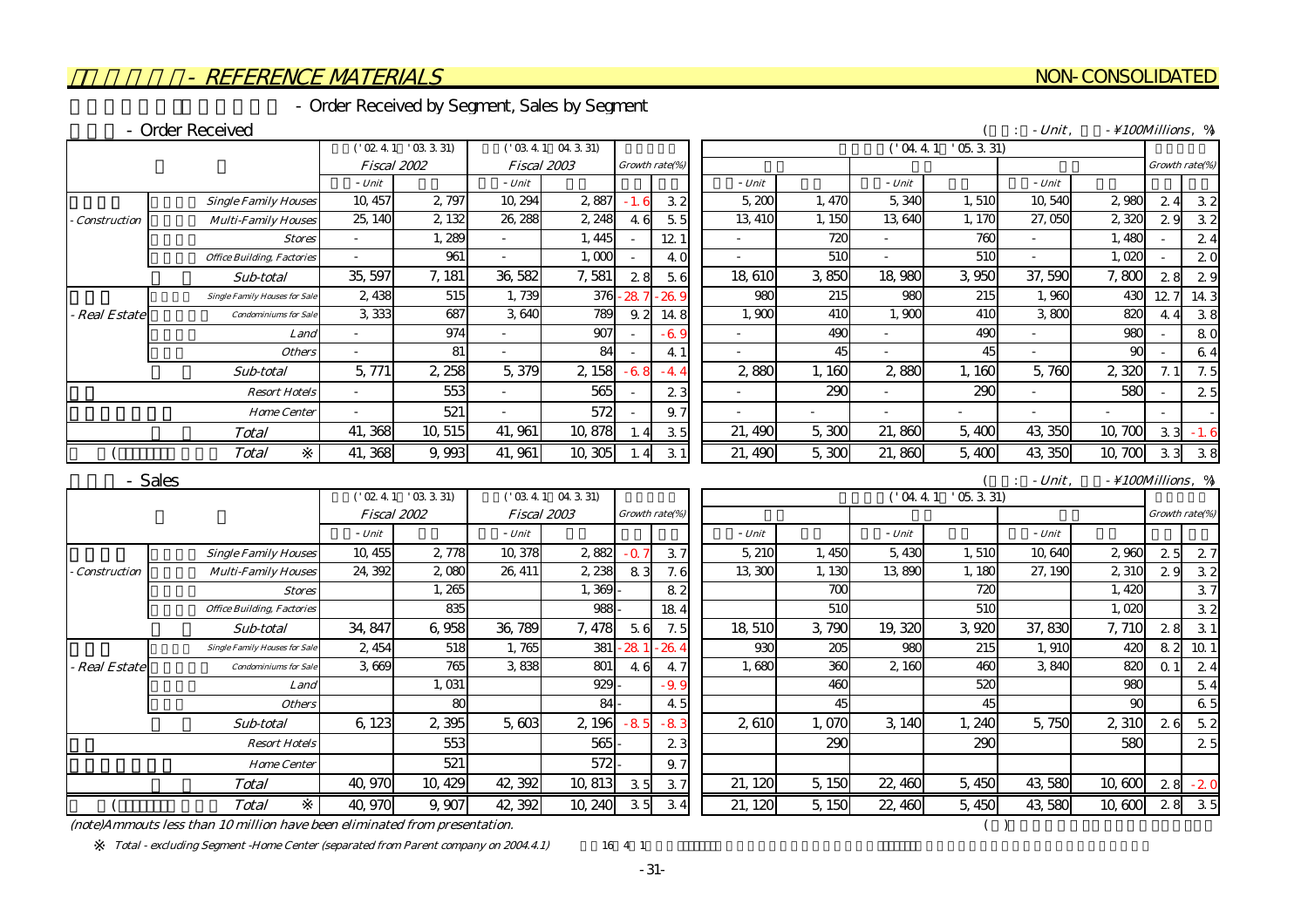|                          | <u>- REFERENCE MATERIALS</u>                |            |           |                      |                                                        |            |     | <b>NON-CONSOLIDATED</b> |
|--------------------------|---------------------------------------------|------------|-----------|----------------------|--------------------------------------------------------|------------|-----|-------------------------|
| 2003 3<br>$\mathbf{1}$ . | 2004 3                                      |            |           |                      | Comparisons of P/L (Between Fiscal2003 and Fiscal2004) |            |     |                         |
|                          |                                             |            |           | $\setminus$ Million) |                                                        |            |     |                         |
|                          |                                             | 2003       | 2004      |                      |                                                        |            |     |                         |
|                          |                                             |            |           | Increase/decrease    | 10,378 (                                               | 77)        |     |                         |
|                          | -Single Family House                        | 277, 826   | 288, 226  | 10,400               |                                                        |            |     |                         |
| <b>Construction</b>      | -Multi Family House                         | 208,001    | 223,803   | 15,802               | $26,411$ (                                             | $+2,019$ ) |     | 7%                      |
|                          | -Stores                                     | 126, 540   | 136, 977  | 10, 437              | LOC                                                    |            |     |                         |
|                          | -Office Building, Factories                 | 83, 501    | 98,868    | 15,367               |                                                        |            |     |                         |
|                          | Sub-total                                   | 695,868    | 747,874   | 52,006               |                                                        |            |     |                         |
|                          | -Single Family Houses for Sale              | 51,807     | 38, 133   | $-13674$             |                                                        |            |     |                         |
| -Real Estate             | -Condominiums for Sale                      | 76, 548    | 80, 115   | 3,567                | 3,838 (                                                | $+169$ )   |     |                         |
|                          | -Land                                       | 103, 140   | 92,936    | $-10,204$            |                                                        |            |     |                         |
|                          | $- Others$                                  | 8,088      | 8, 454    | 366                  |                                                        |            |     |                         |
|                          | Sub-total                                   | 239,583    | 219,638   | $-19,945$            |                                                        |            |     |                         |
|                          | <b>Resort Hotels</b>                        | 55,311     | 56,568    | 1,257                |                                                        |            |     |                         |
|                          | Home Center                                 | 52,159     | 57,232    | 5,073                |                                                        |            |     |                         |
|                          | Sales                                       | 1,042,921  | 1,081,312 | 38,391               |                                                        |            |     |                         |
|                          | -Single Family House                        | 66,366     | 70, 831   | 4,465                |                                                        |            |     |                         |
| <b>Construction</b>      | -Multi Family House                         | 51, 237    | 54,066    | 2,829                |                                                        |            |     |                         |
|                          | -Stores                                     | 27, 487    | 28, 577   | 1,090                |                                                        |            |     |                         |
|                          | -Office Building, Factories                 | 12,067     | 14, 461   | 2,394                |                                                        |            |     |                         |
|                          | Sub-total                                   | 157,157    | 167,935   | 10,778               |                                                        |            |     |                         |
|                          | -Single Family Houses for Sale              | 11, 515    | 8,479     | $-3,036$             |                                                        |            |     |                         |
| -Real Estate             | -Condominiums for Sale                      | 12,844     | 14, 921   | 2,077                |                                                        |            |     |                         |
|                          | -Land                                       | 3, 202     | 9,012     | 5,810                |                                                        |            |     |                         |
|                          | -Others                                     | 2,160      | 2,156     |                      |                                                        |            |     |                         |
|                          | Sub-total                                   | 29,721     | 34,568    | 4,847                |                                                        |            |     |                         |
|                          | <b>Resort Hotels</b>                        | 15,307     | 15,514    | 207                  |                                                        | 66         |     |                         |
|                          | Home Center                                 | 15,162     | 16,414    | 1,252                |                                                        |            |     |                         |
|                          | <b>Gross Profit</b>                         | 217,347    | 234,431   | 17,084               |                                                        |            |     |                         |
|                          | Selling, General & Administrative Expense   | 184, 203   | 185, 041  | 838                  | 62                                                     |            | 52  | 28                      |
|                          | <b>Operating Income</b>                     | 33,144     | 49,390    | 16,246               | HC12<br>16                                             | 16         |     |                         |
|                          | <b>Non-Operating Income</b>                 | 5, 255     | 14, 232   | 8,977                |                                                        |            | )88 |                         |
|                          | <b>Non-operating Expense</b>                | 7, 762     | 3, 217    | $-4,545$             |                                                        | 43         |     |                         |
|                          | <b>Ordinary Income</b>                      | 30,637     | 60,405    | 29,768               |                                                        |            |     |                         |
|                          | Non-Operating Income (extraordinary profit) | 14,957     | 7,673     | $-7,284$             |                                                        |            |     |                         |
|                          | Non-Operating Expense (extraordinary loss)  | 209, 675   | 10,860    | $-198,815$           |                                                        |            |     |                         |
|                          | Income(Loss) before Tax                     | $-164,081$ | 57,218    | 221,299              |                                                        |            |     |                         |
|                          | <b>Income Tax</b>                           | $-64,438$  | 24, 947   | 89, 385              |                                                        |            |     |                         |
|                          | Net Income(Loss)                            | $-99,643$  | 32,271    | 131,914              |                                                        |            |     |                         |